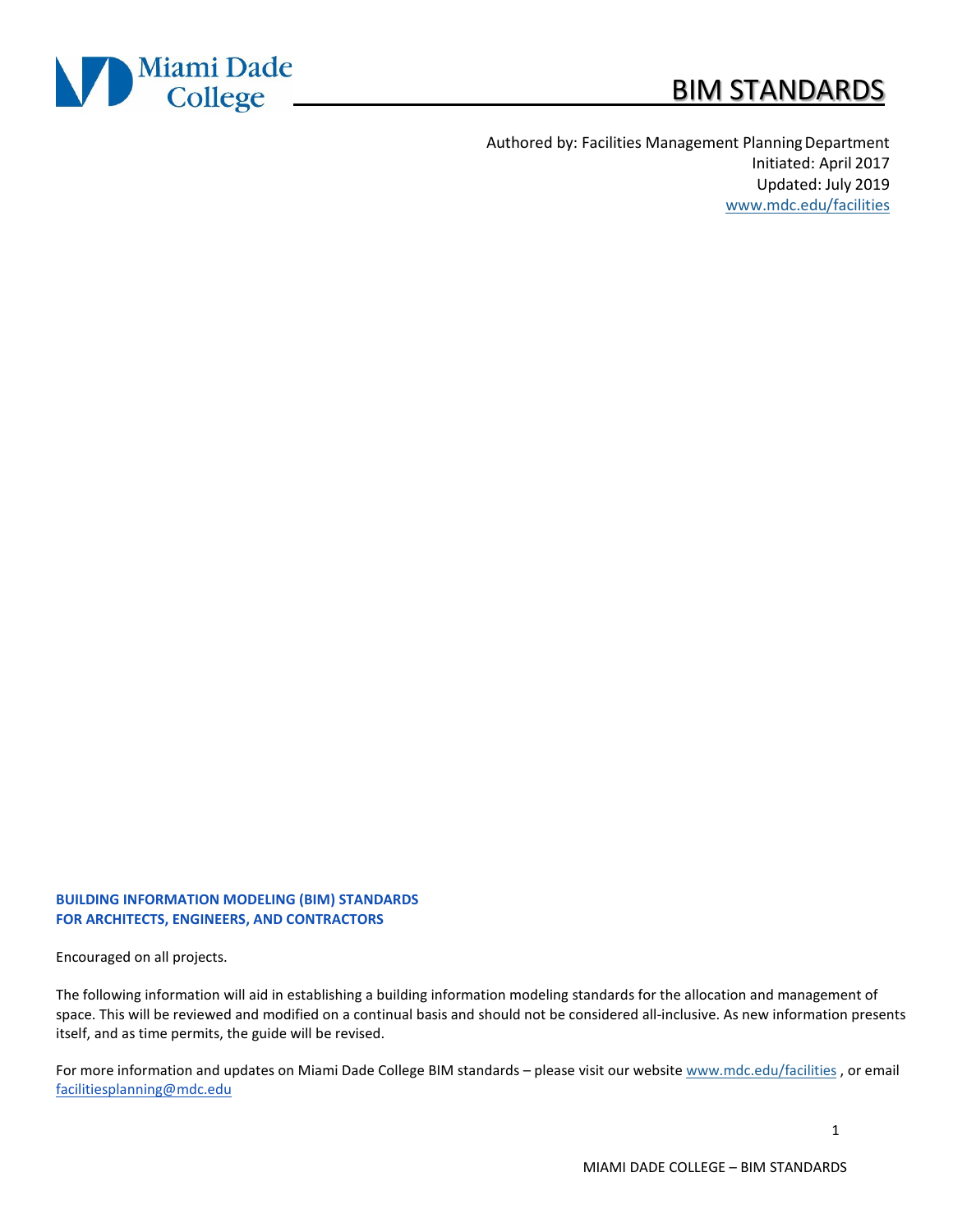#### **TABLE OF CONTENTS**

#### **1 GENERAL [INFORMATION](#page-1-0) 2**

| MIAMI DADE COLLEGE OBJECTIVES FOR BIM USE<br>1.1                                                        | 3                            |
|---------------------------------------------------------------------------------------------------------|------------------------------|
| 1.2<br><b>OWNERSHIP AND USE OF BIM</b>                                                                  | $\overline{\mathbf{3}}$      |
| 1.3<br>REVIEWS, APPROVALS, ISSUE RESOLUTION, AND WAIVERS                                                | $\overline{\mathbf{3}}$      |
| <b>REQUIRED EXPERTISE</b><br>1.4                                                                        | 3                            |
| 1.5<br><b>REQUIRED DATA MANAGEMENT</b><br><b>BIM EXECUTION PLAN (ATTACHED TEMPLATE TO BE COMPLETED)</b> | 4<br>$\overline{\mathbf{4}}$ |
| 1.6<br><b>MODEL MANAGER RESPONSIBILITIES</b><br>1.7                                                     | 4                            |
| <b>PROJECT DELIVERY</b><br>1.8 <sub>1</sub>                                                             | 5                            |
| 1.8. A SCHEMATIC DESIGN (SD)                                                                            | 5                            |
| 1.8. B DESIGN DEVELOPMENT (DD)                                                                          | 6                            |
| 1.8. C CONSTRUCTION DOCUMENTS (CDs)                                                                     | 11                           |
| 1.8. D CONSTRUCTION ADMINISTRATION, PRECONSTRUCTION                                                     | 13                           |
| 1.8. E CONSTRUCTION ADMINISTRATION (CA)                                                                 | 14                           |
| 1.9 DESIGN TEAM DELIVERABLE SCHEDULE AND MILESTONES                                                     | 15                           |
| 1.10 PROJECT CLOSE-OUT                                                                                  | 16                           |
|                                                                                                         |                              |
| <b>2 MODELING REQUIREMENTS</b>                                                                          | 16                           |
|                                                                                                         |                              |
| 2.1 GENERAL                                                                                             | 16                           |
| $2.2^{\circ}$<br><b>MODELING TOLERANCES AND DIMENSIONING</b>                                            | 17                           |
| <b>MODEL QUALITY</b><br>2.3                                                                             | 17                           |
| PROPERTIES AND ANNOTATIONS<br>2.4                                                                       | 18                           |
| <b>BIM OBJECTS</b><br>2.5                                                                               | 18                           |
| <b>LEGENDS AND SYMBOLS</b><br>2.6                                                                       | 19                           |
| <b>SCHEDULES AND DETAILS</b><br>2.7                                                                     | 19                           |
| <b>GEO-REFERENCE REQUIREMENTS</b><br>2.8                                                                | 19                           |
| 2.9<br><b>MODEL PROPERTIES</b>                                                                          | 20                           |
| 2.10 MODELING SPACES                                                                                    | 20                           |
| 2.11 DISCIPLINE MODELS                                                                                  | 21                           |
| 2.11. A SITE CIVIL / LANDSCAPE                                                                          | 21                           |
| 2.11. B ARCHITECTURE                                                                                    | 21                           |
| 2.11. C STRUCTURE                                                                                       | 22                           |
| 2.11. D INTERIORS AND FFE                                                                               | 22                           |
| 2.11. E MECHANICAL, ELECTRICAL, PLUMBING, FIRE PROTECTION & OTHER SPECIALTY SYSTEM                      | 22                           |
| 2.11. F HISTORIC SIGNIFICANCE                                                                           | 23                           |
| <b>3 FREQUENTLY USED TERMS</b>                                                                          | 23                           |

# <span id="page-1-0"></span>**1 GENERAL INFORMATION**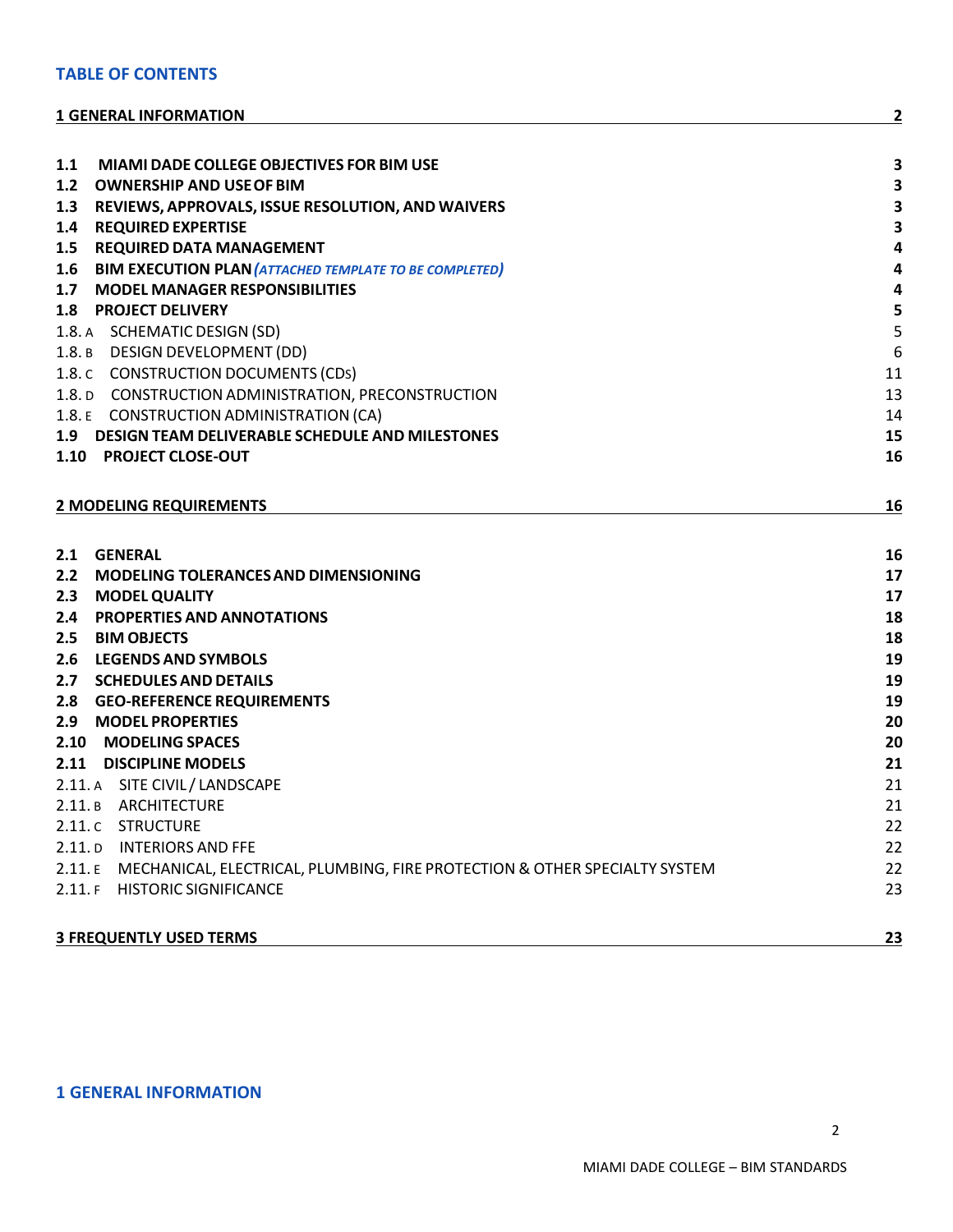#### <span id="page-2-0"></span>**1.1 MIAMI DADE COLLEGE OBJECTIVES FOR BIM USE**

Miami Dade College is committed to utilizing Building Information Modeling (BIM) tools, 3D Models, 2D Drawings, Data and other uses to support the delivery and management of all of their facilities. The Facilities Management Department at Miami Dade College strive to be able to use BIM for new facilities and deliver higher value in quality, timeliness, cost and to maximize building performance during operations.

BIM and other digital tools can enhance communication and lean efficiencies during project development, providing all stakeholders an improved way of understanding the issues so they can fully participate together in solving problems.

The release of the Miami Dade College BIM Standards, a collection of documents which includes this paper will allow Miami Dade College and our industry partners to apply the efficiencies BIM provides to capital asset projects for MDC.

Miami Dade College aims to achieve improvements in construction by recognizing that the AE's work deliverable must be tailored specifically for the needs of contractors. MDC intends to use the BIM models not just for drawings, but also for construction purposes such as the use of regular 3D coordination meetings during design and construction in order to reduce field coordination issues such as RFIs and change orders, general quantity takeoffs for materials, using survey coordinates for the site and building layouts, ant other process improvements such as offsite fabrication, etc.

#### <span id="page-2-1"></span>**1.2 OWNERSHIP AND USE OF BIM**

The ability to own, reuse, and properly manage building data throughout the facility lifecycle accrues significant advantages for an owner. Consequently, the Facilities Management Department at Miami Dade College places significant importance on the accurate creation, management, and stewardship of all digital information (including but not limited to Models, 2D Drawings, specifications, visualizations, and data) created during project development and execution. Miami Dade College intends that this information will be used for planning, design, construction, equipment selection, facility management, as well as other purposes (including but not limited to commissioning, management of project activities, and real property reporting), and by other software as needed.

#### <span id="page-2-2"></span>**1.3 REVIEWS, APPROVALS, ISSUE RESOLUTION, AND WAIVERS**

Situations may arise where adherence to this standard is not in the best interest for Miami Dade College. If such a situation arises, the party creating the information must request and obtain a waiver from Miami Dade College before deviating from the MDC BIM Standard. If a Construction Agent is used the Construction Agent must submit the waiver request to Miami Dade College for a decision. The Construction Agent is not authorized to waive the MDC BIM Standard. Miami Dade College is not opposed to waiver requests, but the request must identify the specific standard for which the waiver is requested, the reason for the waiver, the resulting impacts on the purposes Miami Dade College intends, and any alternative approaches that should be considered.

#### <span id="page-2-3"></span>**1.4 REQUIRED EXPERTISE**

All work requiring services to create BIM Models and data about or for Miami Dade College facilities must take place under the formal direction of a BIM professional who has a **minimum of five years of proven experience**  in using BIM for similar projects of size and complexity, and who can provide examples of competency to execute the requirements in the Miami Dade College BIM Standards. Design services must be conducted under the supervision of a licensed professional architect and/or engineer. Site surveying, identifying the survey

3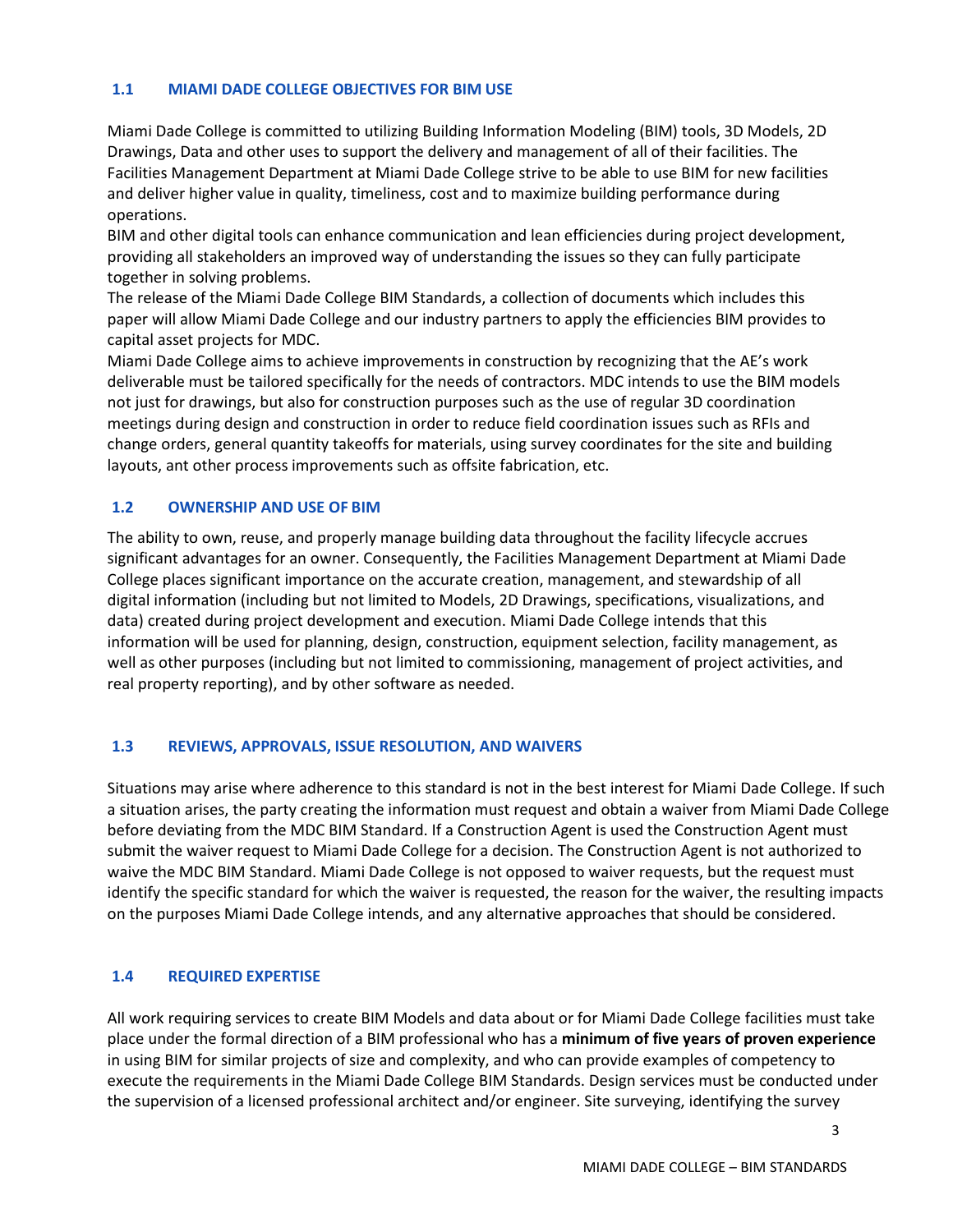monument for the project, laser or photogrammetry scanning, must be under the formal direction of a licensed professional surveyor.

# <span id="page-3-0"></span>**1.5 REQUIRED DATA MANAGEMENT**

Miami Dade College considers building data to be a strategic asset that must be managed appropriately to maintain its value. All entities working on Miami Dade College capital asset projects will take due care that data nomenclature, integrity, accuracy, and completeness are maintained during project delivery and transfer between software applications.

All deliverables will be appropriately named and stored as described within the attached 'FM:Interact Revit Modeling Standards' document, under their 'File Names' section on page 1.

#### Example: "**SiteNumber\_BuildingNumber\_type.rvt"**

The Architecture model for Building 444<sup>th</sup> at Wolfson Campus would be named: "03\_444\_ARCH.rvt"

#### <span id="page-3-1"></span>**1.6 BIM EXECUTION PLAN**

Contingent on the delivery method applied for the project, the Project Execution Plan to be submitted within *thirty (30) working days* of contract award of the primary parties involved in the model development. The Project Execution Plan will be reviewed and approved by MDC within *fifteen (15) working days*. The Project Execution Plan should identify the complete project team and their roles and responsibilities associated to the model. Considerations regarding the type of project, the goals associated with the project by MDC, the trade contractor's involvement, and the complexity of the project should be considered when developing the Project Execution Plan. All proposed initiatives by the design and construction teams through the RFP process should be included in the comprehensive document. Additionally, Project Execution Planning meetings should be held and MDC staff should be a part of the planning process for assuring the highest value from model development. It is the responsibility of the AE and GC to ensure that digital systems, software, and servers, etc. being used to create or manage Miami Dade College building information during project delivery are accessible to only those individuals who are responsible for design, construction, coordination, management, and/or approval of the specific project.

#### <span id="page-3-2"></span>**1.7 MODEL MANAGER RESPONSIBILITIES**

One individual must be designated as the Model Manager to be the responsible person who is accountable to Miami Dade College for BIM, including data creation and model management coordination between team members for the project. If the project is being procured by Design-Bid-Build, then there will be a separate Model Manager for the AE and the GC who must coordinate their respective work. If Design-Build (or other similar joint Design/Construction entity) procurement is used, there may be just one Model Manager for the entire project work.

Each Model Manager is accountable to Miami Dade College for the following activities:

- a. Ensuring compliance with Miami Dade College BIM Standard and required deliverables.
- b. Developing, maintaining, updating, distributing, and providing clarifications to/for the BIM ExecutionPlan.
- c. Structuring, defining, coordinating, and managing model creation, model and data quality control across all firms, disciplines, or trades under its contractual umbrella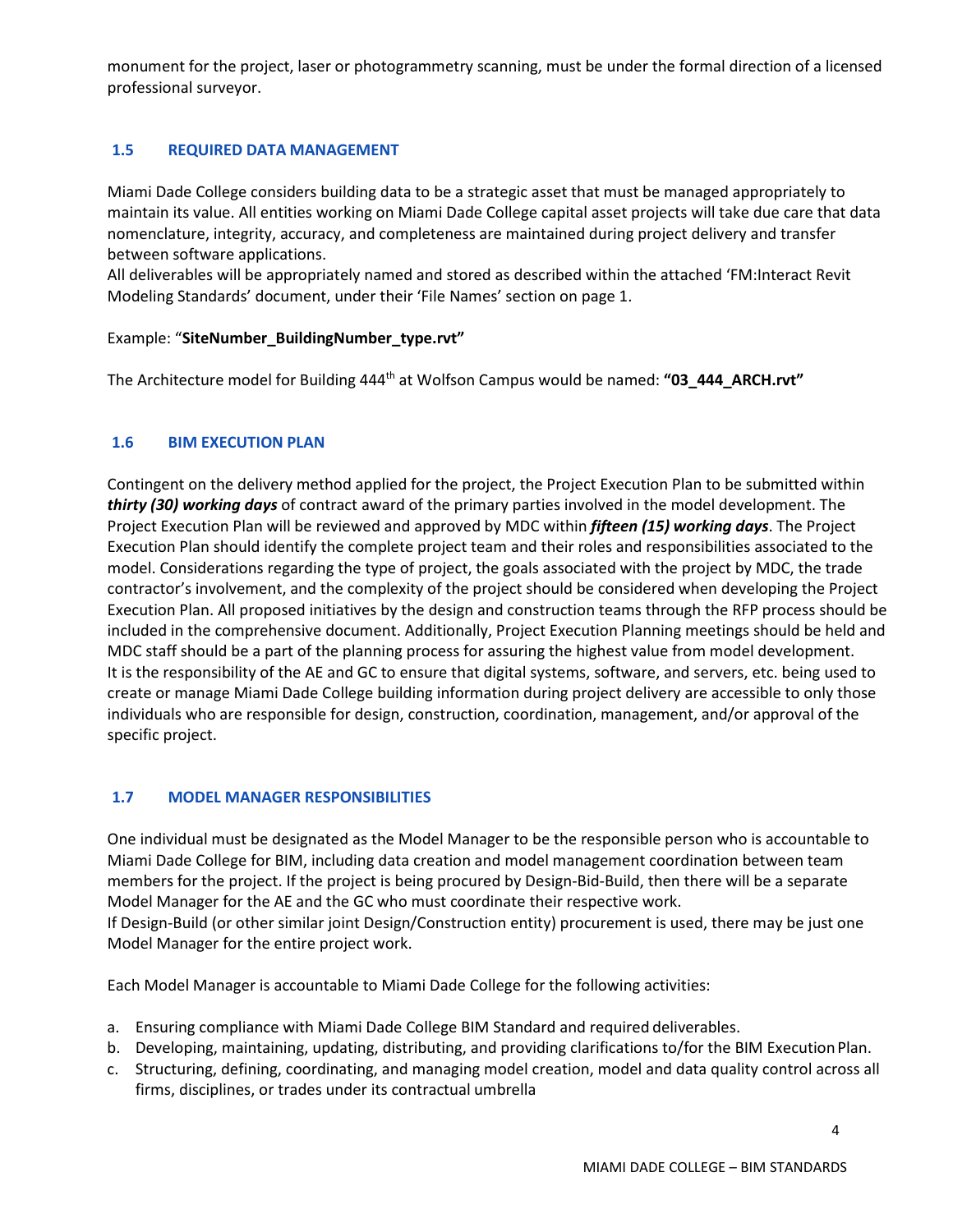- d. Leading and facilitating the BIM Management Project Kick-off meeting with project team member modelers to explain the BIM project objectives and management protocols
- e. Verifying that the geo-references in the associated technical discipline models are properly referenced to the identified project permanent survey monument and with each other
- f. Ensuring regularly scheduled periodic Design Coordination and/or Construction Coordination review meetings
- g. Coordinating updates of the Design-Intent model(s) to create the Record Model and delivery of BIM-derived 2D Drawings and other information as required to support the project delivery process
- h. Instituting Quality Control (QC) for proper modeling, standards adherence, and classification of all spaces and equipment as required

# <span id="page-4-0"></span>**1.8 PROJECT DELIVERY**

The procedures outlined in the Project Delivery Guide apply to all planning, design and construction work at Miami Dade College.

Project Managers are responsible for enforcing Miami Dade College's documentation standards during the design and construction processes. Contractors are required to maintain proper as-built documentation, including records of all product/equipment submittals from submission to acceptance.

When the contractor turns the project over to MDC at completion, as-built documentation becomes an important tool for the owner, essential to the successful long-term operation and maintenance of the project.

Typical project delivery is structured into four major phases:

#### **a. Schematic Design (SD)**

- **b. Design Development (DD)**
- **c. Construction Documents (CDs)**
- **d. Construction Administration, Preconstruction**
- **e. Construction Administration (CA)**

These phases are used in order to establish benchmarks for progress, and to organize the design review process. Design fees are often allocated according to phase.

# <span id="page-4-1"></span>**1.8. a SCHEMATIC DESIGN (SD)**

During Schematic Design, the design team develops initial concepts in response to the major requirements of the program document, the site, the budget, and other constraints. The documents developed during SD may illustrate several feasible "schemes" that satisfy the requirements of the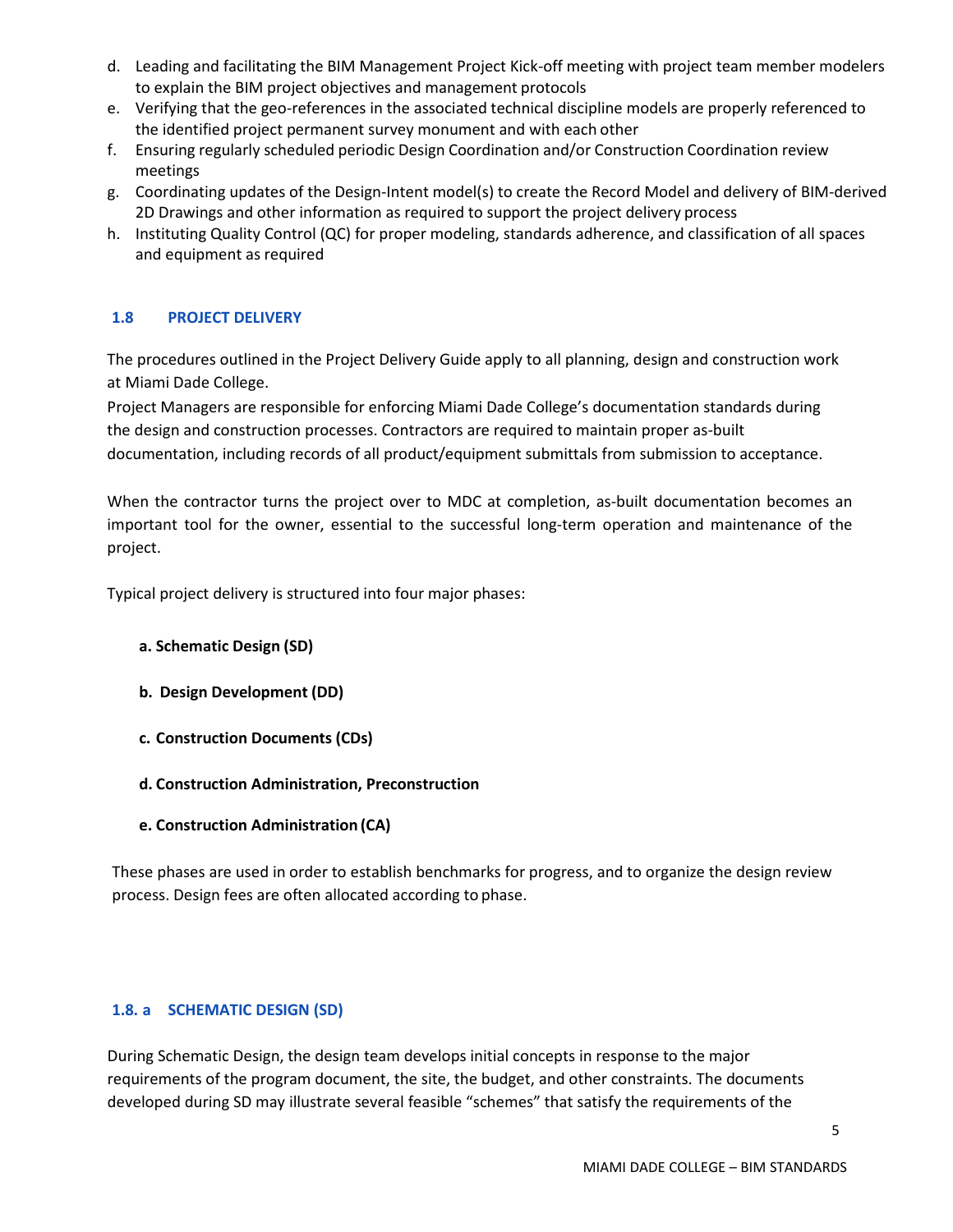program. The objective of the SD phase is the selection of a single design scheme that achieves project objectives, in order to proceed with Design Development. The Design Team is encouraged to use electronic programming and planning tools that integrate into their BIM Authoring software to capture early cost, schedule and program information during this phase.

Miami Dade College expects the Design Team to use analysis tools, static images and interactive 3D to describe the design concepts.

## **Square Foot Cost Analysis**

The Design Team shall extract square foot information using BIM Authoring Software and other BIM integrated tools to support comparative cost analysis of options studied. Outputs shall be converted to spreadsheets and submitted as part of the design solution justification at end of this phase.

#### **Program and Space Validation**

The Design Team shall use the BIM Authoring software or other analysis tools to compare and validate stated program requirements (Educational Specifications provided by Miami Dade College) with the actual design solution. The space validation shall be based on the Postsecondary Education Facilities Inventory and Classification Manual (FICM).

The following shall be developed automatically from the building information model:

- Assignable Areas (ASF) and Non-Assignable Areas (NaSF) measured to inside face ofwall objects and designated boundaries of areas.
- Gross Area (GSF) measured to the outside face of wall objects.

#### **DELIVERABLES AT 100% SD:**

- 1. Consultant: Schematic diagrams, plans, sections, and elevations for the primarydesign scheme, illustrating the basic configuration and concept of the design
- 2. Consultant: Schematic summaries of room-by-room floor area (for occupied spaces), system capacity and equipment sizing (for MEP systems), or other relevantquantitative information as requested by Facilities Management Department
- 3. Consultant: Budget pricing and an updated total project cost budget
- 4. Consultant: Updated project schedule
- 5. Consultant: Supporting documentation to illustrate the rationale for selectingthe primary design scheme
- 6. Consultant: LEED deliverables as outlined in the Construction Contract
- 7. Consultant: BIM deliverables as outlined in the BIM Execution Plan

# <span id="page-5-0"></span>**1.8. b DESIGN DEVELOPMENT (DD)**

After the conclusion of the Schematic Design phase, the design team begins to resolve more detailed aspects of the design and addresses outstanding conflicts as part of the Design Development phase. The Design Team shall continue development of their Building Information Model. Parametric links shall be maintained within the models to enable automatic generation of all plans, sections, elevations, custom details and schedules as well as 3D views. All information needed to describe the "detailed design" shall be graphically or alphanumerically included in and derived from these models only, except for the Specifications. Documentation of the models shall not happen outside of the BIMAuthoring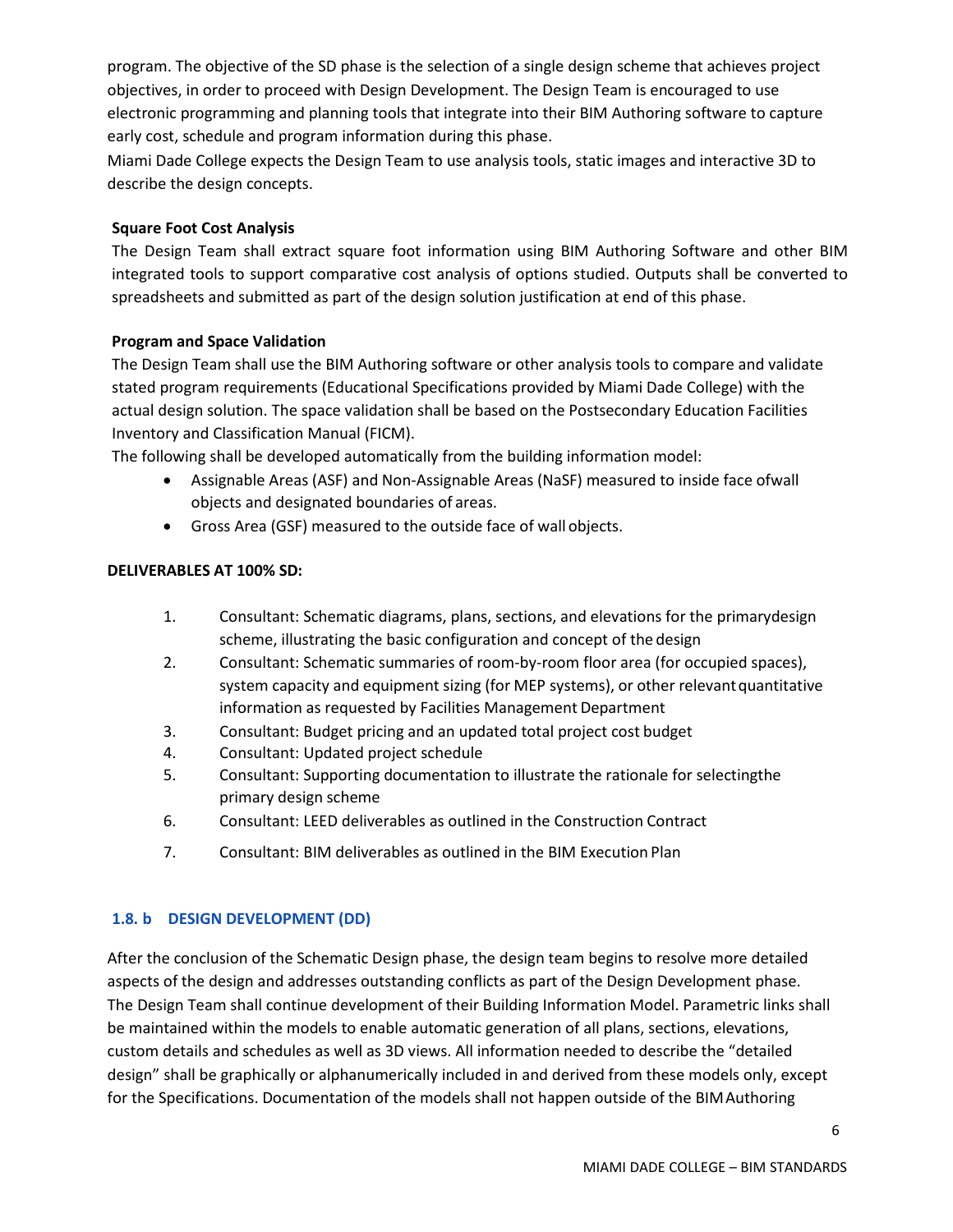software.

By the end of Design Development, most major decisions about the building systems have been finalized.

#### **Architectural Systems**

The model should include the following architectural elements to a level that defines the design intent and accurately represents the design solution:

- Architectural Site plan (also see Civil Engineering section below)
	- $\circ$  Paving, grades, sidewalks, curbs, gutters, site amenities and other elements typically included on enlarged scale site drawings in buildingvicinity
- Existing conditions
- Demolished items
- New interior and exterior walls including but not limited to:
	- o Doors, windows, openings
	- o Interior and exterior soffits, overhangs, sun controlelements
	- o Parapets, screening elements
	- o Architectural precast
	- o All finishes need to be included within the wall type regardless of the thickness of the finish
- Floor, ceiling and roof systems including but not limited to:
	- o Appropriate structural items listed below if not provided by the structural engineer and integrated into the architectural model for coordination and document generation
	- o Insulation, ceiling systems, and floor are to beincluded.
	- o Roof, floor and ceiling slopes, if needed, shall bemodeled
	- o Soffits, openings, and accessories will also be modeled.
- Elevators, stairs, and ramps (including railing systems)
- Casework, shelving, and other interior architectural elements
- Furnishings, fixtures, and equipment (if not provided by others and integratedinto the architectural model for coordination and document generation).
	- o Furniture (fixed and loose)
	- o Furniture Systems
	- o Specialty equipment (food service, medical, etc.)
	- $\circ$  Model mechanical, electrical and plumbing items that require architectural space (toilets/sinks/etc.), require color/finish selection (louvers, diffusers, etc.) or affect 3D visualization (lighting fixtures) unless provided byengineers
- Clearance zones for access, door swings, service space requirements, gauge reading, and other operational clearance must be modeled as part of all equipment and checked for conflicts with other elements. These clearance zones should be modeled as invisible solids within the object.

#### **Structural Engineering**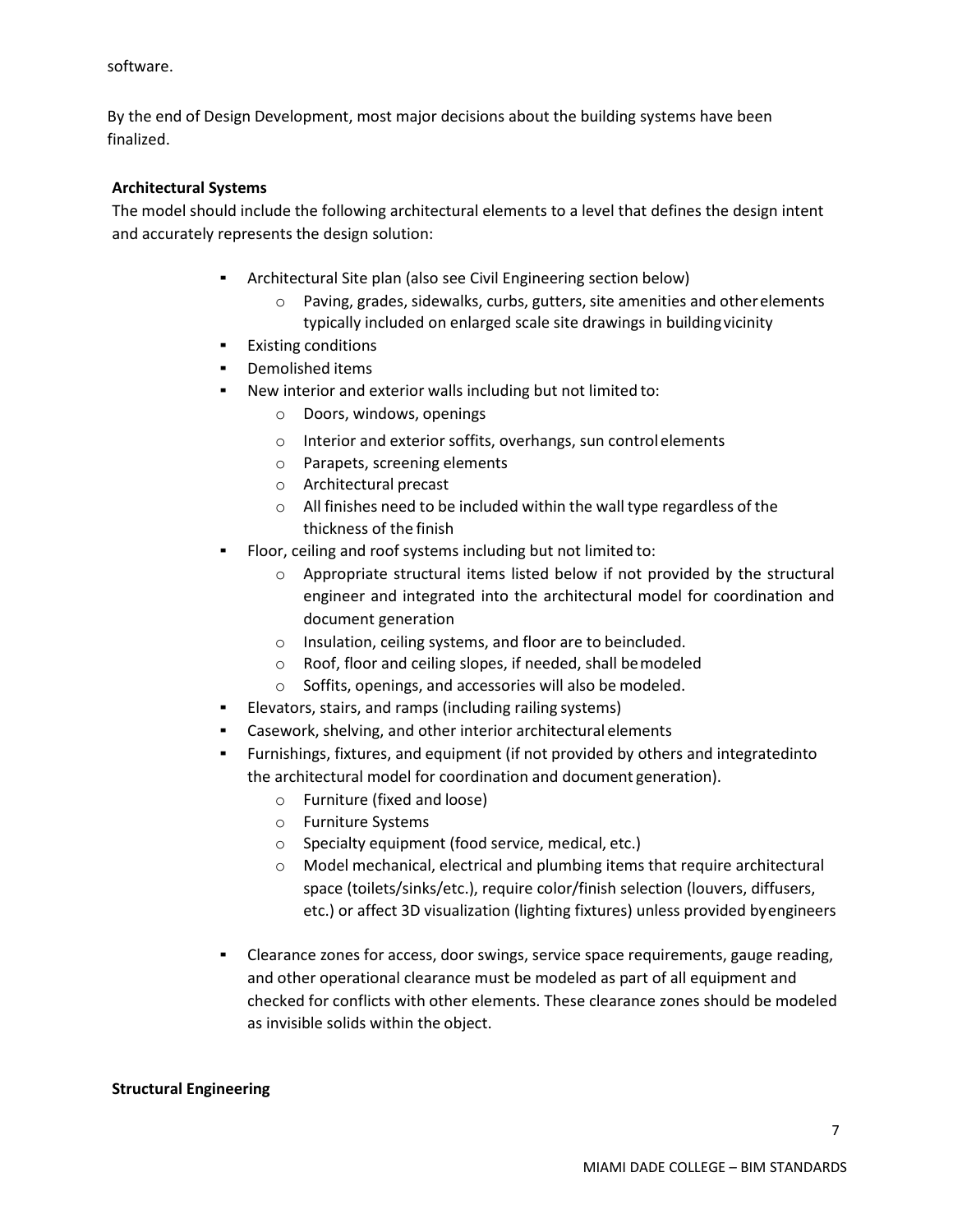The model should include the following structural elements:

- Foundations such as:
	- o Spread Foundations
	- o Caisson Foundations
	- o Pile Foundations
	- o Mat Foundations
	- o Load-bearing Wall Foundations
- Framing such as:
	- o Steel Columns (with correct shape and size)
	- o Steel Floor C-Joists
	- o Open Web Joists
	- o Joist Girders
	- o Steel Beams (with correct shape and size)
	- o Precast Concrete Elements(Hollow Core Plank may be modeled as a slabunless the hollow core is being used for mechanical systems and coordination with those systems needs to occur)
	- o Cast-In-Place Concrete Elements
	- o Floors including overall extents and openings
	- o Model overall thickness of wood floor systems o WoodPosts/Column
	- o All otherJoists
	- o Wood Trusses
	- o Solid Wood or Laminated Beams
- Wall Types including openings
	- o Load Bearing Walls for calculations only (Masonry, Concrete, Cold-Formed Steel, and Wood)
	- o Model overall thickness of Cold-Formed Steel and Wood Stud walls(individual members may be modeled at the Design Team's option)
	- o Structural Foundation Walls including brick ledges
- These items may be modeled at the Design Team's option:
	- o Steel reinforcing in concrete
	- o Embeds in concrete
- Miscellaneous Steel
	- o Angles for openings, deck bearing, etc.
	- o Channels for mechanical units needed for coordination reviewsbetween structural and mechanical
	- $\circ$  Lintels (unless considered a major member)
	- $\circ$  The detail and responsibility to fulfill the above modeling requirements should be addressed fully within the BIM Execution Plan.

#### **HVAC Systems**

The model should include the following HVAC elements at a minimum:

- Equipment
	- o Fans, VAV's, compressors, chillers, cooling towers, air handlers etc.
- **•** Distribution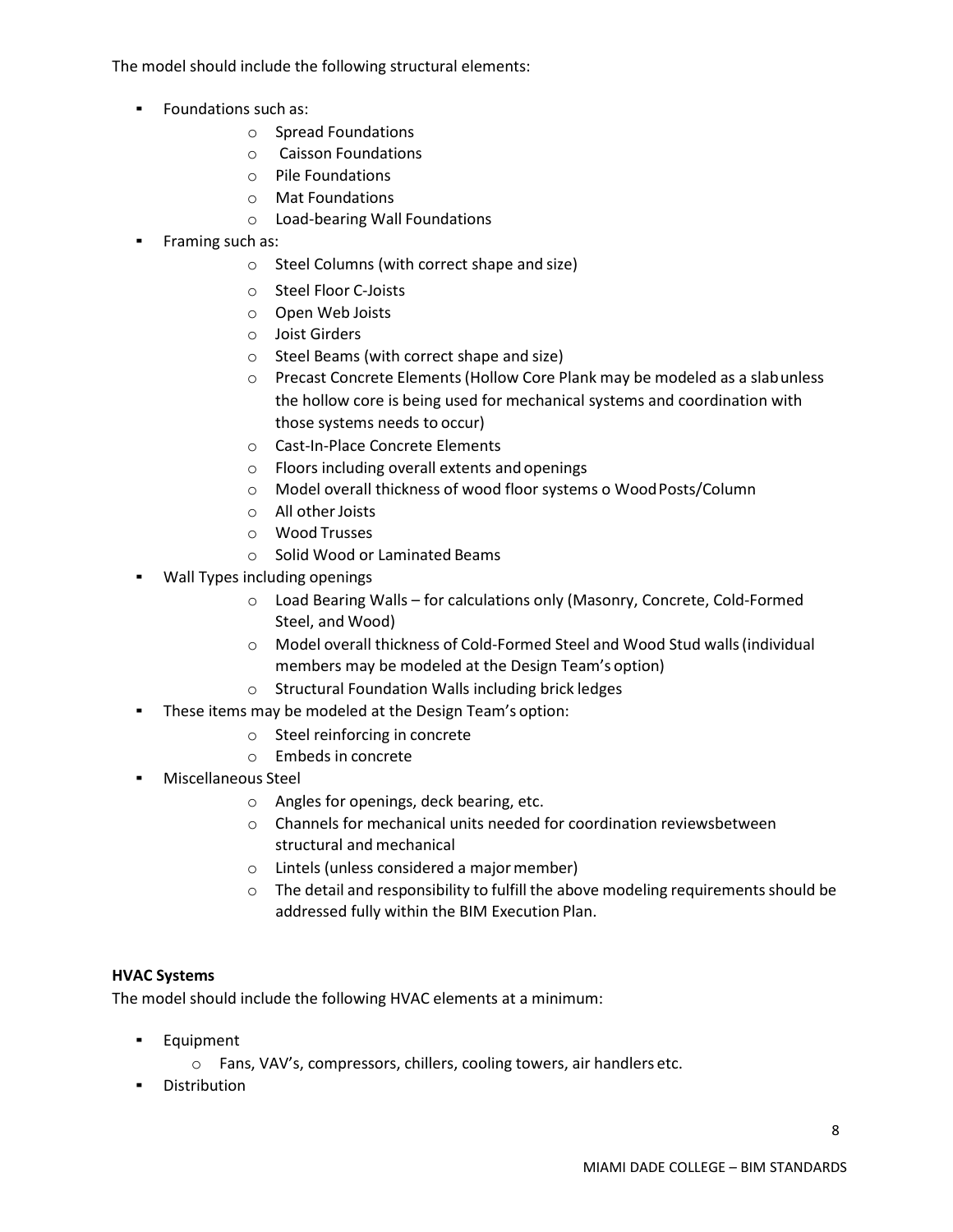- o Supply, return, exhaust, relief and outside airductwork modeled to outside face dimension or duct insulation (whichever is greater)
- o Duct Joints
- o Diffusers, grilles, louvers, hoods, radiant panels, perimeter units, wall units
- Pipes larger than 3/4" diameter, include any insulation in model.
	- o Unless otherwise noted and approved by the BIM Execution Plan.
- **EXED EXECO 20 A 20 FM 20 FM 20 FM 20 FM 20 FM 20 FM 20 FM 20 FM 20 FM 20 FM 20 FM 20 FM 20 FM 20 FM 20 FM 20 FM** operational clearance must be modeled as part of the HVAC equipment and checked for conflicts with other elements. These clearance zones should be modeled as invisible solids within the object.

The detail and responsibility to fulfill the above modeling requirements should be addressed fully within the BIM Execution Plan.

#### **Electrical Systems**

The model should include the following electrical elements at a minimum:

- Power and Telecommunications
	- $\circ$  Interior and exterior transformers, emergency generators, and other equipment
	- o Main and distribution panels and switchgear including access clearances
	- o Main IDF's
	- $\circ$  Feeders and conduit larger than 3/4" diameter. Unless otherwise noted andapproved by the BIM Execution Plan.
	- o Outlets, switches, junction boxes
- **Lighting** 
	- o Permanently mounted lighting fixtures (moveable, plug-in fixtures need not be modeled as part of the electrical package unless needed for plug load calculations or for estimating purposes within a loose furnishings package. Should be discussed and agreed upon within the BIM Execution Plan)
	- o Lighting Controls
	- o Switches
	- o Junction Boxes
- Fire Alarm and Security Systems
	- o Input devices
	- o Notification devices
	- o Associated equipment and access clearances
	- o Permanently mounted fixtures
- Building Controls
- Clearance zones for access, door swings, service space requirements, gauge reading, valve clearances and other operational clearance must be modeled as part of the electrical equipment for collision checking. These clearance zones should be modeled as invisible solids within the object.

#### **Plumbing and Fire Protection**

The model should include the following plumbing and fire protection elements at a minimum:

**•** Waste and Vent Piping sized at and over  $3/4$ " diameter, includes any insulation in model. Unless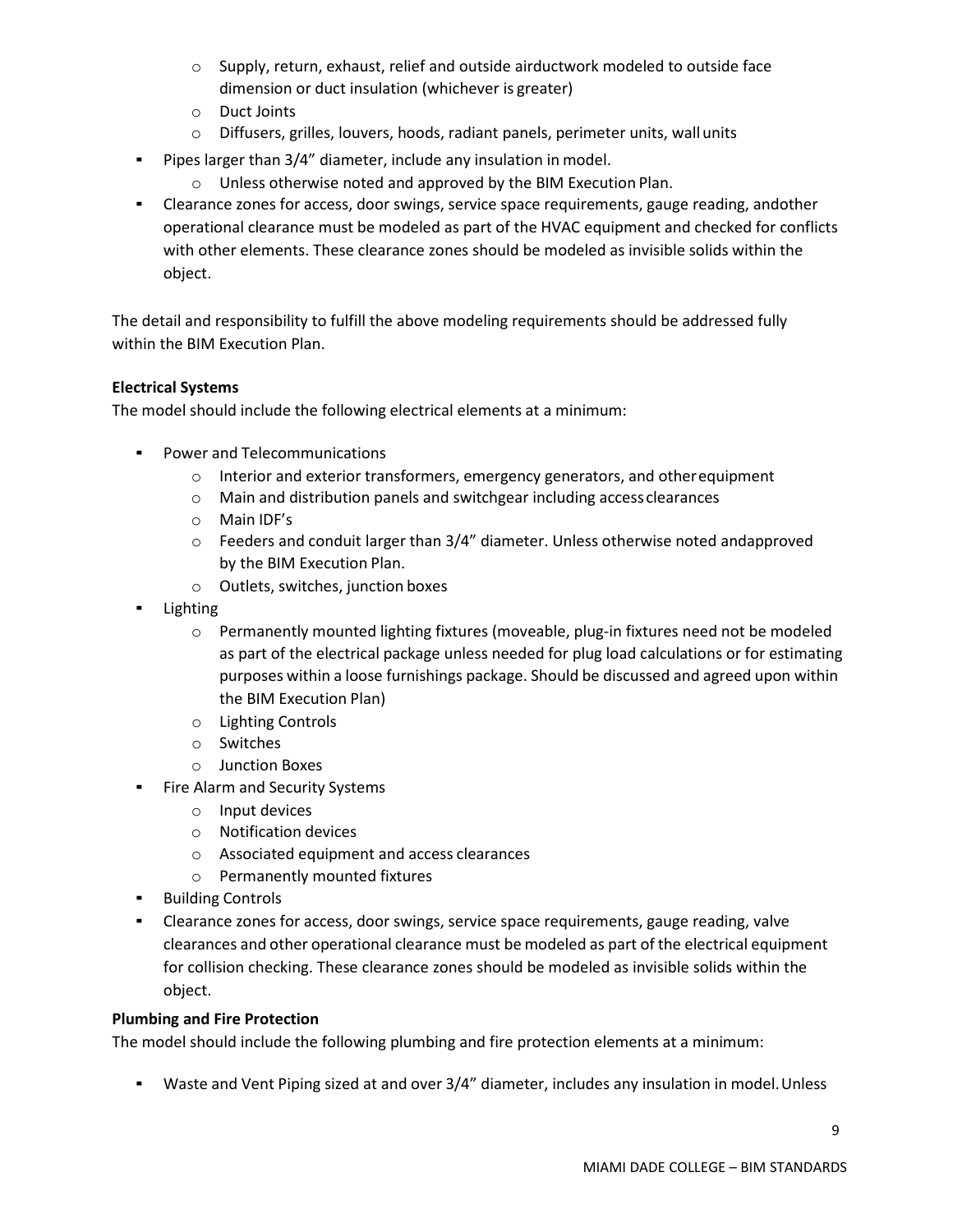otherwise noted by the BIM Execution Plan.

- o Roof and floor drains, leaders, sumps, grease interceptors, tanks, water treatmentsand other major items.
- Supply Piping larger than 3/4" diameter, includes any insulation in model. Unlessotherwise noted and approved by the BIM Execution Plan.
	- o Domestic Booster Pumps
- Fixtures: sinks, toilet fixtures, water tanks, floor sinks
- Fire protection o Sprinkler lines larger than 3/4" diameter
	- o Sprinkler heads, Fire Protection Pumps
	- o Stand pipes, wall hydrants, fire department connections, risers, includingvalve clearances
- Clearance zones for access, service space requirements, gauge reading, valve clearancesand other operational clearance must be modeled as part of the plumbing and fire protections system and checked for conflicts with other elements. These clearance zones should be modeled as invisible solids within the object.

# **Specialty Consultants**

The model should include the following specialty consultant elements to correct size and location:

- Equipment provided or specified by said consultant
- Rough-in connection points for power, data, communications, water service and waste,gas, steam, or other needed utilities.
- Extent of specialty consultant modeling shall be coordinated with the Design Teamand described in the BIM Execution Plan.
- Clearance zones for access, doors swings, service space requirements, controls, gauge reading, and other operational clearance must be modeled as part of the equipment and checked for conflicts with other elements.

# **Civil Engineering**

If a Revit model is used it should include the following civil engineering elements at a minimum:

- Topography 3D terrain of all site work as designed, including retaining walls. This model should include the site and surrounding areas that contribute to the site's drainage system orotherwise impact on the site. In most cases this will require that adjacent roadways bemodeled.
- Landscaping elements: planting areas, such as raised planting beds and berms, parking islands, pools/ponds/other water features, terraces and other items not included elsewhere in the model.
- Storm water management structures, pump stations, fueling systems, manholes and other major items that impact on the overall project understanding or which may become project design constraints. All items must be geo-referenced such that all elements can be viewed as an overlay in the building information model.

## **DELIVERABLES AT 100% DD:**

- 1. Consultant: Detailed diagrams, plans, sections and elevations of theproject
- 2. Consultant: Detailed summaries of room-by-room floor area, occupant loads,support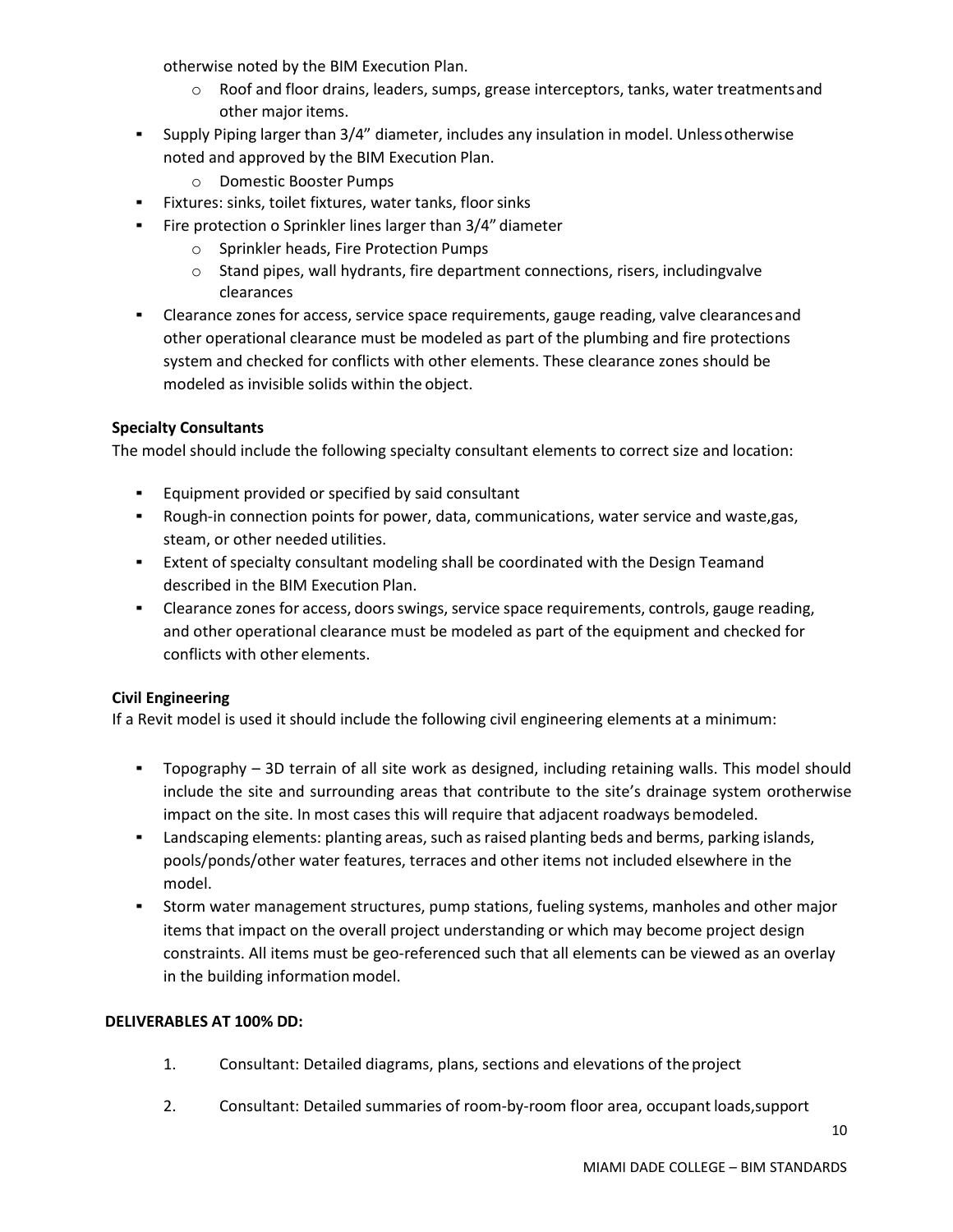space capacities, system sizing/equipment selection for MEP systems, and other quantitative information as requested by Facilities Management Department

- 3. Consultant: Schematic Operation and Maintenance plans, as requested by Facilities Management Department
- 4. Consultant: Schematic measurement and verification plan
- 5. Consultant: Refined budget pricing and an updated total project cost budget
- 6. Consultant: Updated project schedule
- 7. Consultant: LEED deliverables as outlined in the Construction Contract
- 8. Consultant: BIM deliverables as outlined in the BIM Execution Plan

# <span id="page-10-0"></span>**1.8. c CONSTRUCTION DOCUMENTS (CDs)**

During the Construction Documents phase, the design team compiles the architectural and engineering drawings and specifications (the "drawing set") required to document all design development decisions and to build the project. The design team revises and supplements the plans, sections, and elevations created during the Design Development phase to include all information required for cost estimation and construction.

During the CD phase, the Project Manager may request that the design team issue one or more "pricing sets" in order to obtain more accurate, revised budget pricing from the General Contractor or Construction Manager while there is still an opportunity to revise detailed design decisions.

#### **Pre-Bid Collision Reports**

Submit at 95% Construction Document Submittals.

Initial Collision Report

# **i. General**

The Design Team is to use automated conflict checking software for this phase of the work and shall be outlined in the BIM Execution Plan. The collision report should show any outstanding coordination issues between the Design Team members.

#### **ii. Level One Collisions**

Level One Collisions are reported collisions that are considered critical to the design and construction process. These collisions have been assigned the highest priority and should be rectified within the model as soon as possible:

- Mechanical Ductwork and Piping vs. Ceilings
- Mechanical Ductwork and Piping vs. Rated Walls (For coordination of Dampers and other mechanical equipment needs)
- Mechanical Ductwork and Piping vs. Structure (Columns, Beams, Framing,etc.)
- All Equipment and their applicable Clearances vs. Walls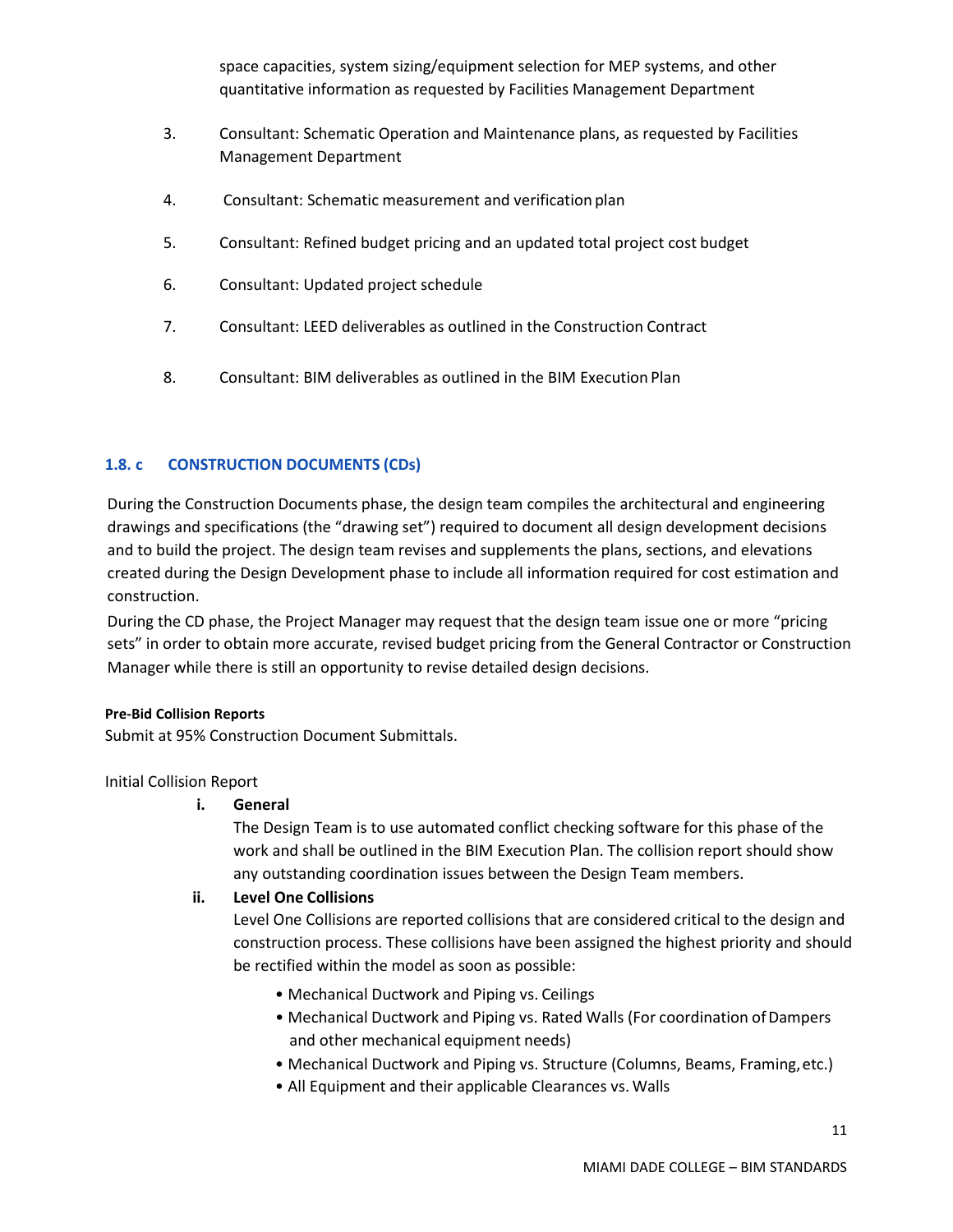- All Equipment and their applicable Clearances vs. Structure
- Mechanical Equipment and Fixtures vs. Electrical Equipment and Fixtures
- Mechanical Ductwork and Piping vs. Plumbing Piping

#### **iii. Level Two Collisions**

Level Two Collisions are reported collisions that are considered important to the design and construction process. These collisions have been assigned a greater priority and should be rectified during project meetings during design:

- Casework vs. Electrical Fixtures and Devices
- Furnishings vs. Electrical Fixtures and Devices
- Structure (Columns, Beams, Framing, etc.) vs. Specialty Equipment
- Structure (Columns, Beams, Framing, etc.) vs. Electrical Equipment,Fixtures and Devices
- Ductwork and Piping vs. Electrical Equipment, Fixtures, and Devices
- Ductwork vs. Floors

#### **iv. Level Three Collisions**

Level Three Collision are reported collisions that while considered important to the correctness of the model will generally be changing on a regular basis throughout the design and construction process. These collisions have been assigned a lower level of priority and should be rectified before the phase submission of the models:

- Casework vs. Walls
- Plumbing Piping vs. Electrical Equipment, Fixtures, andDevices
- Plumbing Piping vs. Mechanical Equipment, Fixtures, andDevices
- ADA Clear Space Requirements vs. Doors, Fixtures, Walls, Structure

#### **Program and Space Validation**

The Design Team shall use the BIM Authoring software or other analysis tools to compare and validate stated program requirements (Educational Specifications provided by Miami Dade College) with the actual design solution.

#### **Other analysis and checking tools**

The Design Team is encouraged to analyze the design using software that interacts with the model in order to refine load calculations, daylighting, natural ventilation, acoustics, code issues, and design issues.

#### **Quantity Cost Estimating**

The Design Team shall extract square quantity takeoff information using BIM Authoring Software and other BIM integrated tools to support comparative costs analysis of options studied. Outputs shall be converted to spreadsheets and submitted as part of the design solution justification at end of this phase.

# **DELIVERABLES AT 100% CDs:**

1. Consultant: A complete drawing set, consisting of stamped/sealed drawings by the architect or engineer and all sub-consultants, documenting every aspect of the project including (but not limited to) plans, sections, and elevations illustrating spatial layout and architectural intent, finishes, construction details, MEP system layouts, and all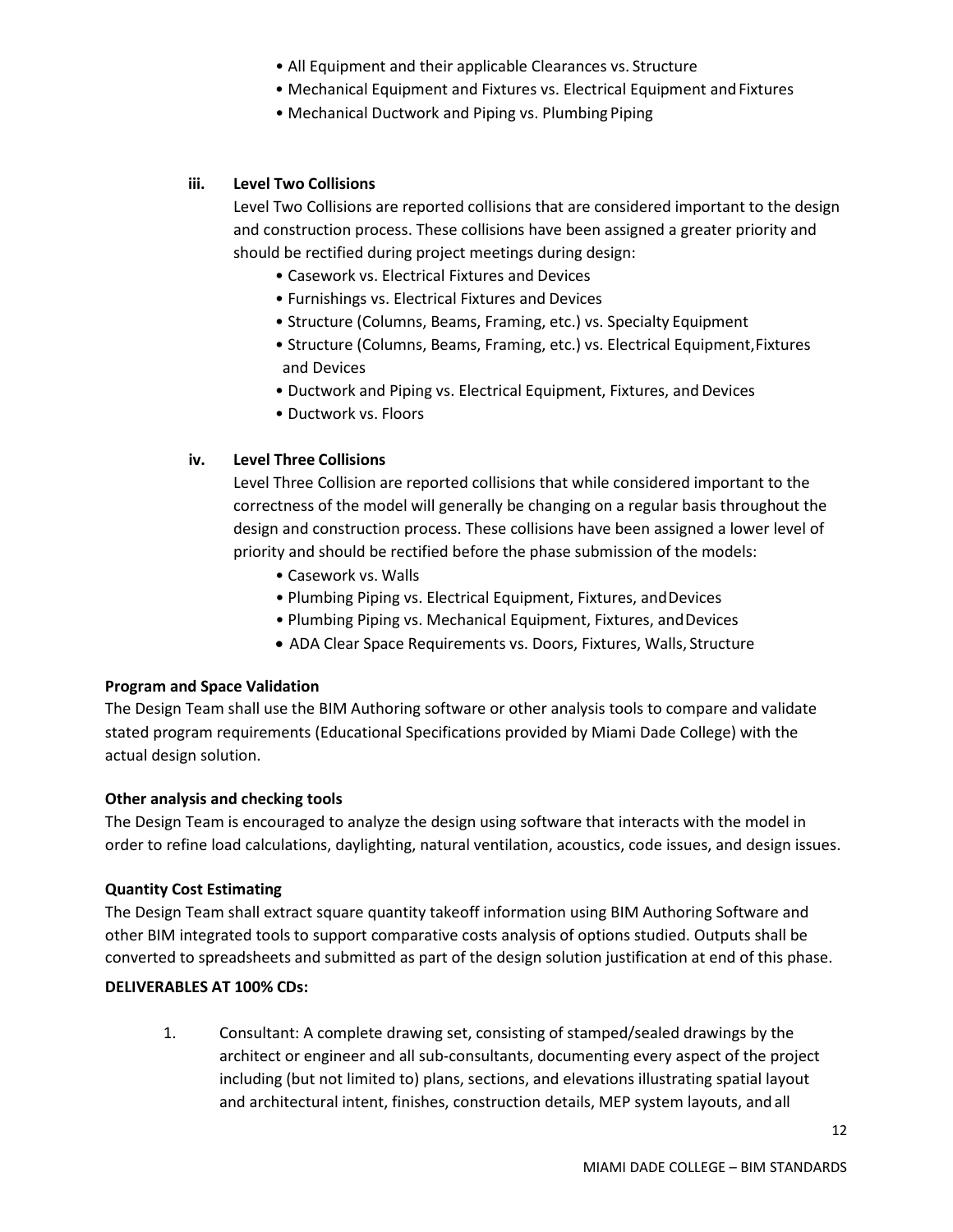necessary schedules

- 2. Consultant: A complete set of technical specifications in the form ofa projectmanual, documenting the detailed criteria for every aspect of the project, including (but not limited to): materials, installation methods, equipment selection, and performance requirements
- 3. Consultant: Detailed pricing and an updated total project cost budget
- 4. Consultant: Updated project schedule
- 5. Consultant: LEED deliverables as outlined in the Construction Contract
- 6. Consultant: BIM deliverables as outlined in the BIM Execution Plan

# <span id="page-12-0"></span>**1.8. d CONSTRUCTION ADMINISTRATION, PRECONSTRUCTION**

The Preconstruction portion of the Construction Administration phase begins once the drawing set is finalized and the CD set is issued to a GC or CM to generate a Guaranteed Maximum Price (GMP). Alternatively, the set may be issued as part of a bid package in order to solicit bids from multiple GCs or CMs. The design team is responsible for supporting these processes by:

- 1. Organizing a pre-bid meeting, if the project will be bid
- 2. Conducting a site walk to familiarize the construction team with siteconstraints
- 3. Responding to RFIs, issuing bulletins and addenda as necessary to clarify projectrequirements

Once the construction contract has been awarded and construction has begun, the design team continues to monitor the progress of construction and to communicate with the Project Manager and the GC or CM in order to ensure that the project is constructed in accordance with design documents and all applicable specifications. The design team must attend all regular project meetings and site inspections. Timely coordination and communication of design decisions is essential to successful project delivery.

The Project Manager is ultimately responsible for ensuring that the project meets all applicable design and quality standards, and all proposed exceptions to MDC standards must be communicated explicitly to the Project Manager.

# **DELIVERABLES DURING CA, PRECONSTRUCTION:**

1. Consultant: A set of conformed design documents (final drawing set and specifications/project manual) sufficient for permitting and completion ofthe contracted scope of work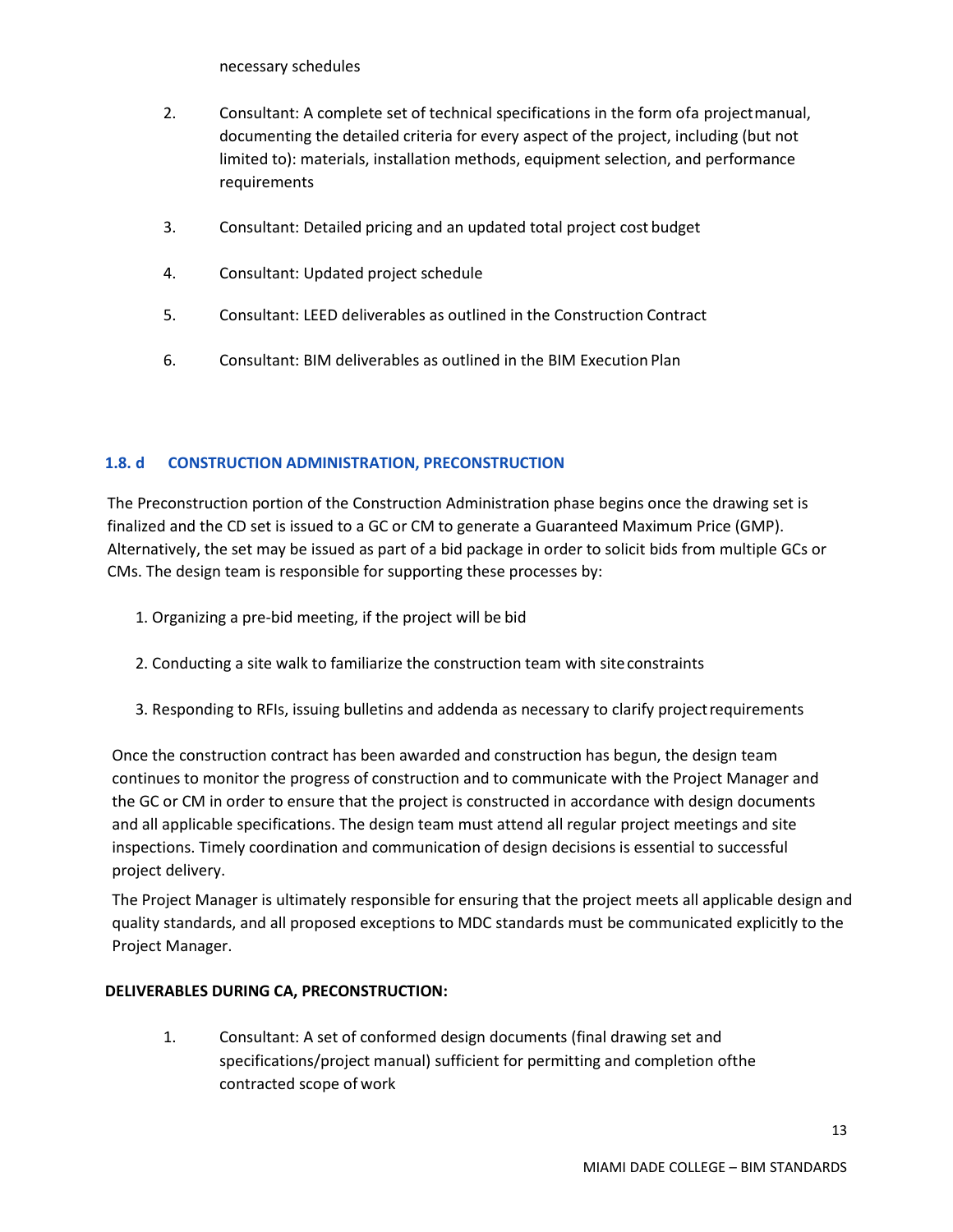- 2. Consultant: Bulletin drawings and partial re-issues of the drawing set as required to clarify intent
- 3. Consultant: Project support materials, such as addenda and meeting minutes,as requested by Facilities Management Department
- 4. Consultant: Responses to Requests for Information (RFIs)
- 5. Consultant: BIM deliverables as outlined in the BIM Execution Plan
- 6. Contractor: MDC-approved construction-phase BIM Execution Plan, based onMDC's BIM Execution Plan template, detailing BIM deliverables duringconstruction.
- 7. Contractor: Accurate project pricing (bid or proposal)
- 8. Consultant and Contractor: LEED Plus deliverables as outlined in the Construction **Contract**

#### <span id="page-13-0"></span>**1.8. e CONSTRUCTION ADMINISTRATION (CA)**

The Design Team is expected to continuously maintain and update the design intent model(s) with changes made from official Construction Change Directives and as-built mark-ups maintained on site by the Contractor(s) during construction. At an interval that is decided within the BIM Execution plan.

#### **BIM Execution Plan Review**

The Contractor shall review the BIM Execution Plan with the Design Team and Miami Dade College and submit any Addendums within thirty (30) days of contract award. The Design Team and Miami Dade College will review and approve of any Addendum within fourteen (14) days ofsubmittal.

#### **Coordination Meetings**

The contractor shall submit a plan to the Miami Dade College for review, prior to the start of construction that outlines the process for concurrent as-built documentation. Concurrency is mandated. Methods for recording as-built information are left to the discretion of the contractor. Potential options include traditional methods, and/or periodic laser scanning of completed or partially completed primary systems coordinated with the sequence of construction. Primary systemsfall into two categories:

Primary Architectural Systems include, but may not be limited to: Partition systems with structure, flooring systems, major HVAC, piping, sewerage and /or conduit systems, partition systems with bulkheads, partition systems with expansion control, vertical transportation systems with primary engineering systems, millwork and casework systems with power and data outlets, horizontal ceiling systems with window openings, bulkheads, partitions, lighting, fire protection and HVAC outlet locations, exterior skin systems with window openings, structure, roof edge conditions, parapets, roof penetrations, and equipment locations.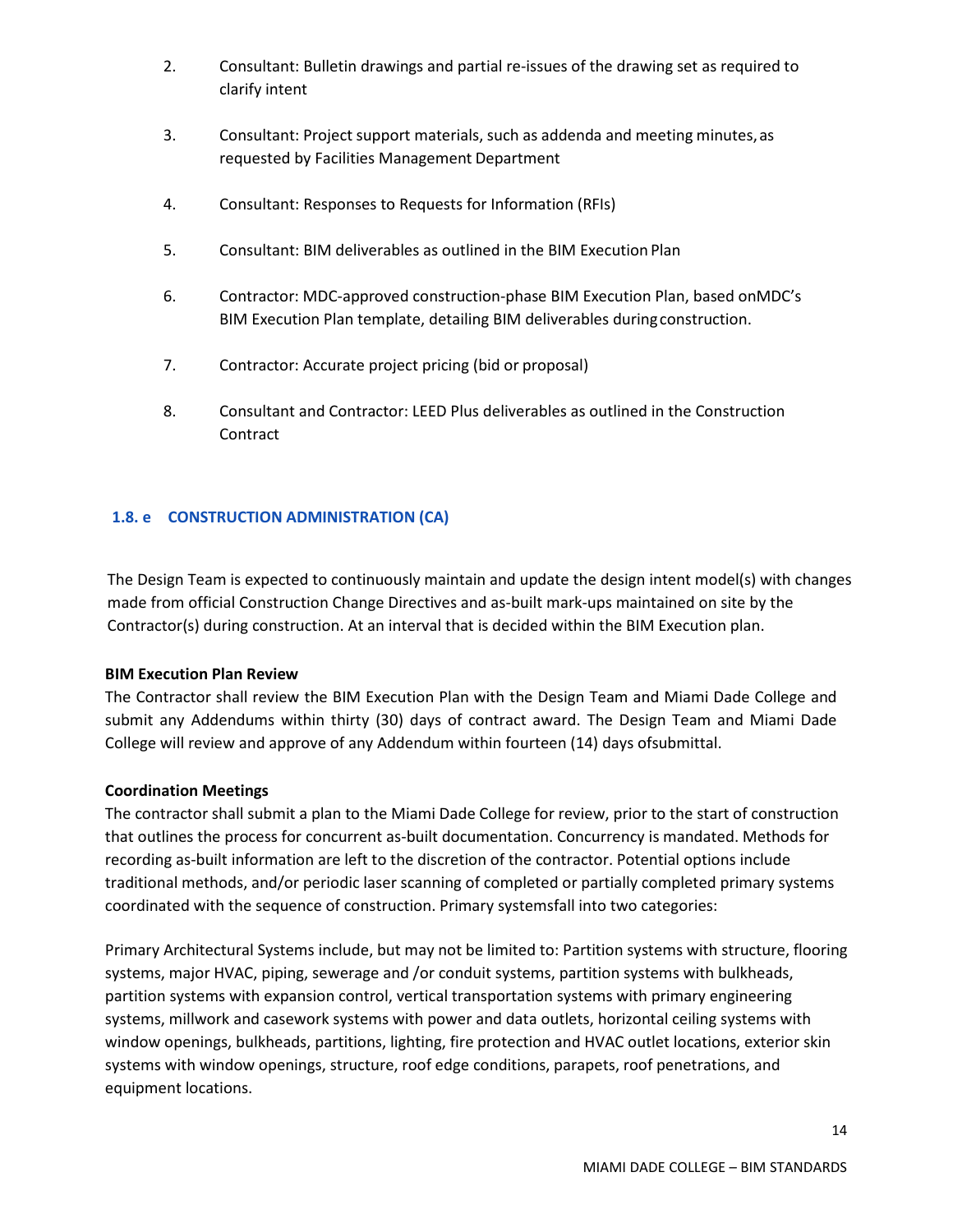Primary Engineering Systems include, but may not be limited to: structural framing, primary HVAC duct runs, primary fire protection main runs, primary electrical conduits (larger than ¾" diameter), ceiling grid layouts, primary data, audio/visual, security and communication distribution systems (cable trays, etc).

#### **Projects** *without* **active Revit Models**

If REVIT models are not provided by the AE at the start of construction, the contractor shall develop REVIT models during construction according to the program requirement as established in the bid documents. The contractor shall coordinate REVIT model source with Miami Dade College prior to selection. The purpose of this model shall be to support future facility management objectives. Additionally, these models shall be the repository of final 'as-built' data incorporated wither by concurrent laser scanning and/ or traditional recording methods for as-built conditions.

#### **Projects** *with* **active REVIT Model at the start of construction**

If REVIT models are provided by the A/E at the start of construction, the contractor shall use those models.

#### **Coordination with Design Team and Miami Dade College**

On no less than once every month, the contractor shall include the project model manager, (architect's or other) in a coordination established for the purpose of assessing and / or executing data transfers from the construction process into the REVIT model. The data transfer shall be coordinated with Miami Dade College's BIM Manager and the architect's model manager (when feasible) and be based on Facilities Management objectives as defined in the BIM Execution Plan and project program.

# <span id="page-14-0"></span>**1.9 DESIGN TEAM DELIVERABLE SCHEDULE AND MILESTONES**

The submittal schedule along with the milestones for any given project is listed below:

| (PROJECT NAME) DELIVERABLE SCHEDULE AND MILESTONES |                                                        |             |  |
|----------------------------------------------------|--------------------------------------------------------|-------------|--|
| <b>MILESTONE</b>                                   | <b>DELIVERABLE</b>                                     | <b>DATE</b> |  |
| PRE-DESIGN (CONCEPT)                               | ARCHITECTURAL MASSING MODEL                            |             |  |
|                                                    | PRELIMINARY ENERGY MODEL                               |             |  |
|                                                    | FLOOR PLATE MODEL FOR PROGRAMMING<br><b>VALIDATION</b> |             |  |
|                                                    | <b>PROJECT EXECUTION PLAN</b>                          |             |  |
|                                                    |                                                        |             |  |
| <b>SCHEMATIC DESIGN</b>                            | ARCHITECTURAL MODEL                                    |             |  |
|                                                    | <b>SCHEMATIC ENERGY MODEL</b>                          |             |  |
|                                                    | <b>CIVIL MODEL</b>                                     |             |  |
|                                                    | MEP LAYOUT / NARRATIVE                                 |             |  |
|                                                    | SD COLLISION REPORT / ANALYSIS                         |             |  |
|                                                    | <b>EQUIPMENT TRACKING MATRICES</b>                     |             |  |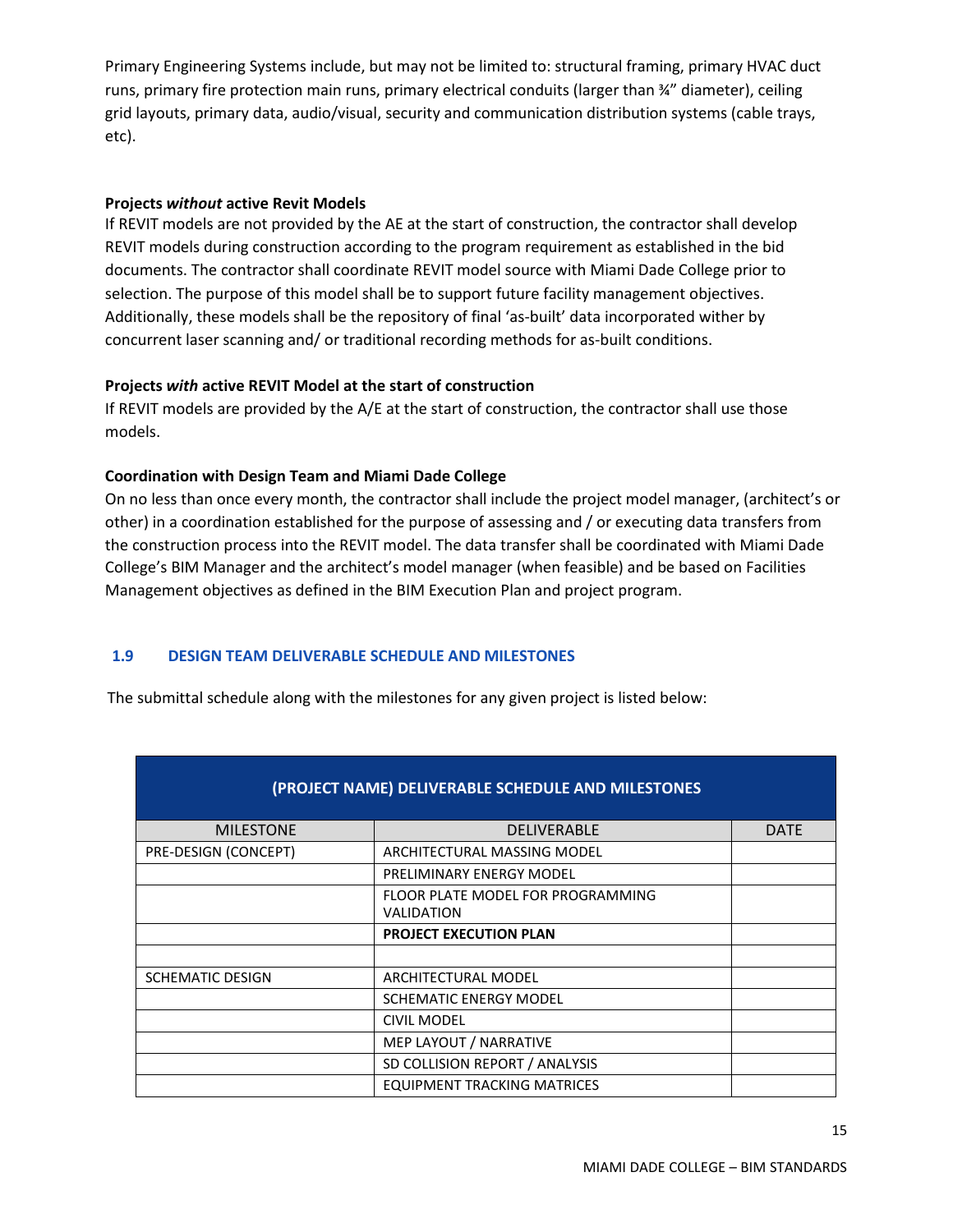| <b>DESIGN DEVELOPMENT</b>        | <b>ARCHITECTURAL MODEL</b>                         |  |
|----------------------------------|----------------------------------------------------|--|
|                                  | MEP MODEL(S)                                       |  |
|                                  | <b>SCTRUCTURAL MODEL</b>                           |  |
|                                  | <b>CIVIL MODEL</b>                                 |  |
|                                  | DISCIPLINE COLLISION REPORT / ANALYSIS             |  |
|                                  | PROGRAM VALIDATION REPORT                          |  |
|                                  | EQUIPMENT LISTS AND DEFINITION OF SYSTEMS          |  |
|                                  |                                                    |  |
| <b>CONSTRUCTION DOCUMENTS</b>    | ARCHITECTURAL MODEL                                |  |
|                                  | MEP MODEL(S)                                       |  |
|                                  | <b>STRUCTURAL MODEL</b>                            |  |
|                                  | <b>CIVIL MODEL</b>                                 |  |
|                                  | DISCIPLINE COLLISION REPORT/ANALYSIS               |  |
|                                  |                                                    |  |
| <b>CONSTRUCTION (CONTRACTOR)</b> | DISCIPLINE SPECIFIC COORDINATION MODELS            |  |
|                                  | <b>SHOP DRAWINGS</b>                               |  |
|                                  | <b>FABRICATION MODELS</b>                          |  |
|                                  | <b>AS-BUILT MARKUPS</b>                            |  |
|                                  | SCHEDULING AND PHASINS MODELS                      |  |
|                                  |                                                    |  |
| <b>CONSTRUCTION (A/E)</b>        | <b>CURRENT AS-BUILT MODELS FOR EACH DISCIPLINE</b> |  |
|                                  |                                                    |  |
|                                  |                                                    |  |

#### <span id="page-15-0"></span>**1.10 PROJECT CLOSE-OUT**

#### **Design Team As-Builts**

The Design team shall update their respective models with contractor recorded changes (Record Documents), and republish record documents in paper, .dwg and .pdf formats. They must also submit full Revit model(s) with all needed objects and reference drawings, in original authored software. The Design Team is required to submit all per Miami Dade College professional services contract.

#### **Miami Dade College Project Close-Out-Checklist Review**

The Design team shall complete and review the MDC Project Close-Out Checklist.

#### <span id="page-15-2"></span><span id="page-15-1"></span>**2 MODELING REQUIREMENTS**

#### **2.1 GENERAL**

The Models, 2D Drawings, and specifications serve three essential purposes: First, the information must effectively and clearly convey the AE's design to allow Miami Dade College to evaluate the suitability of the design for MDC's operational needs. Secondly, the information must unambiguously present the design to the GC and its subcontractors and vendors during the bidding and construction process, thus minimizing RFIs and eliminating Change Orders due to incomplete, inaccurate or conflicting information (MDC expects that AE documentation will correspond to the contractor's need for information and to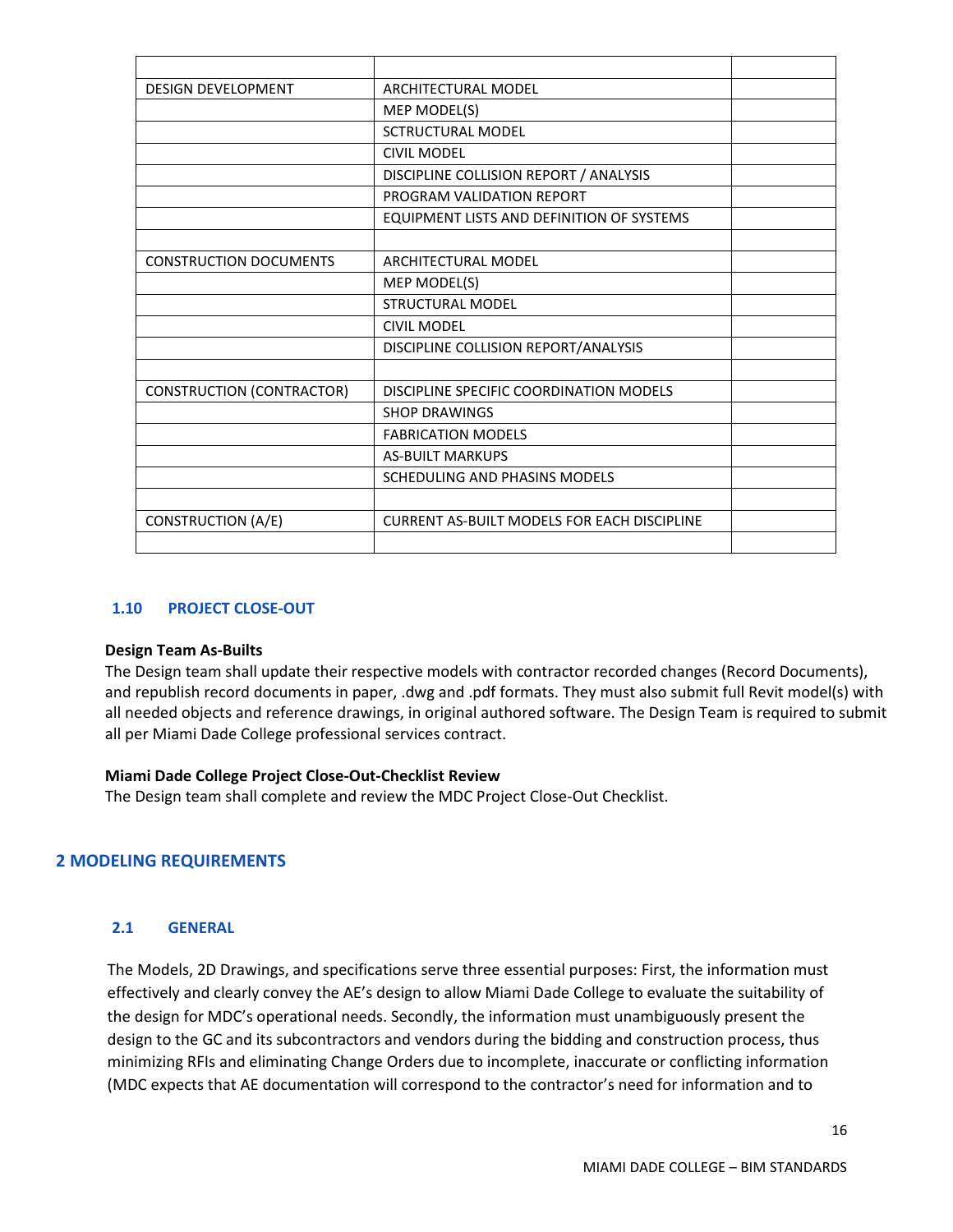support efficient project execution). Third, the information must support Miami Dade College's Facility Management requirements.

The information listed in this section is a minimum requirement. It remains the responsibility of the AE and the GC to create the appropriate level of information needed to fulfill their required contractual project obligations. It is expected by Miami Dade College that the models, analyses, and data will be used to support the decision making process for high performance building design and construction activities. Building information models shall be created to include all geometry, physical characteristics and product data needed to describe the design and construction work of a project. All drawings, schedules, simulations, and services required for assessment, review, bidding and construction shall be extractions from this model. The Design Team shall follow the guidelines and requirements detailed in this document for BIM related services. Deliverable requirements are as specified in the Miami Dade College's professional services contract (deliverables sections).

At a minimum, all elements within the scope of work and within the limits of the construction site or that may be affected by construction must be modeled, including but not limited to:

- All building structures, equipment, and systems
- Utilities above or below ground inside and outside of project boundaries to service connection points
- Construction Details
- All major vegetation (e.g., heritage trees) to be preserved
- Any areas to be protected during construction
- Project site conditions
- Equipment needed for Room Test-fits and Building Service Equipment

# <span id="page-16-0"></span>**2.2 MODELING TOLERANCES AND DIMENSIONING**

Building Objects/elements must to be modeled in their exact location within the industry standard tolerance for the trade or discipline being represented, but in no case greater than 1/8". All BIM Objects for construction must be modeled to actual real-world dimensions (not nominal). The AE and GC are responsible for designating stricter tolerances if needed to facilitate the intended uses of the model as outlined in this manual or as needed to execute the project. GC modeling for construction uses must have tolerances that enable accurate manufacture or layout of elements to which it applies. If laser-guided layouts, pre-fabrication or modular assembly techniques are being used, then the modeling teams, preferably with the GC, will review the tolerances required in those areas and for that building system component. Results and any adjustments affecting current and future modeling must be documented in the BIM Execution Plan. Exceptions must be approved by Miami Dade College and also noted in the BIM Execution Plan.

Dimensions must be automated, object referenced and associated, and must not be overridden. Dimensional values (i.e., the text appearing in dimension strings) will be in Imperial units (e.g., 10'-0").

# <span id="page-16-1"></span>**2.3 MODEL QUALITY**

Building Information Modeling best practices should be utilized throughout the project to ensure that the project is not only coordinated, but constructible and maintainable. Elements should generally be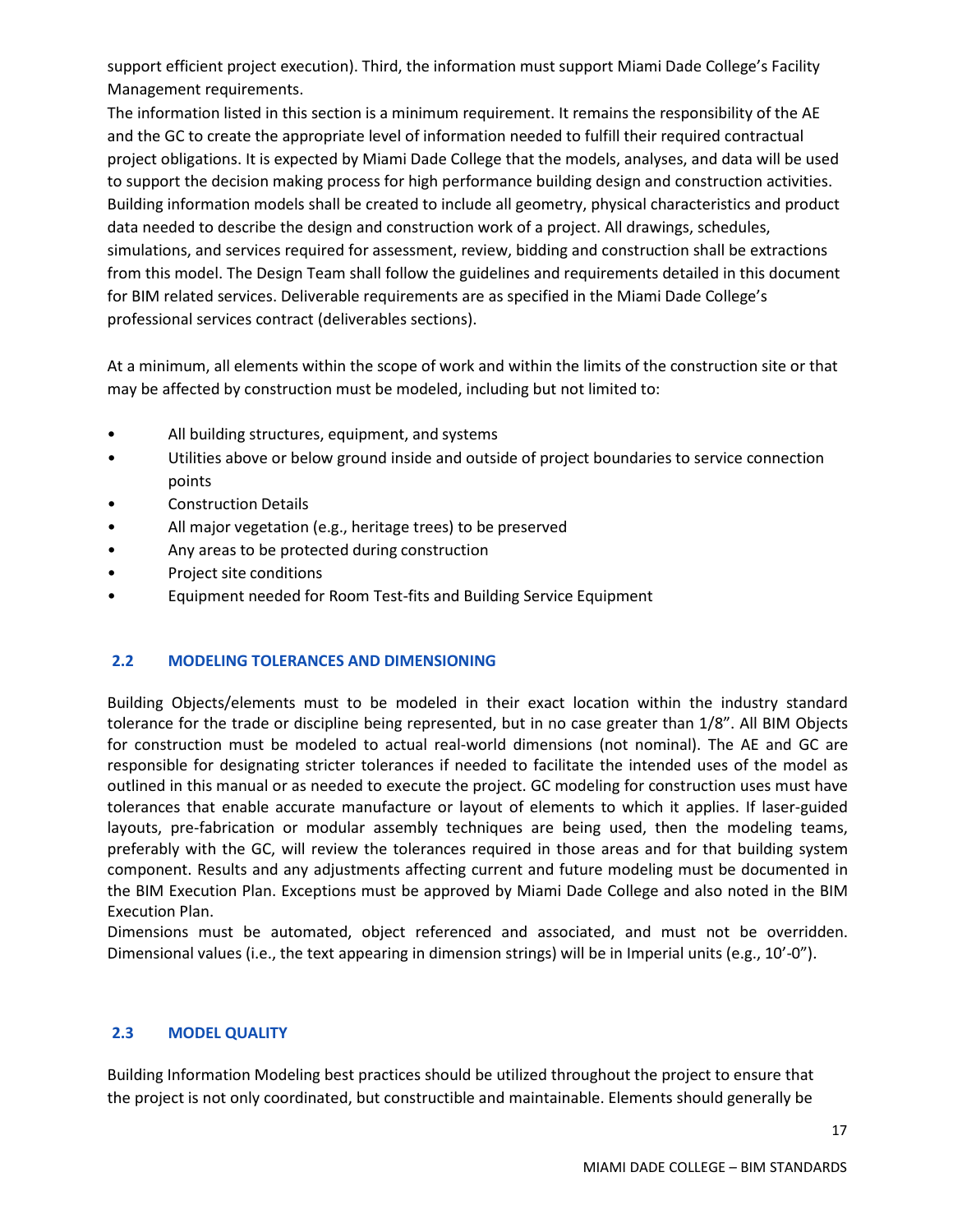designed to a level 300 for the design team and progressed to a level 400 for construction fabrication by the contractor and trades based on the AIA/AGC specification put out through BIMforum.org [\(https://bimforum.org/lod/\)](https://bimforum.org/lod/). This same quality should be included in the data management side of the any characteristics defined on a project by project basis, but at a minimum the room and departmental associations of space should be in accordance with Miami Dade College's room numbering protocols. Additionally, it is expected that the model handoff between design and construction be seamless and the quality outlined in the Project Execution Plan is consistent with the deliverable.

NOTE: MDC and the LOD Specifications do not address LOD500 since that LOD relates to filed verification and is not an indication of progression to a higher level of geometry or information.

The Design Team shall establish and use in-house modeling quality control guidelines and exchange protocols. Good BIM practices may include, but are not limited to:

- Use of element and component objects that embed the best practices of the firm.
- Maintenance of parametric linkages within the model at all times.
- The building envelope needs to be "air-tight" and correct to help support energy modeling activities and simulations.
- Use appropriate and interoperable viewing, checking and output file formats.
- Use appropriate phasing throughout the project to maintain proper model nomenclature.

# <span id="page-17-0"></span>**2.4 PROPERTIES AND ANNOTATIONS**

The BIM Model(s) and BIM Objects must contain the appropriate non-graphical properties to accurately support automatic population of annotation tags and schedules from within the BIM software. In general, all information that would appear in a schedule for a particular object must have object properties with populated values.

All general annotations must comply with the Drawing Deliverable Requirements. Where the Miami Dade College BIM Standard does not explicitly define a standard for a particular type of annotation, the latest version of the National BIM Standard applies. The models must be documented with the appropriate tool within the BIM software designed for that purpose.

All references including but not limited to elevations (interior or exterior, partial or whole), sections (building, wall, or object), plan, and detail callouts or marks must be created using the appropriate tools/commands from within the BIM software and remain dynamically connected throughout the project. Manual overrides are not permitted.

Title block identification values (e.g., sheet number and sheet name) must be associated and automatically populated and remain current throughout the project.

Annotation symbols such as tags are to read and display information contained within the model properties. Fire rating fill patterns must be constructed within 3D wall types so that the partition's respective rating is shown through all scales and types of views, including 2D Drawings.

# <span id="page-17-1"></span>**2.5 BIM OBJECTS / BUILDING ASSETS**

The term BIM Objects involves elements, building assets, and systems. While the terminology is often interchanged and the understanding can vary based on software platform used or Various disciplines/trade

18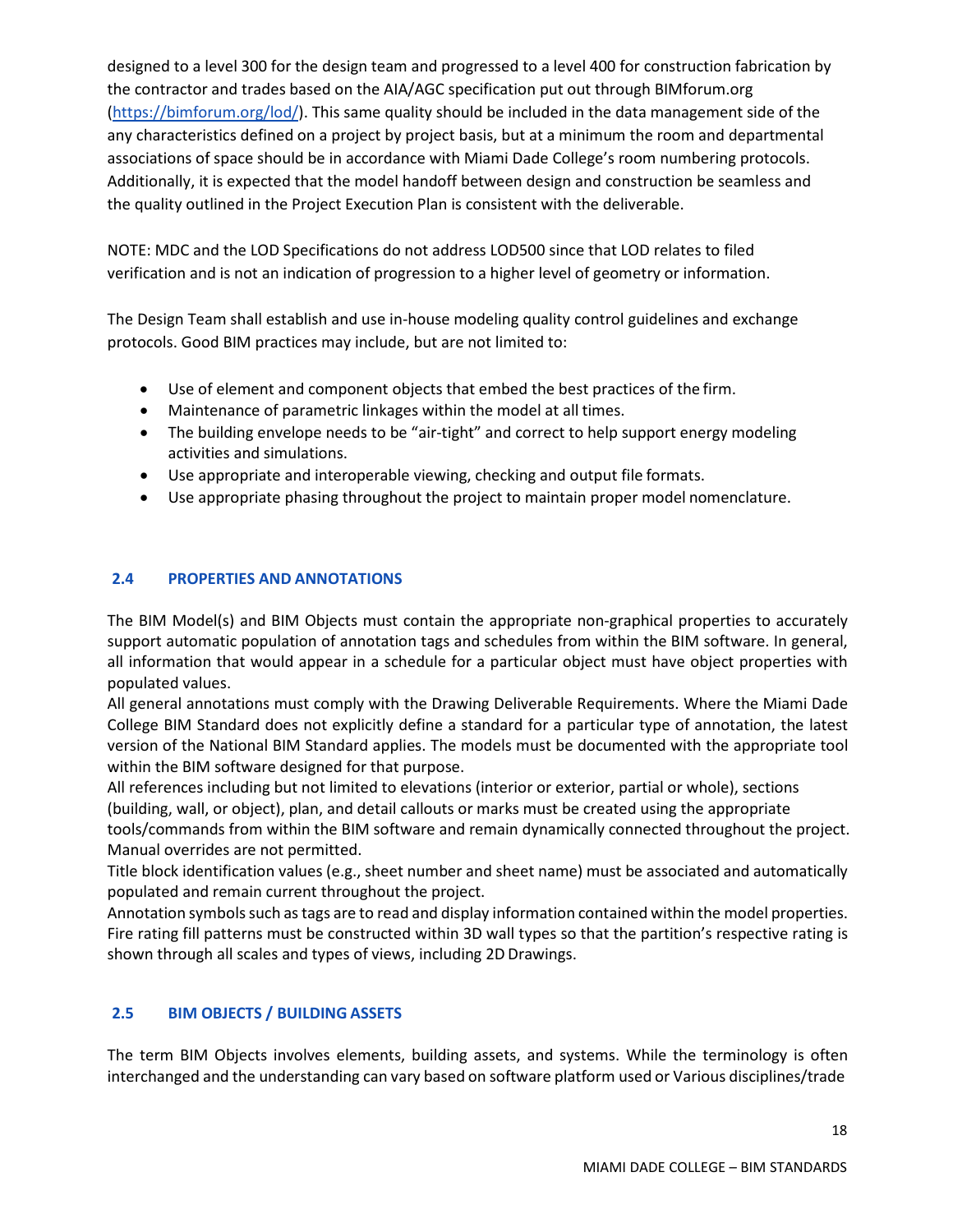involved, the basic concept is that BIM Objects refers to an individual item, or a collection of items, that comprise the model(s) for the design of the facility and the site.

All BIM Objects and categories must be named in accordance with Facilities Management data. If no Miami Dade College naming standard is available, follow a logical naming convention that is to be documented in the BIM Execution Plan.

The authoring of BIM Objects must adhere to the following guidelines:

- Global Properties must be used where appropriate to increase modeling value and performance. The attribute of any given BIM Object will reference global properties for its respective category. For example, a Width property for one piece of equipment must use the same global properties designated as Width for all equipment within the same category. Additional properties denoting the same attribute with slight variations must not be created (i.e., width1, Object Width,etc.)
- All objects must be modeled or created using the tool within the software that is designed to be used for that specific object or purpose. For example, a BIM software's wall tool must be used to create a wall. A wall is not permitted to be merely drafted lines. If a new object is created then it must be designated as the real world element it represents, having the proper classification and/or data attributes for the project and object type, and must report properly from the BIM software as the objects they represent rather than unassigned graphic primitives. This will allow the information associated with them to be properly updated, reported and available for export and reuse. Generic, miscellaneous, or unspecified categories are not allowed.
- Use BIM authoring software object libraries when creating BIM Objects whether they are actual 3D BIM Objects or 2D representations. Models must be comprised of the software's BIM Objects for representing building products. Geometric lines, arcs, and vertices are not allowed. This is necessary to enable classification and reference keynoting (such as to the Unified Facilities Guide Specification (UFGS) or MASTERSPEC number).

# <span id="page-18-0"></span>**2.6 LEGENDS AND SYMBOLS**

Legends and symbols in the 2D drawings may be 2D representations but are to be connected to the actual BIM Objects to which they are referring (i.e., any change to the actual BIM Object will result in an immediate updated 2D representation). Actual BIM Objects must be 3D objects with attached or associated data and metadata as defined throughout the Miami Dade College BIM Standard.

# <span id="page-18-1"></span>**2.7 SCHEDULES AND DETAILS**

All construction details must be "Model Details" and created with BIM tools and linked to the 3D view. All details that appear on 2D Drawings must be derived from BIM and match the assembly in BIM. No "Drafting Details" created in 2D software and added to the 2D Drawings will be accepted.

All 2D drawing schedules must be derived from the properties of the model object, with the exception of calculations (e.g., calculations for low voltage, structural, electrical, etc.). Schedules are not to be augmented with unconnected data. Exceptions where calculations are done outside of BIM must be noted in QA/QC reports and state the technical reason for the exception.

#### <span id="page-18-2"></span>**2.8 GEO-REFERENCE REQUIREMENTS**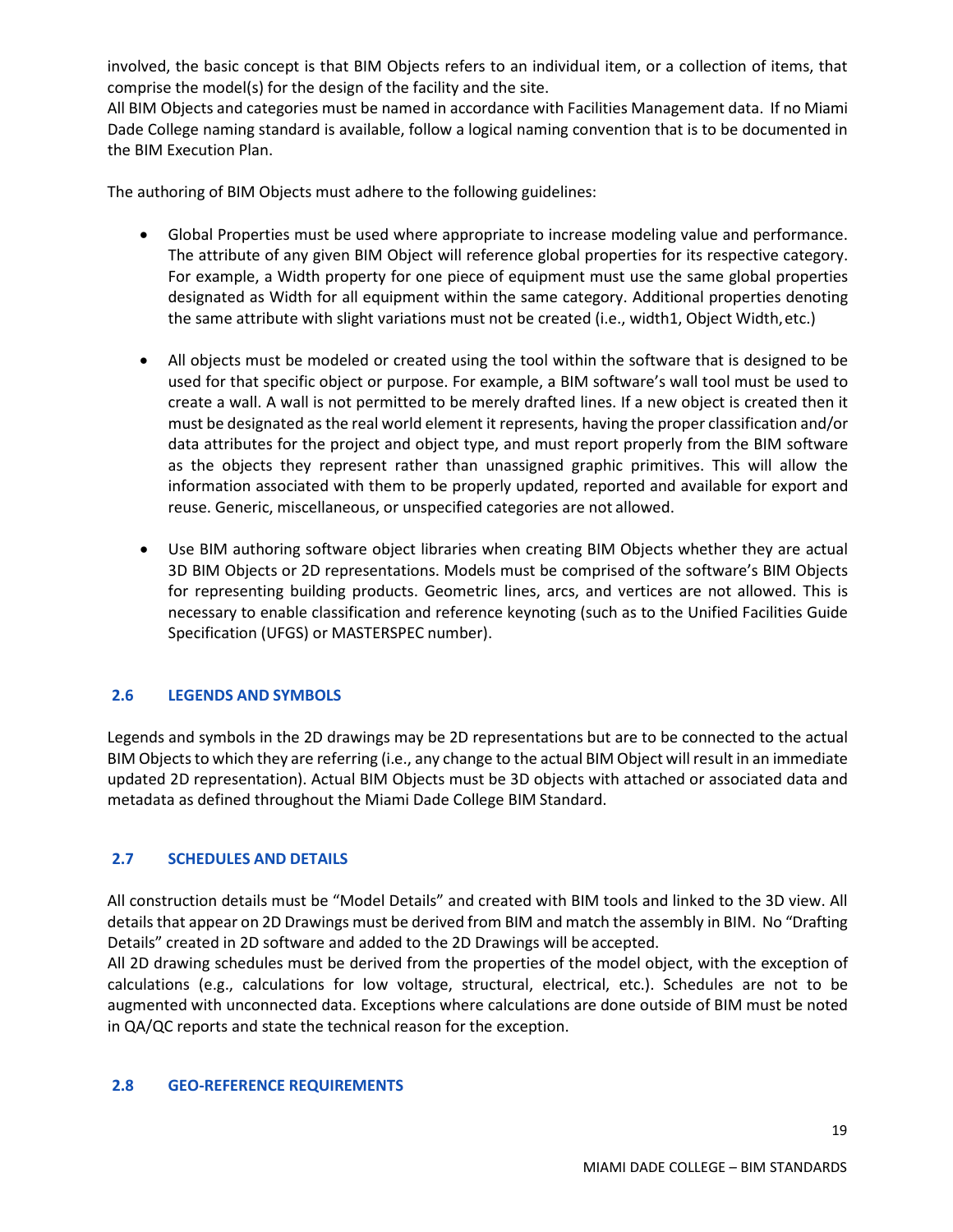Miami Dade College requires that all models contain geospatial information that is properly referenced between a permanent, physical, Unites States Geological Survey Marker's geographic survey point (Site Origin Point) available in the State Plane Coordinate system where the project islocated, and the coordinate system in the model space, thereby providing a precise, measurable reference point for accurately locating and constructing buildings, site work, utilities, and infrastructure.

The design team shall coordinate with Miami Dade College to determine the GIS application and information required for the project. Geo referencing of the project with the College's GIS system will be reviewed on a case by case basis with the project teams.

#### <span id="page-19-0"></span>**2.9 MODEL PROPERTIES**

Physical construction and products that are represented in objects must include the basis of design for the properties of the object. The AE may use external BIM toolsto manage the data during design if the external tools are IFC compliant. *The final deliverable must provide the required information in order to maximize the interoperability between the final Revit Model and Miami Dade College's Integrated Workplace Management System 'FM:Systems'. Please see attached FM:Interact Revit Modeling Standards.* The AE will model all BIM Objects with sufficient detail necessary to communicate design intent (if Design-Bid-Build procurement) for construction, conduct design coordination, and facilitate Miami Dade College BIM requirements. If a Design/Build procurement will be used, the AE must model for construction fabrication and adapt that model for Facilities Management purposes.

The GC will model detailed elements of building equipment and systems, with their accompanying space reservations.

#### <span id="page-19-1"></span>**2.10 MODELING SPACES**

Rooms, departments, areas, and mechanical spaces that are typically a part of the Architectural, MEPFT, and Interior Design models must be generated with the appropriate BIM tool and associated with bounding elements (walls, doors, windows, floors, columns, ceilings, underside of deck).

When using Autodesk Revit, Architectural Spaces (in the architectural and interior design models) must be modeled as "Rooms" and when rooms are aggregated into Departments they must also be modeled as "Areas." Mechanical Spaces for MEPFT must be modeled as "Spaces" (volumes that go to the underside of the deck above for load calculations) and when spaces are aggregated together they must also be modeled as a "zone."

All discipline models (see next section, 2.11), must reference each other, and the references describes in the BIM Execution Plan to assure proper coordination (utility hookups, shielding, structural support, etc.) between disciplines.

**Rooms:** The Net Square Footage (NSF) must be modeled for each functional room and space. Rooms must be represented and broken down into functional areas (e.g., Classroom, Office, Conference Room, etc.), and as defined in the SREF (State Requirements for Educational Facilities). Even though they may be parts of a larger designed physical area. A physical area may contain several functional areas that are treated as individual rooms in the spatial program. If two rooms have different functional space classifications, even though they are within the same physical area, they must be modeled as two separate spaces.

**Departments:** Miami Dade College will define the organizational arrangement for providing services. Rooms must be grouped into the Miami Dade College defined Departments for space management and square footage analysis, and color coded to help distinguish space belonging to the different organizations.

**Circulation Factors:** Must be calculated based on the spatial values derived from the floorplates in BIM.

20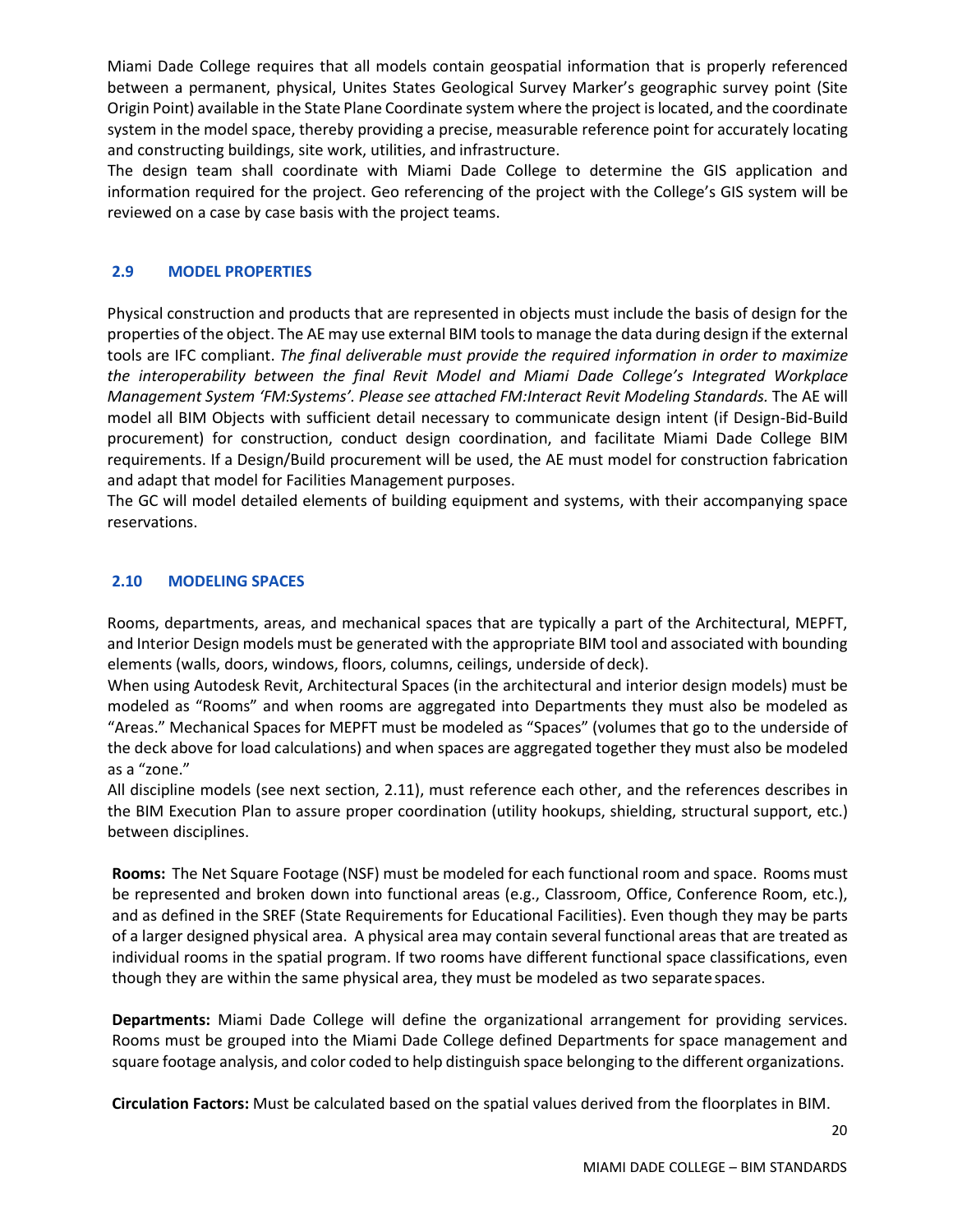#### <span id="page-20-0"></span>**2.11 DISCIPLINE MODELS**

AE design models must be subdivided by discipline and by non-building equipment as required in the Miami Dade College BIM Standard. All discipline model divisions are to be documented in the BIM Execution Plan. In general, each discipline model, must contain the objects that relate to their discipline'sdesign. Each project will require different discipline models depending on the scope of work. It is the responsibility of the AE and GC to appropriately structure their modeling to provide adequate information as needed for the project. However, Miami Dade College has the following requirements for these discipline models, which must be included in the Record Model.

- a. Site Civil / Landscape
- b. Architecture
- c. Structure
- d. Interiors and FFE
- e. Mechanical, Electrical, Plumbing, Fire Protection & Other Specialty System
- f. Historic Significance

#### <span id="page-20-1"></span>**2.11. a SITE CIVIL / LANDSCAPE**

All features and information typically provided in site plans must be provided using Civil Information Modeling (CIM) software, and comply with the Miami Dade College BIM Standard. This includes roadways, walks, physical features, topography (contours), location and rim and invert elevations of underground utilities, soil/geotechnical conditions, etc. AE modeling of subsurface utilities and conditions must be labeled as FOR INFORMATION ONLY. Buildings must be minimally modeled for site civil work but must reflect the accurate location of outside proposed building walls and any utility penetrations through floor slabs and walls below ground. *Site elementsrequiringmaintenance must include unique identification data.*

Underground Site Utilities: Objects must be modeled in 3D for civil underground utilities and site work, both existing and proposed. Include all utility properties, modeling will extend five feet beyond the project construction boundaries and will connect with the site and building utility services.

Please review the *'FM:Interact Revit Modeling'* Standards section on "Area Plans" and "Rooms and Areas" for more information on how to documents the building model spaces.

#### <span id="page-20-2"></span>**2.11. b ARCHITECTURE**

Architectural models must include all the exterior envelope and central core circulation objects and openings. The BIM Objectsshould all be relative to a floor or level, exterior and interior walls and partitions, roofs, vertical transportation, windows, doors, stairs, ramps, railings, ceilings, grilles & gates, interior specialties, etc. Required structural blocking (such as for TV, monitors) must be modeled for quantities, size, shape, and location, etc. Reference major structural components from the Structural model (including but not limited to structural walls, floors, roofstructure, columns, and foundations). Reference the Interiors Model, and appropriate building equipment and systems models (including mechanical for louvers), and others as needed to coordinate the work.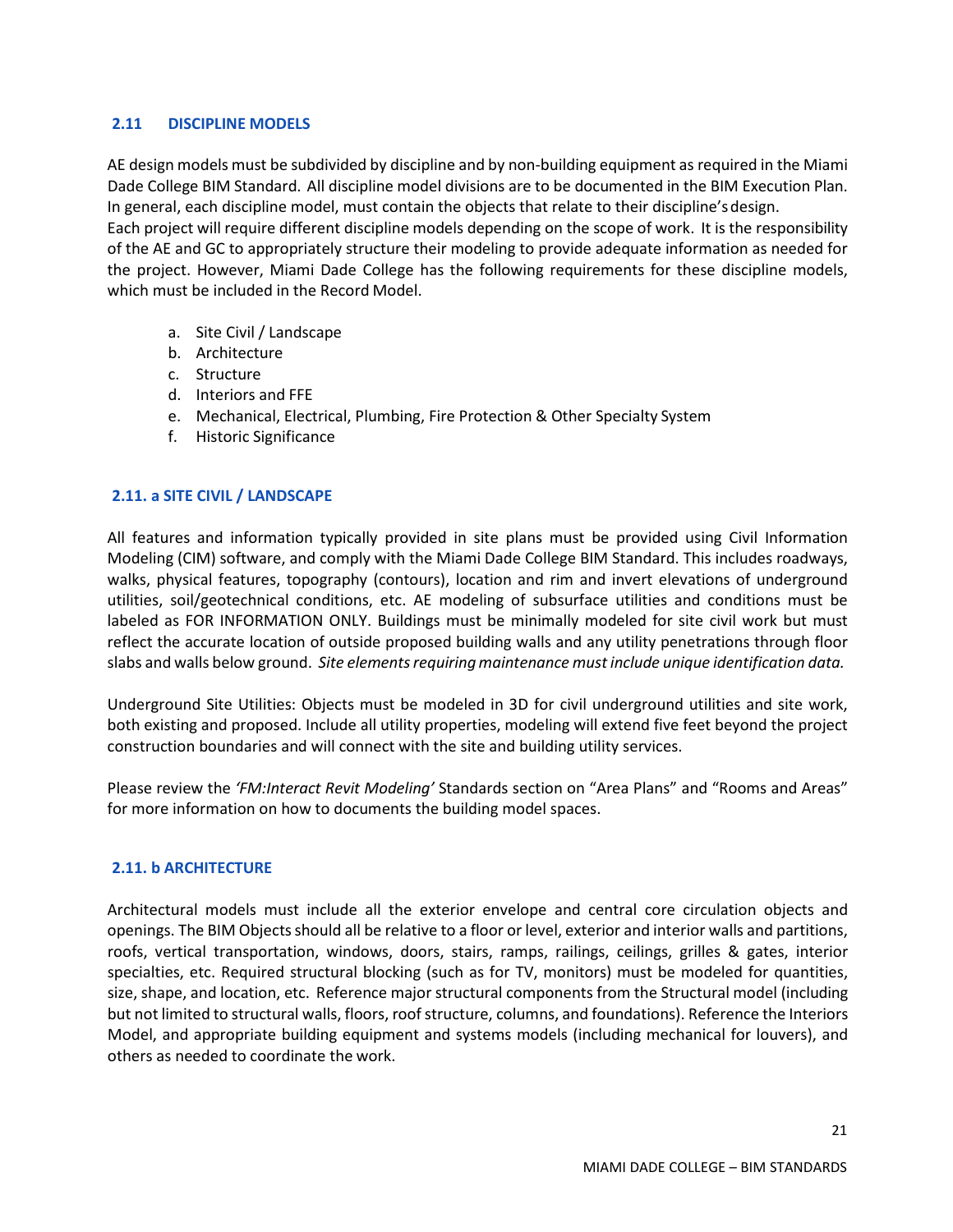#### <span id="page-21-0"></span>**2.11. c STRUCTURE**

Structural models must be the basis of evaluating and analyzing the building structure, and include all the objects, elements, and components to do so. All material and material properties must be included for each Object, the building structure and geometry must be accurately defined and labeled for foundations, subgrade enclosures, slab-on-grade, superstructure, and exterior vertical enclosures and roofs.

#### <span id="page-21-1"></span>**2.11. d INTERIORS AND FFE**

**Interior Partitions:** Must be modeled to include fire resistance ratings in the wall object properties and must graphically be depicted in 2D plan sets. The use of wall fill patterns in models and drawings that depict the appropriate construction is important to understanding which spaces are protected.

**Interior Door Objects:** Properties of door objects must include finish information, doorswing, vision panels, seals, acoustical properties, hardware, locks and keying, electrical requirements, and applicable fire resistance ratings.

**Ceilings:** Properties of ceilings must include fire ratings and sound transmission coefficients.

**Raised Floors:** Access/Raised Floors are modeled EXCLUDING supports.

**Casework:** All architectural casework, millwork and features provided by the GC must be modeled to include finish information and be collected in the room properties to be included in the overall room finish tag. Casework materials will generally consist of a horizontal and/or vertical element. Casework and countertops must be modeled to correct dimensions (length/width, depth, and height).

**Interior Finishes:** Interior finish plans, reflected ceiling plans, elevations, and intelligent scheduling of objects/elements must be used to convey materials and finishes in a separate Interiors model, associated with the architectural model (and others as required). Interior Finishes must be included as a part of the room properties. All materials that are representative of a system greater than ¼ inch in thickness must be included in the model as 3D geometry (example: wall protection, interior cladding such as stone, masonry, glass, metal, or wood paneling).

**Modular Furniture:** Manufactured modular furniture selected for the design-intent documents which will be purchased by Miami Dade College and installed by the GC must be modeled to correct dimensions (length/width, depth, and height) and linked to the basis-of-design cut sheet for the item.

#### <span id="page-21-2"></span>**2.11. e MECHANICAL, ELECTRICAL, PLUMBING, FIRE PROTECTION & OTHER SPECIALTY SYSTEM**

Mechanical, Electrical, Plumbing, Fire Protection, and any other specialty systems must be in their own discipline models, referenced to the Architectural model and other discipline models as needed. Allsystem models must include all equipment necessary for operations, including (but not limited to) boilers, chillers, geothermal and solar energy systems; pumps and piping distribution systems (including modeling for pipe slope and insulation), water-side terminal units; fans, air handlers, air distribution and evacuation systems (including modeling for duct and equipment insulation), air-side terminal units, VAV boxes; electrical feed and distribution systems transformers, electrical panels and switchgear, lighting, emergency circuitry, emergency generators; all public utility systems from tap, all control systems, data and phone wiring and terminal devices, data switches, data rooms, etc. Fire protection models must include fire ratings, sprinkler medium, pressure and flow volume. All system elements 1.0 inches in diameter and larger (e.g., general plumbing, fire protection, etc.), and other elements (ducts, cable trays, etc.) with a dimension 4 inches and

22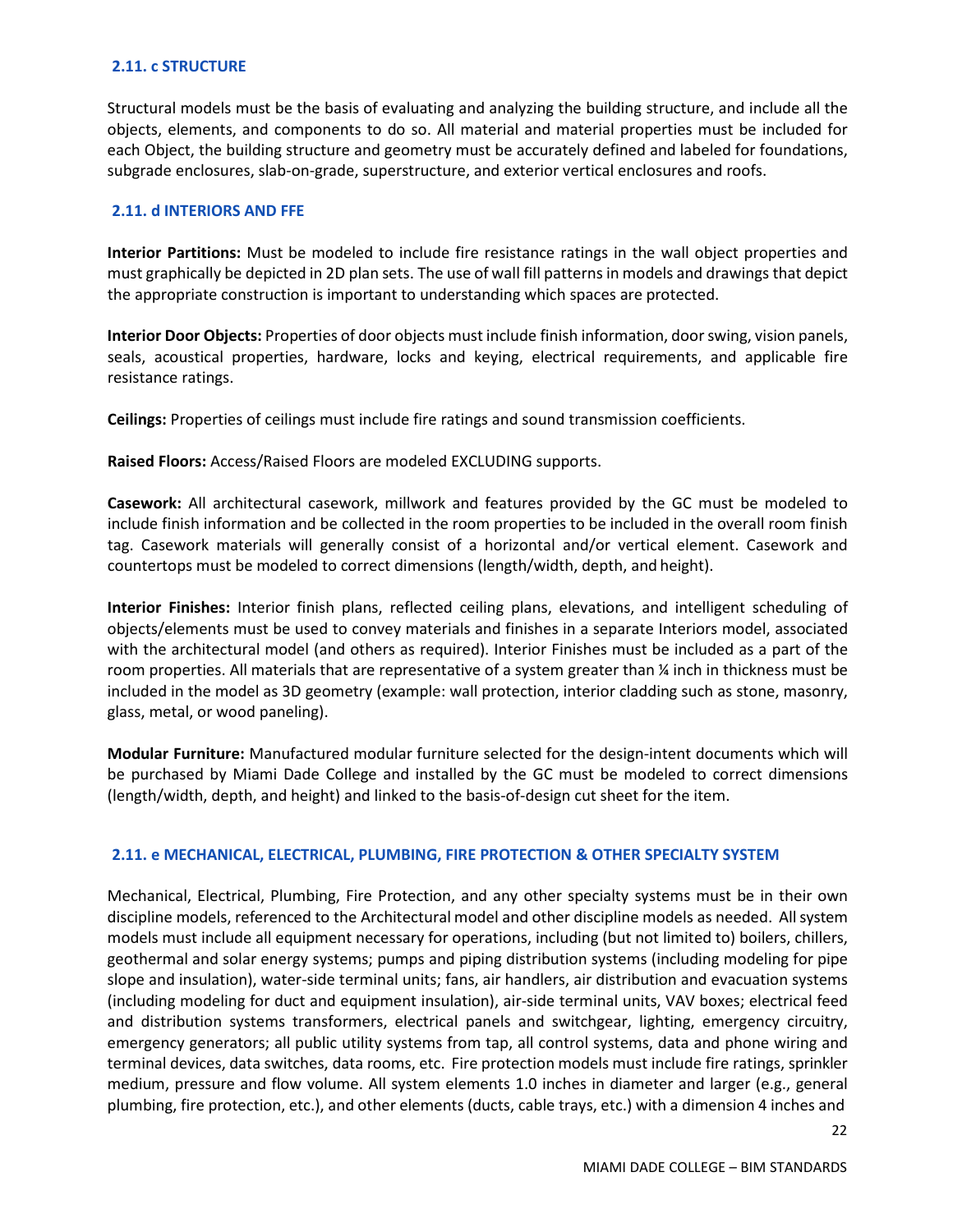over must be modeled. Conduit that will be consolidated into cable trays need not be modeled individually; only the tray needs to be modeled. All riser diagrams must be model based.

**Mechanical:** All components of the mechanical systems must be modeled accurately, and include the necessary space reservations for appropriate access during maintenance and replacement. Louvers should be modeled as a part of Mechanical.

**Electrical:** Ceilings diffusers, light fixtures, etc. are cosmetically arranged by the architect but the systems are designed by the electrical engineer. The architectural, mechanical, and electrical models must reference each other and be a part of the Design Coordination to eliminate any mismatches between themodels.

**Plumbing:** All plumbing components must be identified by system. The architectural, mechanical, and electrical models must reference each other and be a part of the Design Coordination to eliminate any mismatches between the models.

**Fire Protection:** A "Design Build" procurement executed by the GC is generally used for Fire Protection systems. The GC must assure that the Fire Protection system is a part of the BIM construction coordination management. It is the GC's responsibility to assure that the Fire Protection system is installed so that it does not interfere with the location or maintenance access to other building systems or equipment. The GC must provide as-built documentation regarding the final location of the Fire Protection system in a 3D format.

#### <span id="page-22-0"></span>**2.11. f HISTORIC SIGNIFICANCE**

Areas and items of Historical or Cultural Significance must be identified in a separate BIM if they are to be included in the construction work, including but not limited to identifying items and areas to be conserved, demolished, and repaired.

#### <span id="page-22-1"></span>**3 FREQUENTLY USED TERMS**

#### **A**

#### **AE**

The Architect/Engineering firm, along with all the consultants hired by the AE to produce the Design-Intent Model, contract documents, and all other documentation necessary to support bidding and construction.

#### **As-Built Documents**

As-built documents are the collection of paper drawings or electronic drawings that typically reside in the contractor's onsite trailer that contain mark-ups, annotations, and comments about changes that have been made to the contract documents during the construction phase.

#### **As-Built Model**

Design Intent Models that have been updated throughout the construction process. These changes and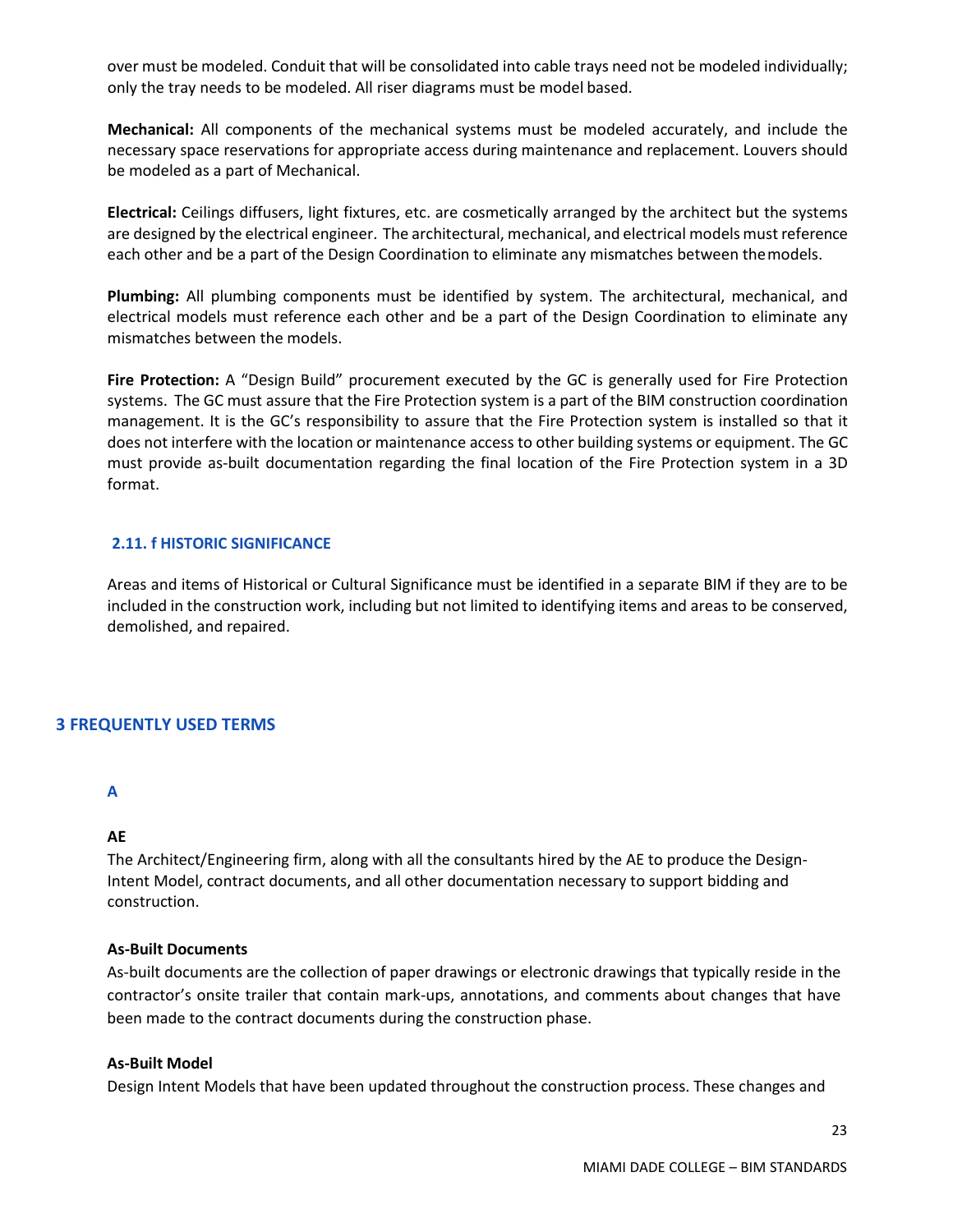updates have been communicated from the Contractor to the Design Team through the comments, annotations, and mark-ups from the As-Built Documents. These typically, but not always, are discipline specific models.

# **B**

## **BIM**

Building Information Model(ing): various definitions are used within industry. BIM is the process, the Model, and the management of creating digital information for design and construction. The context defines the acronym's meaning.

#### **BIM Execution Plan (BEP)**

A plan that is created from Miami Dade College BIM Execution Plan Template that is to be submitted thirty (30) days after contract award. The BEP helps to define roles and responsibilities within a project team.

**C** 

# **CAD**

Computer Aided Design

#### **Critical Path Modeling**

Critical Path Modeling is a method of demonstrating Integrated Project Delivery. It sets a plan within the design team that accounts for the activities of each discipline and how they interact with each other. It builds upon a critical path method for those activities, and allows the project team to schedule a complete project.

# **Construction Model(s)**

The GC models used for construction purposes on the project.

#### **D**

#### **Design-Intent Model**

A complete and coordinated expression of the AE's design. Final equipment and materials choices are based on performance specifications provided by the AE, allowing some variation, but equivalent, equipment and materials to be selected by the GC during construction. Therefore, the Design-Intent Model will be augmented with submittals, shop drawings and substitution requests provided by the GC. Moreover, the GC is responsible for the means and methods of construction, which are similarly not contained in the Design-Intent Model. The GC is, however, responsible for providing, installing, and constructing a complete and functional project, which includes requirements explicitly contained in the Design-Intent Model and requirements that, using normal industry practices, are reasonably inferable from the Design-Intent Model and necessary to achieve a complete, functional, and maintainable project. Design-Intent model also refers to individual models such as a particular discipline model or in whole such as a composite or federated model.

#### **Design Team**

The Design Team is considered to be the Architect and all of the consultants that provide design services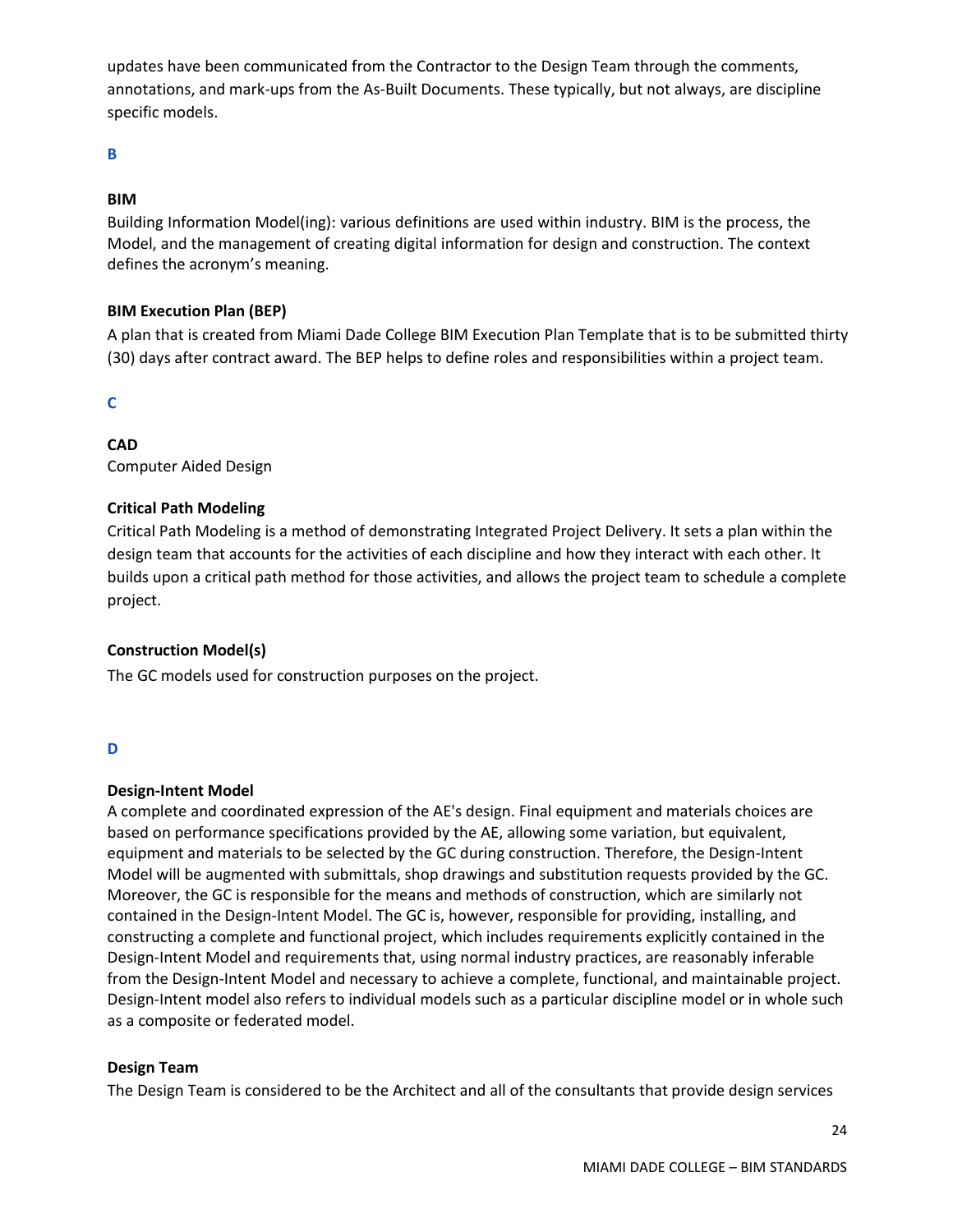for a project. These design services can be rendered at any time during the project.

#### **Drawing Deliverable Requirements (DDR)**

Defines 2D drawing creation derived from either CAD or BIM.

#### **.DWG**

.DWG is a native AutoCAD file format. It is a widely used file format for exchanging drawing information and 3D information to different programs. While not a database file type, it still has lots of uses for exchanging information

**F**

#### **FICM – Post Secondary Facilities Inventory and Classification Manual**

FICM is standard that describes practices for initiating, conducting, reporting, and maintaining an institutional facilities inventory.

#### **Furnishings, Fixtures, & Equipment (FFE)**

Movable and fixed furnishings, fixtures, non-med equipment.

**I**

#### **Industry Foundation Classes (IFC)**

An international standard schema for data exchange.

#### **IPD – Integrated Project Delivery**

IPD describes a contractual relationship between Owner, Architect, and Contractor. It is a project delivery method that integrates people, systems, business structure and practices into a process that collaboratively harness the talents and insights of all participants to optimize project results, increase value to the owner, reduce waste, and maximize efficiency through all phases of design, fabrication, and construction.

#### **IPD Methodology**

IPD Methodology is a concept that uses methods from the IPD contracts, but does not have the contracts actually in place. It idealizes the concepts of integration of all team members to try and benefit the entire project.

#### **IPD Methodology Plan**

The IPD Methodology Plan is a declaration of how the project team will achieve the goals of an IPD Methodology. The plan can have several components. Two examples of an IPD Methodology Plan are: The completion of a Reverse Phase Schedule and Critical Path Modeling.

**L**

#### **LEED**

The Leadership in Energy and Environmental Design (LEED) Green Building Rating System is a suite of standards for environmentally sustainable construction. Based on a point system, a building or project,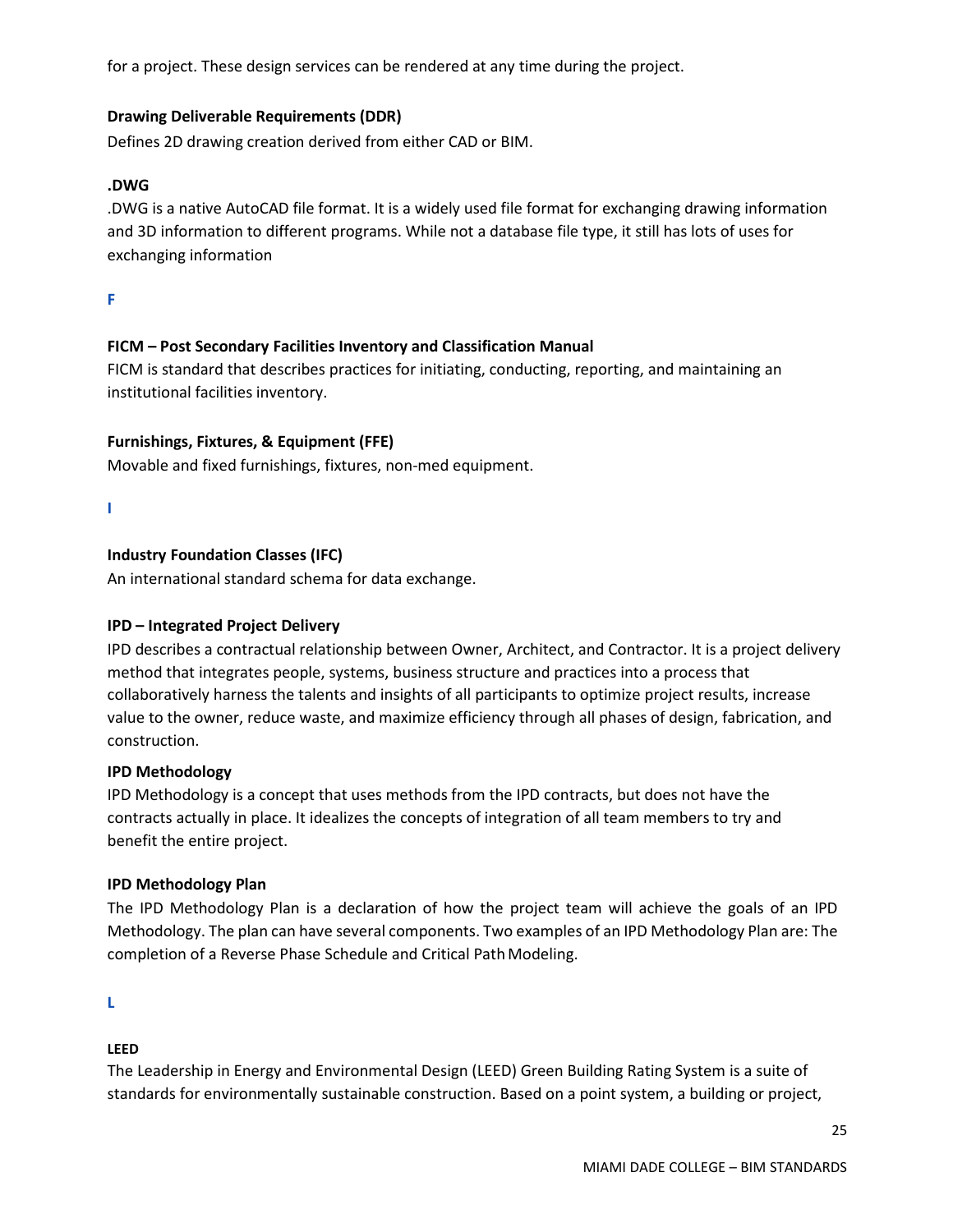can achieve different ratings based on the performance of the design, the construction, and/or the operation.

# **M**

## **Model**

Refers to an individual model containing various components, a combination of models, AND/OR the process of modeling in general. The most appropriate meaning within the context of use would apply.

## **N**

# **Navisworks**

Navisworks is software that allows for the viewing of multiple model formats. This ability to "view" these files also allows for Navisworks to simulate the interaction between model files. That includes collision reporting, time lining, and coordination.

#### **NWC**

An .NWC file is a Navisworks Cache File that is used by Navisworks to quickly read many other file types. All linked filesin Navisworks have an .NWC file created automatically. In addition, Revitwill export directly to the very small file type of .NWC for quick access byNavisworks.

#### **.NWD**

A much larger file than the .NWC, the .NWD file shows a snapshot in time of a Navisworks file. No linked files exist but all geometry is included.

#### **.NWF**

The .NWF file is a native Navisworks file which has all linked files, clashes, markups, animations, schedules, etc.

# **O**

# **Open Architecture**

Open Architecture is a concept of creating a framework that helps to describe a common set of rules for how a project is created. This includes what types of software, the interoperability of the information, and how the participants interact with each other. This is different than open standards because it promotes progress without anchoring forward thinkers to a rigid standard.

# **Owner's Architectural Floor Plans – Interim Record Documents**

A complete current electronic CAD set of Owner's Architectural floor plan drawings with room names, room numbers, and room square footages indicated. The Owner's Representative shall not be relieved of responsibility when files are delivered if the files do not meet established requirements or are defective.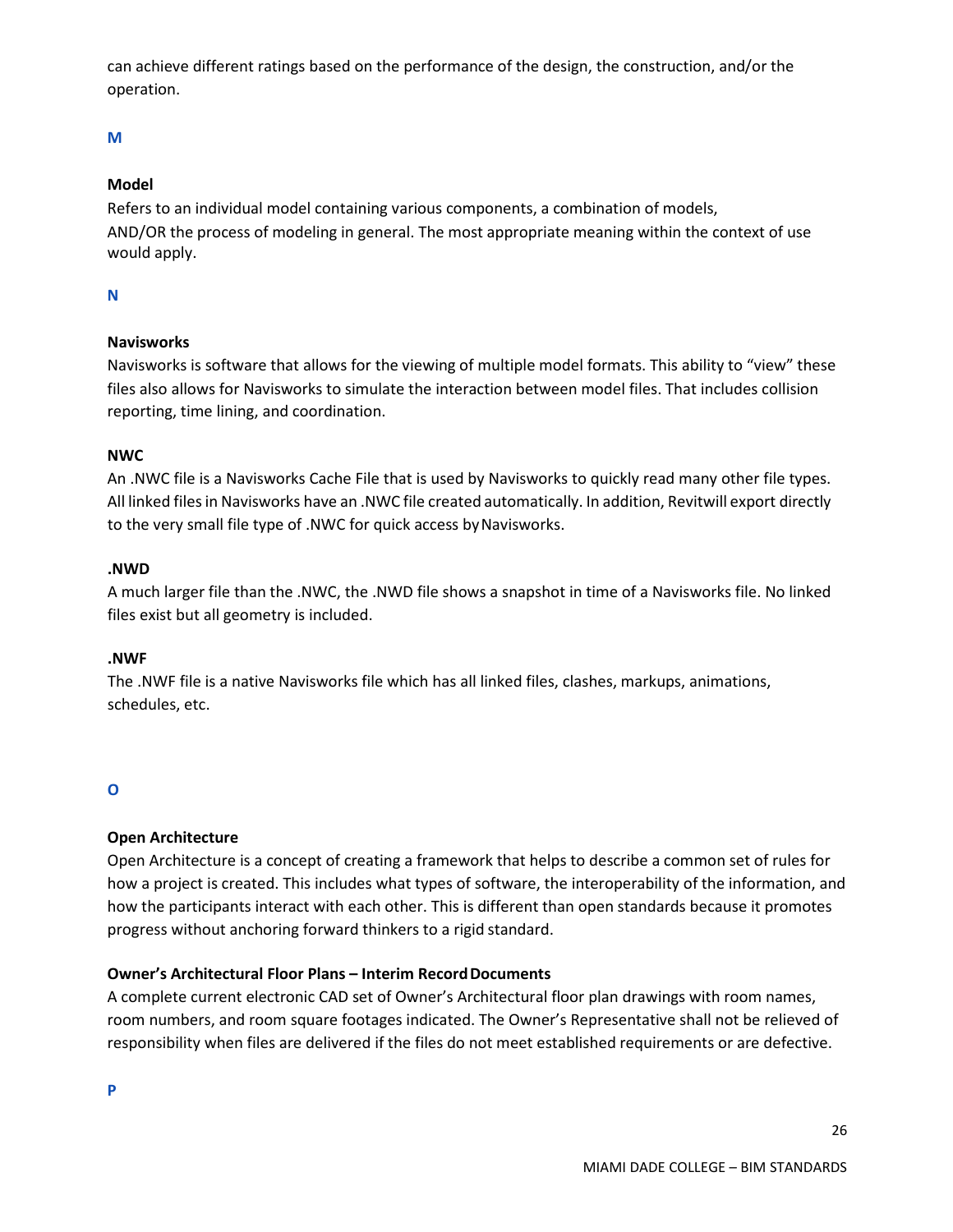#### **Phases**

The phases of a project can be described in two different ways as the adoption of IPD terminology starts to penetrate the BIM Execution Plan and the IPD Methodology Plan. Below is a list of the traditional names followed by the IPD name:

> Pre-Design/Conceptualization Phase Schematic Design/Criteria Design Phase Design Development/Detailed Design Phase Construction Documents/Implementation Phase

#### **Project Data Security Plan**

The documented protocol that defines how the data will be protected from loss or unauthorized access during creation, exchange, and retention.

#### **R**

#### **Record Drawing**

The production of Record Drawings is the capturing of the As-Built Document's annotation, comments, and mark-ups in a drawing format only. This does not typically include the updating of any models.

#### **Record Model**

The Design-Intent Model updated with actual constructed locations for equipment, systems, walls, etc. which will be used for Facility Management. This is intended to be a lightweight model with enough detail to enable facilities management operations without overly detailed elements.

#### **Reverse Phase Scheduling**

Reverse Phase Scheduling Is a method of demonstrating Integrated Project Delivery. It sets a plan within the design team that accounts for the activities of each discipline and how they interact with each other. It uses the completion date as a point to work backward from to schedule all of the project's activities.

#### **RVT**

A .RVT file is a native REVIT file type. It is also the deliverable file format for all projects. This includes all of the Design Team's models.

#### **S**

# **SBIM – Simple Building Information Modeling**

SBIM is a concept of producing a "light" model that can be used for simulating the building's performance very early within the design process. SBIM is the process of modeling only the exterior envelope, and the interior volumes to produce a lean model that energy modeling software can use easily.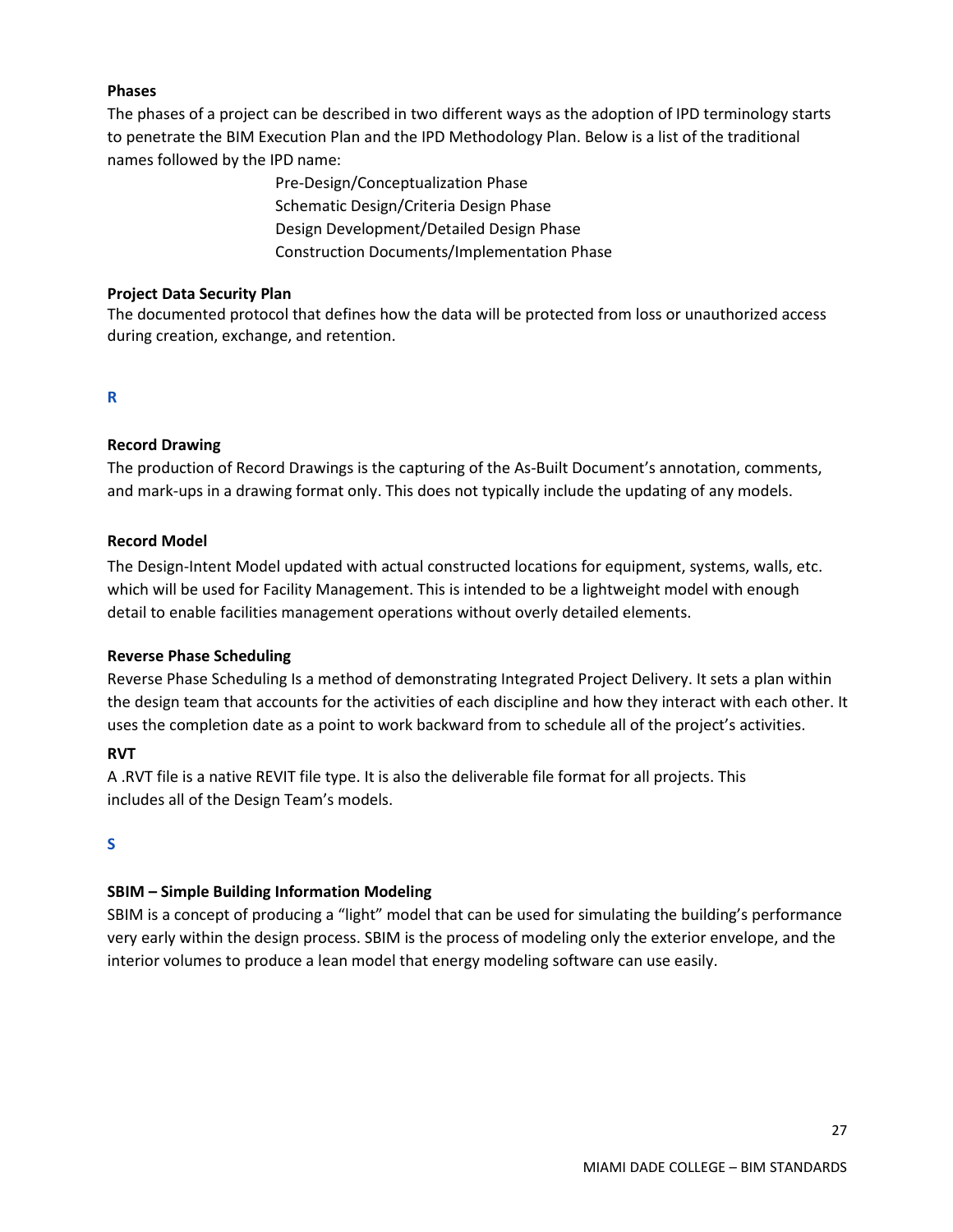# FM:Interact Revit Modeling Standards

| Revision | Author         | Description     | Date       |
|----------|----------------|-----------------|------------|
| 1.0      | Gilbert Doll   | Initial Version | 01/30/2013 |
|          | Robert Norin   | Revision        | 05/19/2014 |
|          | Chuck Galantis | Revision        | 07/15/2016 |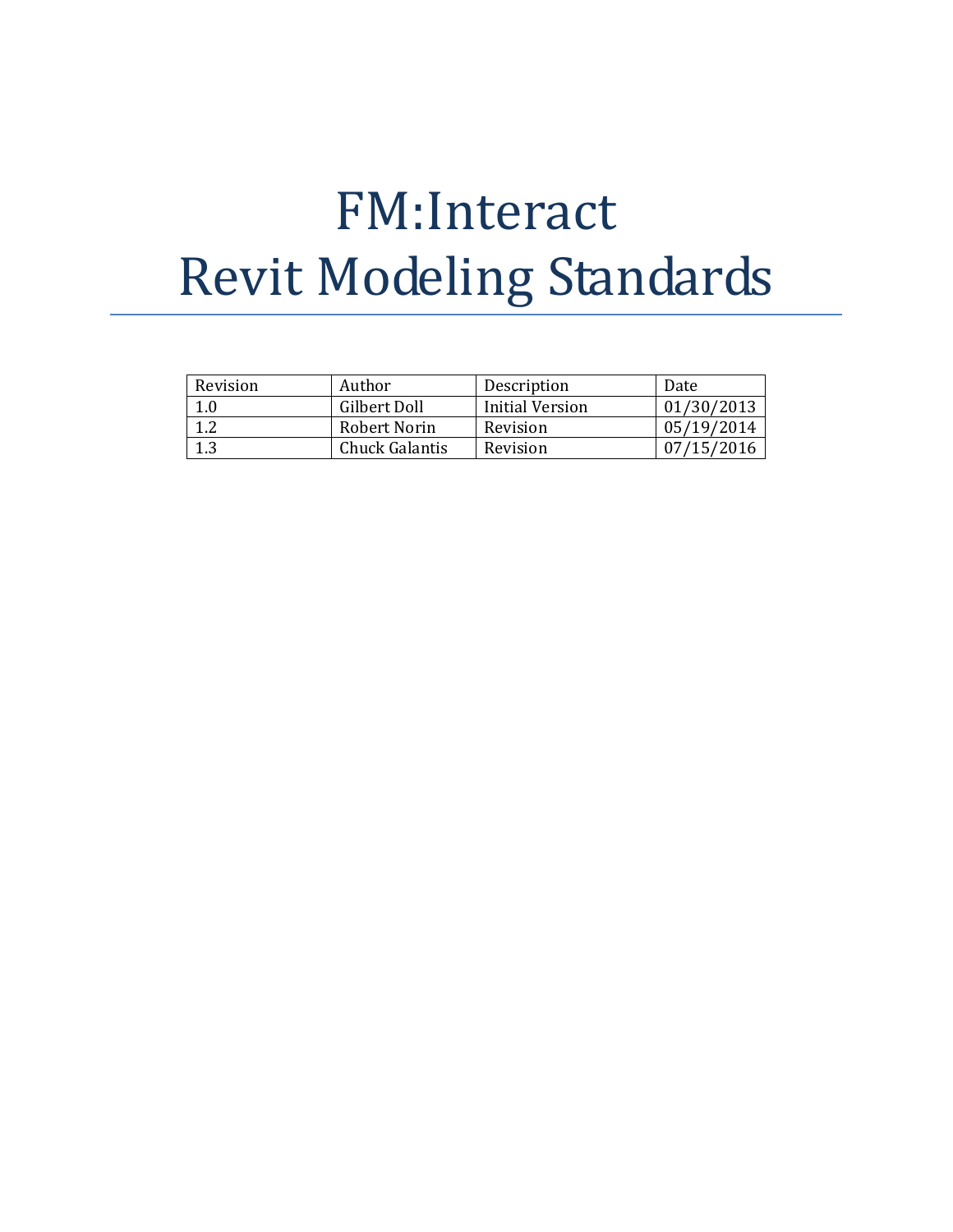



# **Document Summary**

This document outlines recommend standards within Revit for building model files in order to maximize the interoperability between those models and FM:Interact.

# **Contents**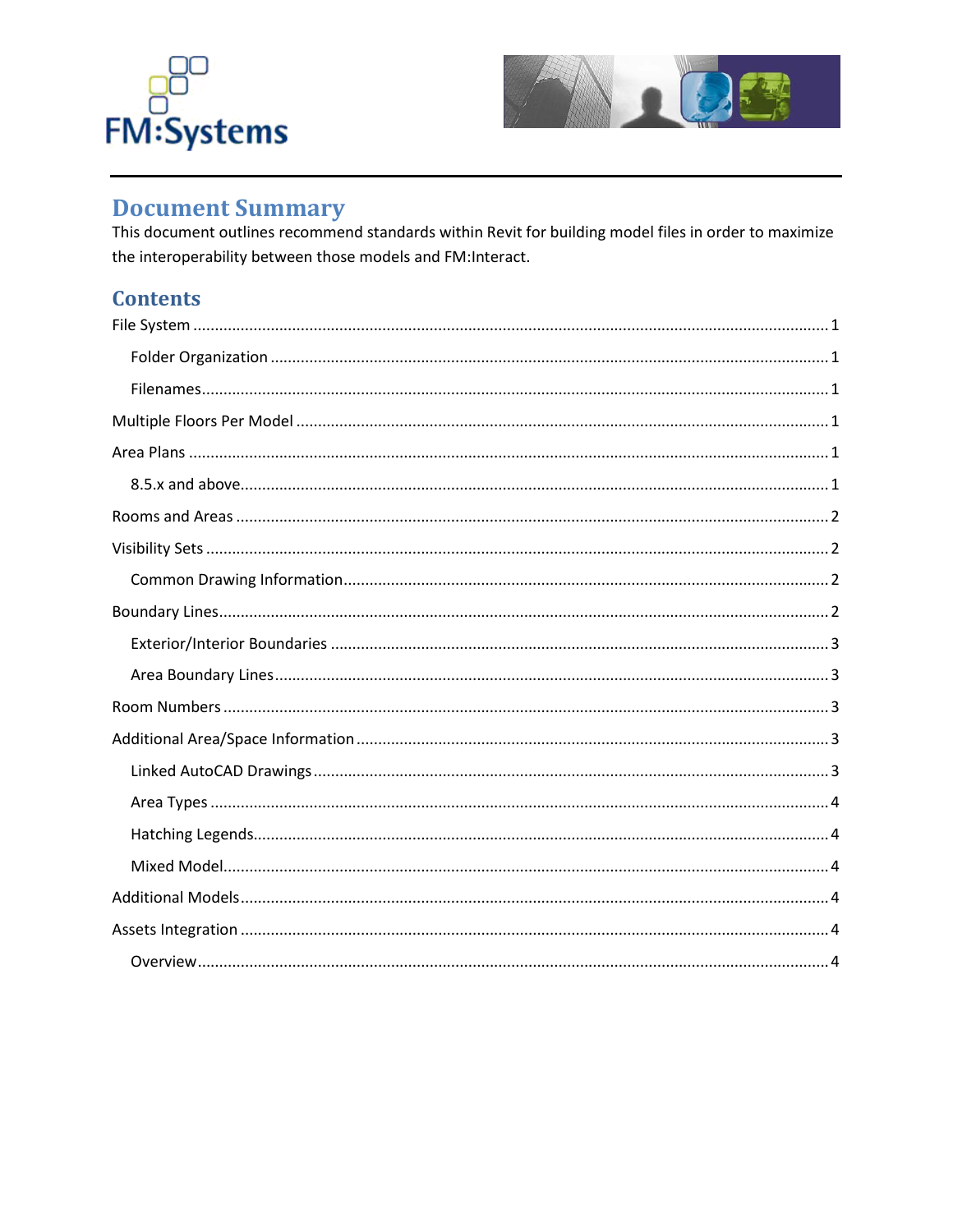



# <span id="page-29-0"></span>**File System**

# <span id="page-29-1"></span>**Folder Organization**

We recommend building model files be organized into a manageable and consistent directory structure. For example:

- <Model Root Folder>
	- o <Site Folder>
		- **-** <Building Folder>
			- <Architectural model>
			- <MEP Model>
			- Etc…

In this scenario building model files are located under a single root drawing folder, with a separate folder for each site, and a separate folder for each building. All building model files for a specific building are located in the same folder.

This structure may need to be modified to provide for individual client access and security needs.

# <span id="page-29-2"></span>**Filenames**

Individual model file names should follow the naming convention: BldgCode\_model\_type.rvt

For example the building 444<sup>th</sup> model architectural plans would be named 444 ARCH.rvt.

# <span id="page-29-3"></span>**Multiple Floors Per Model**

FM:Interact supports many levels/ floors per a model file. Depending on the size of the model file and amount of resources on the Revit machine the model may be split based upon floors or disciplines.

# <span id="page-29-4"></span>**Area Plans**

# <span id="page-29-5"></span>**8.5.x and above**

#### *1. FM:Systems*

This area plan is used to segment information you want to use with FM:Interact. **NOTE:** This area plan *must* be named FM:Systems – as presented here.

#### *2. Gross Area Plan*

This area plan determines the overall square footage of the level.

#### *3. Interior Gross Area Plan*

This area plan is utilized in chargeback calculations.

**NOTE:** This area plan *must* be named FMI Interior Gross – as presented here.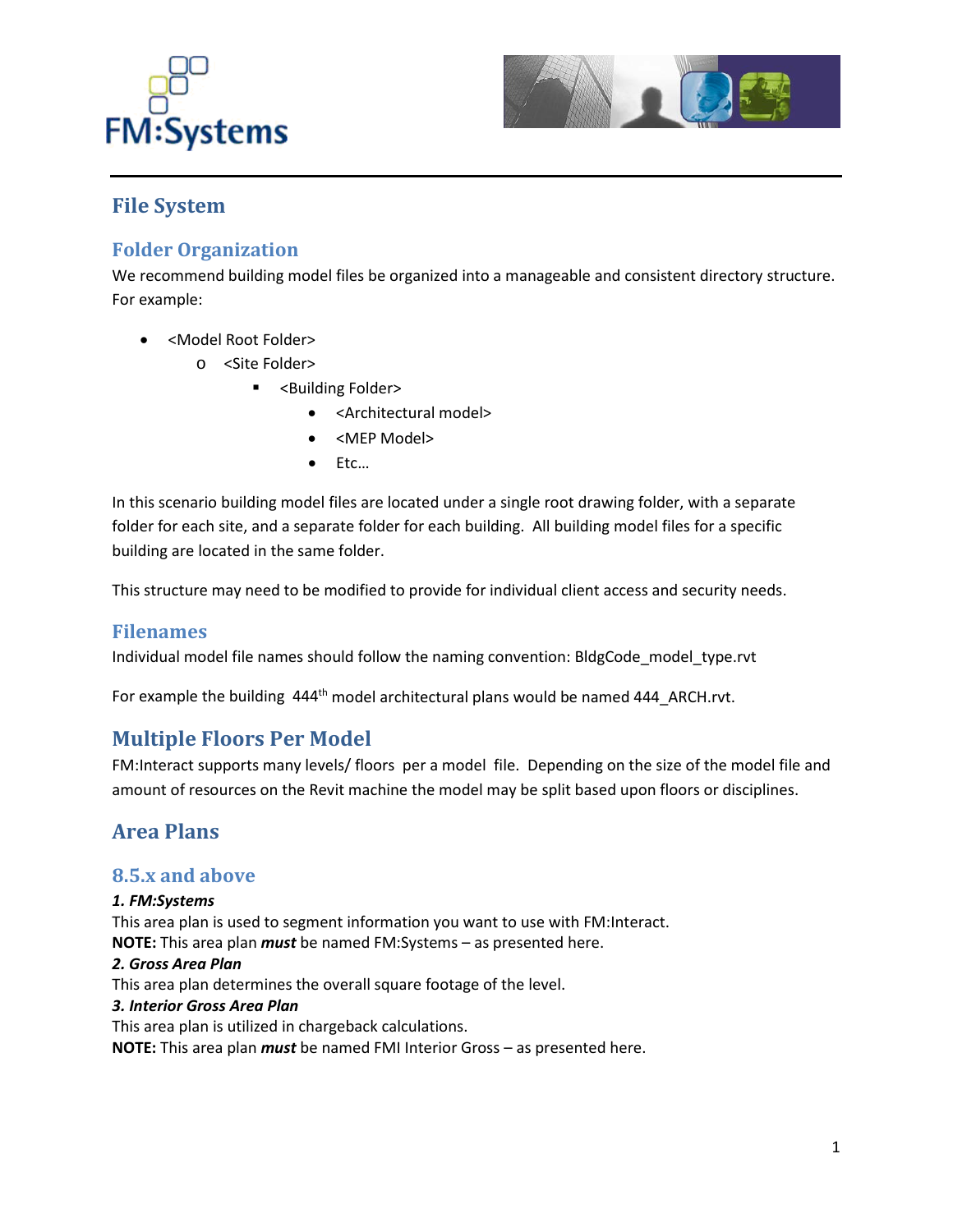



# <span id="page-30-0"></span>**Rooms and Areas**

Revit considers a room any space element defined by walls. You can only use the Room element with spaces that are defined by walls. Therefore, you do not use the Room element to define cubicles.

FM:Interact utilizes the Revit Area element rather than the Revit Room element to track spaces. This allows both closed wall rooms and systems furniture cubicles to be tracked as spaces in the database.

#### **Use Unique Revit Room Numbers**

Revit will warn you that you have created a duplicate Room ID but will not prevent you from saving the duplicate ID. When the FMI BIM Integration Component generates areas from the room elements, it will use the Revit Room ID as the FM:Interact room number. Duplicate room numbers will cause FM:Interact errors.

# <span id="page-30-1"></span>**Visibility Sets**

Once you define the areas on a model, and the model is ready for use with FM:Interact, you create something called a Visibility Set. The visibility set defines what elements are presented on a DWF that is used by FM:Interact.

# <span id="page-30-2"></span>**Common Drawing Information**

Model plans drawings typically contain at least the following basic elements, each on their own layer:

- Doors
- Windows
- Walls
- Stairs / Elevators
- Fixtures (plumbing fixtures in bathrooms, etc.)
- Columns
- Furniture (Cube panels, etc.) Furniture that "defines space"

Add additional items as needed (Assets). There are four (4) out of box asset systems which include Furniture, Equipment, Building Equipment and Data Jacks. Users can define an additional twenty-two (22) asset systems

# <span id="page-30-3"></span>**Boundary Lines**

Boundary lines are used by FM:Interact to define an area/space.

Ideally you should register a model with FM:Interact and use the Revit's Room and Area ribbon tab when creating boundary lines to ensure they are bound to the Room/Area.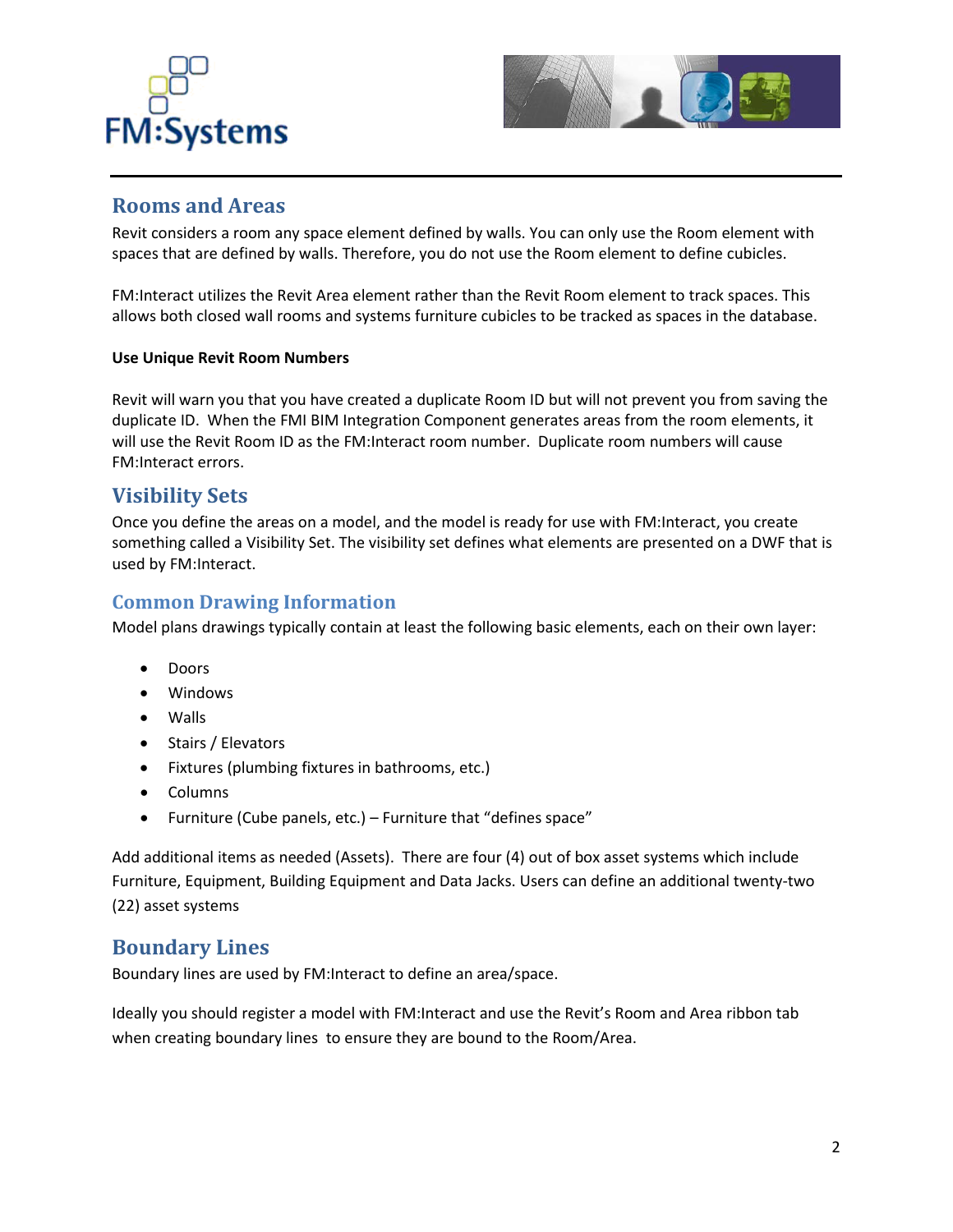



# <span id="page-31-0"></span>**Exterior/Interior Boundaries**

FM:Interact requires an "Exterior Gross" boundary line that should trace the outside edge of the exterior wall. This boundary line must be closed.

FM:Interact also requires an "Interior Gross" boundary that should trace the inside edge of the exterior wall. This boundary line must be closed.

The Interior Gross boundary must be completely contained within the Exterior Gross boundary.

The difference between the Exterior and Interior gross areas represents space lost to building walls.

# <span id="page-31-1"></span>**Area Boundary Lines**

Area Boundary Lines should follow these guidelines:

- All areas that you wish to track within FM: Interact on a level must be defined by a boundary line. This includes any area you want to have a person, asset or group occupy. You can assign multiple persons or assets to a single area/space in FM:Interact.
- No defined area/space boundary line should go outside of the Interior Gross boundary.
- Any area/space on a level not defined by a boundary will be automatically counted as "secondary circulation."
- Each area/space defined by a boundary line must have one and only one room id/tag/number.
- Area/space boundaries should not overlap because area/space will be double counted.
- We assume primary circulation will be boundary lined and tracked (elevator lobbies, etc).
- Non-assigned areas like circulation are prorated automatically based upon the area/space type/proration code assigned to each space.

# <span id="page-31-2"></span>**Room Numbers**

Room numbers must be unique to each area/space, not just for a level but for an entire building.

Room numbers must be alphanumeric with no spaces and can include the special characters: dash (-), underscore (\_), period (.)

Room numbers are required in order to use Rooms to Areas function.

If you are defining area/spaces individually you can enter each room number at that time.

There must be one and only one room number per defined area/space (boundary line).

# <span id="page-31-3"></span>**Additional Area/Space Information**

# <span id="page-31-4"></span>**Linked AutoCAD Drawings**

Remove any unnecessary linked drawings - may cause publishing issues and will increase RVT file size.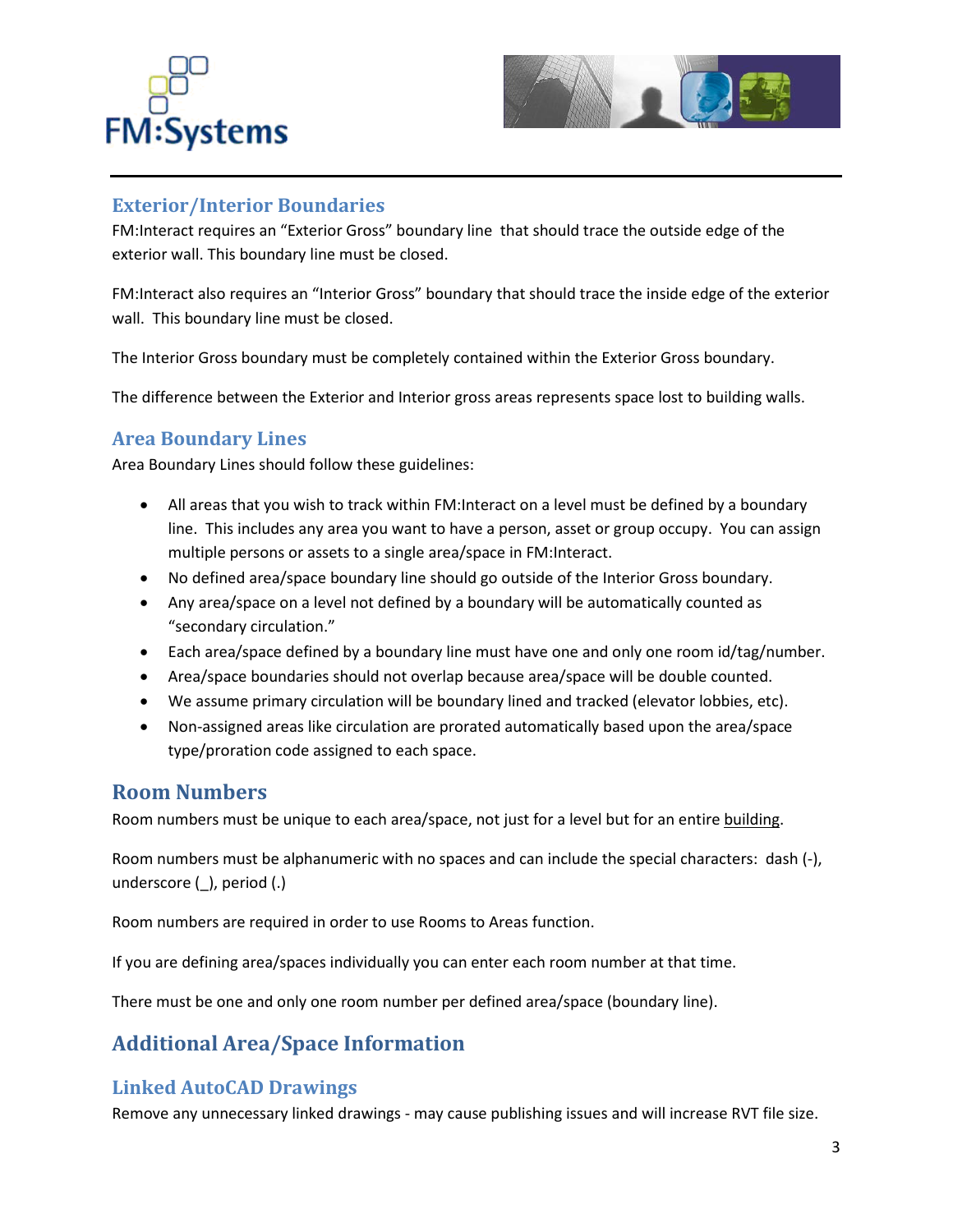



# <span id="page-32-0"></span>**Area Types**

Changing an area type will change how the boundary line is drawn. The line may be drawn to the inside of the wall, the center of the wall or to the exterior of the wall depending on the area type.

# <span id="page-32-1"></span>**Hatching Legends**

Users will need to stretch the plan region visibility to allow for the showing of the legends

# <span id="page-32-2"></span>**Mixed Model**

A building can have a mix of CAD drawing(s) (one per floor) and one or more Revit models.

# <span id="page-32-3"></span>**Additional Models**

FM:Interact supports multiple models for a building. The Revit models can be separated out by discipline(s) and/or by floor(s).

# <span id="page-32-4"></span>**Assets Integration**

# <span id="page-32-5"></span>**Overview**

#### **Introduction**

The FM:Interact BIM Integration Component allows asset managers and BIM technicians to share product information and maintain an accurate, detailed asset inventory for the building. BIM technicians can populate FM:Interact product catalogs with data from Revit type properties (e.g., manufacturer, model number, cost). Also, key information about specific assets (e.g., installation date, serial number, etc.) can be synchronized between Revit instance properties and the FM:Interact asset inventory.

# **Revit and FM:Interact: Bidirectional**

Revit and FM:Interact share a bidirectional link in which data flows both ways. A user can choose either Revit or FM:Interact to be authoritative, and the data from the authoritative source will overwrite the data in the other source.

FM:Interact can accomdate any fields associated with assets in Revit. Below are basic suggested mappings between Revit and FM:Interact.

| <b>Catalog Mapping Example</b> |                                   |                     |
|--------------------------------|-----------------------------------|---------------------|
| <b>Revit Family</b>            | <b>FM:Interact Catalog</b>        | <b>Existing/New</b> |
| <b>Furniture</b>               | <b>Furniture Catalog</b>          | Existing            |
| <b>Furniture Systems</b>       | <b>Furniture Catalog</b>          | Existing            |
| <b>Mechanical Equipment</b>    | <b>Building Equipment Catalog</b> | Existing            |
| <b>Ducts</b>                   | <b>Building Equipment Catalog</b> | Existing            |
| <b>Duct Fittings</b>           | <b>Building Equipment Catalog</b> | <b>Existing</b>     |
| <b>Plumbing Fixtures</b>       | <b>Building Equipment Catalog</b> | Existing            |
| <b>Lighting Fixtures</b>       | <b>Lighting Catalog</b>           | <b>New</b>          |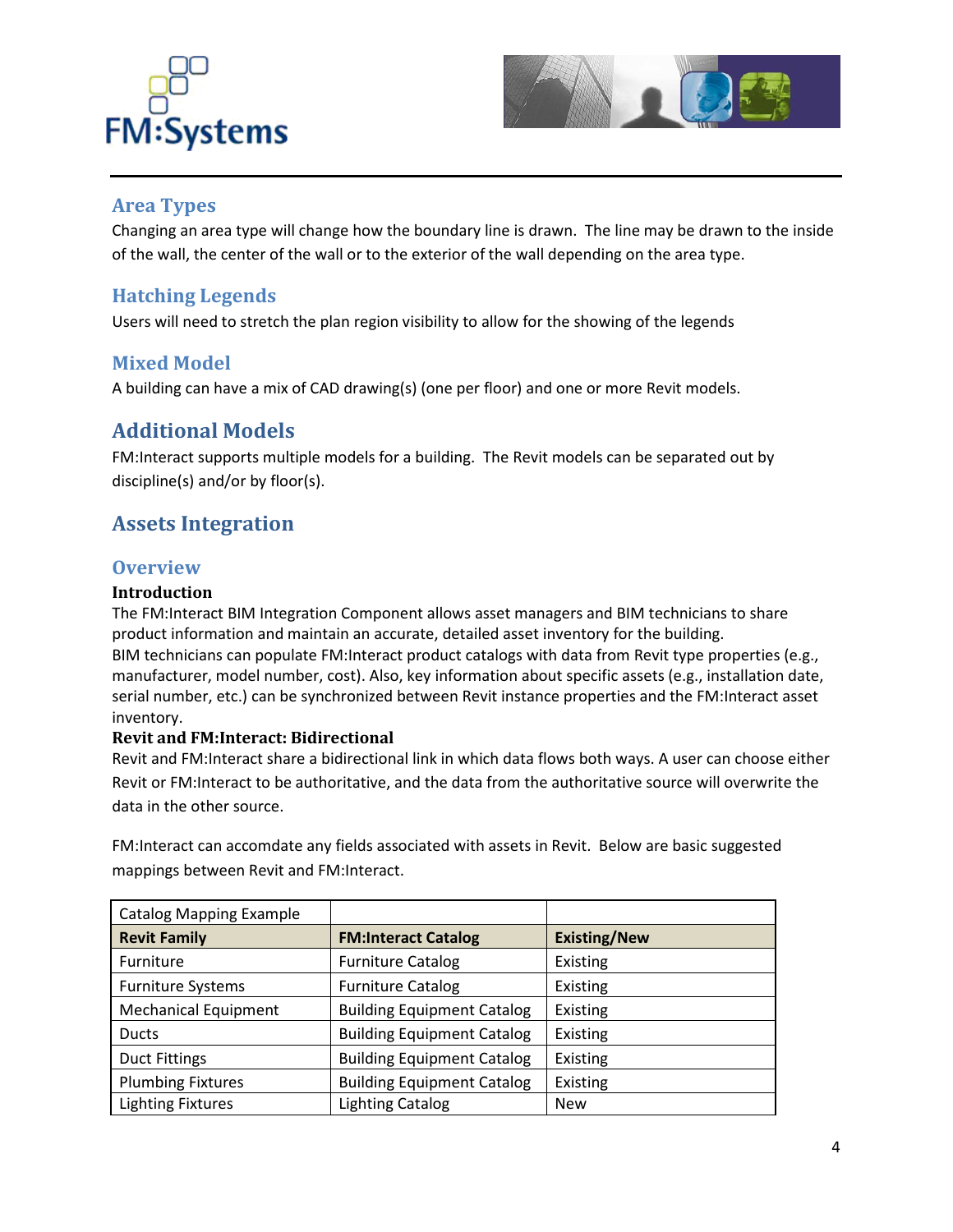



| <b>Field Mapping Example</b> | *Suggested fields to be populated in Revit |                                     |  |
|------------------------------|--------------------------------------------|-------------------------------------|--|
| <b>Revit Field</b>           | <b>FM:Interact Field</b>                   | Catalog/Inventory                   |  |
| Description                  | Description                                | <b>Furniture Catalog</b>            |  |
| Manufacturer                 | Manufacturer                               | <b>Furniture Catalog</b>            |  |
| Model                        | Model                                      | <b>Furniture Catalog</b>            |  |
| Price                        | Cost                                       | <b>Furniture Catalog</b>            |  |
| Item Number                  | Tag #                                      | <b>Furniture Inventory</b>          |  |
| Description                  | Description                                | <b>Building Equipment Catalog</b>   |  |
| Manufacturer                 | Manufacturer                               | <b>Building Equipment Catalog</b>   |  |
| Model                        | Model                                      | <b>Building Equipment Catalog</b>   |  |
| Price                        | Cost                                       | <b>Building Equipment Catalog</b>   |  |
| Serial #                     | Serial #                                   | <b>Building Equipment Inventory</b> |  |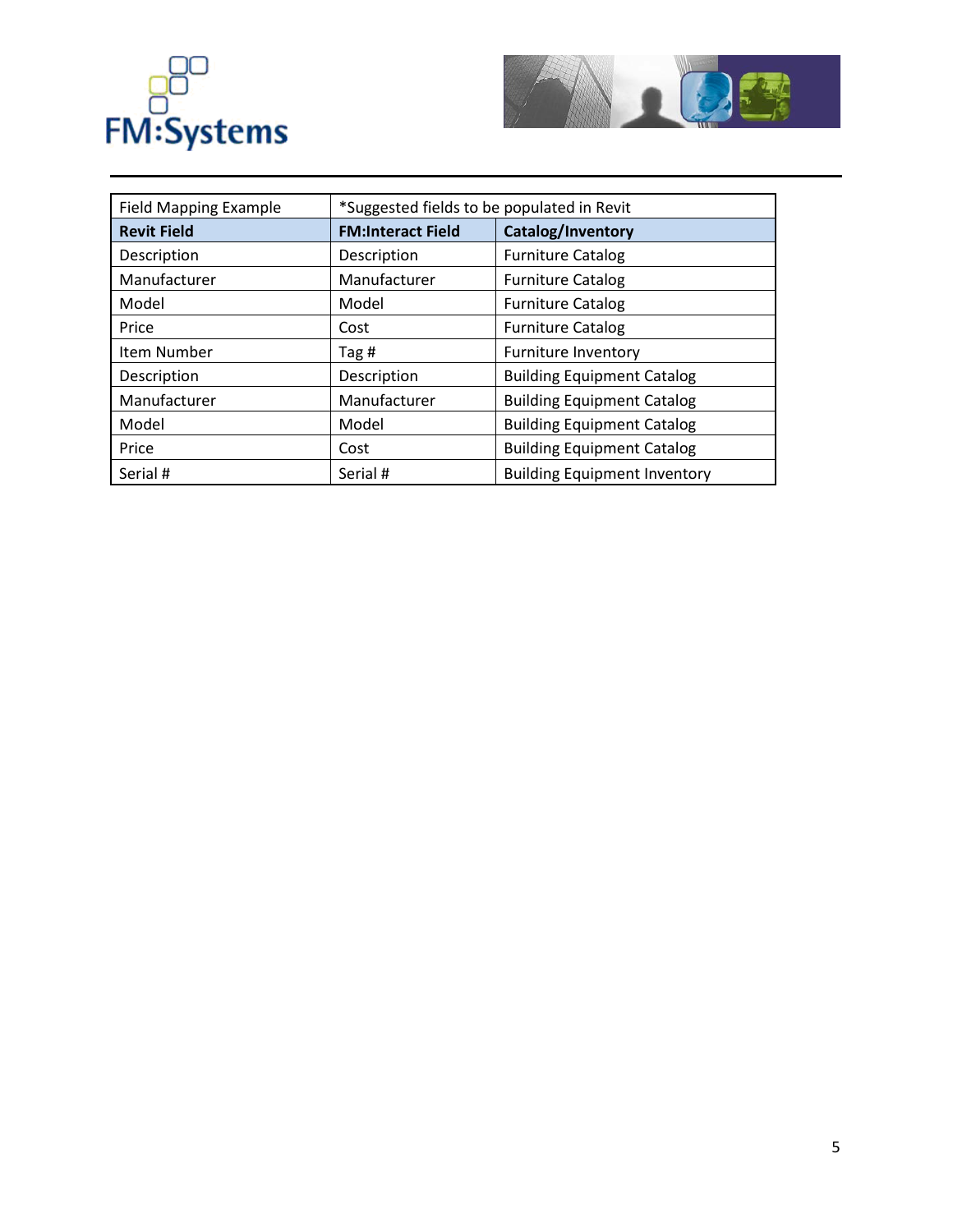

|                         | By signature below, this BIM Execution Plan integrates into the project Agreement, dated | , for Professional |
|-------------------------|------------------------------------------------------------------------------------------|--------------------|
| Design Services between | and MIAMI DADE COLLEGE.                                                                  |                    |

| Miami Dade College          | Date |
|-----------------------------|------|
| Architect                   | Date |
| <b>Construction Manager</b> | Date |
| Civil Engineer              | Date |
| <b>Structural Engineer</b>  | Date |
| <b>Mechanical Engineer</b>  | Date |
| <b>Electrical Engineer</b>  | Date |
| <b>Plumbing Engineer</b>    | Date |
| Additional Party as Needed  | Date |
| Additional Party as Needed  | Date |

1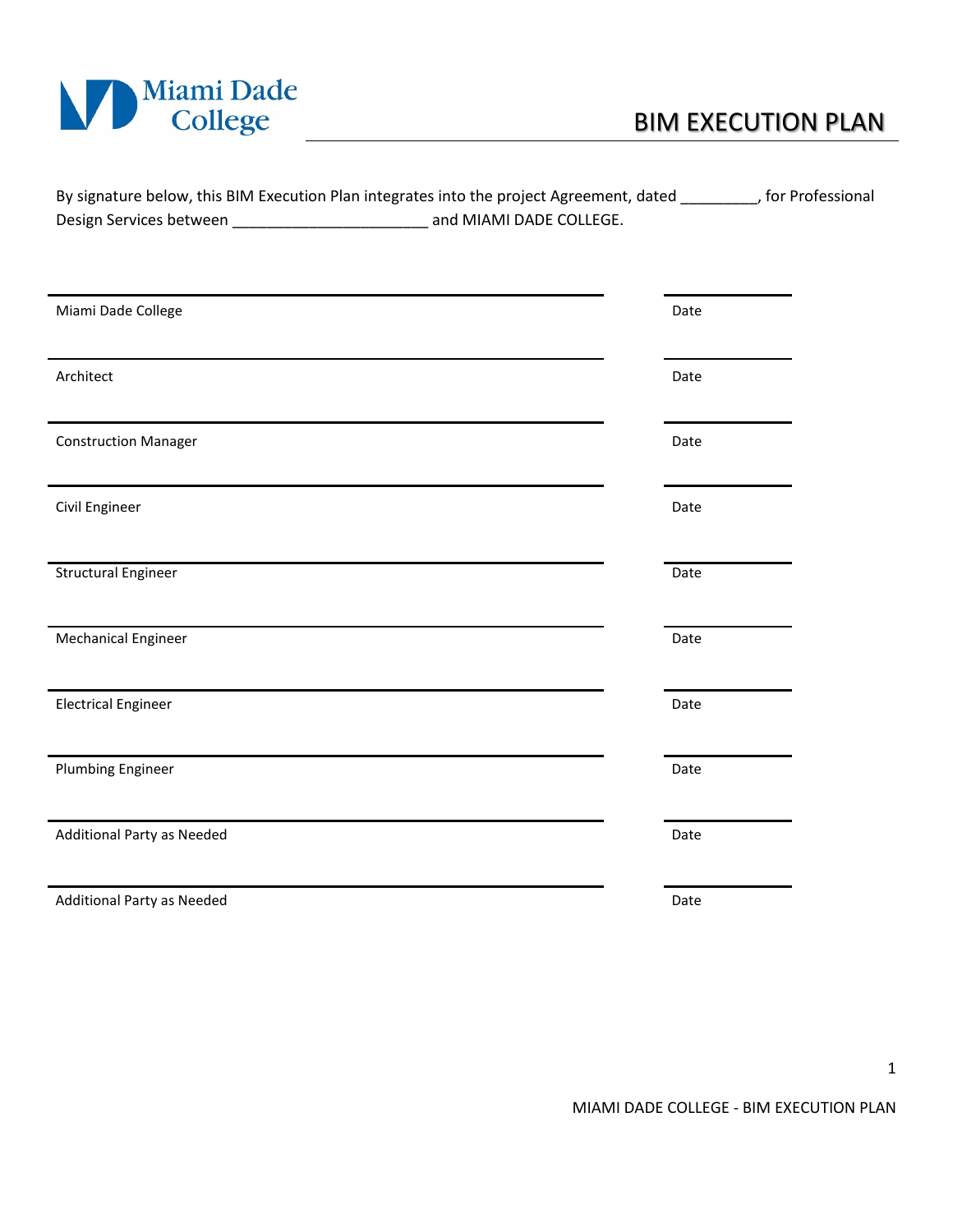# **Overview**

The intent of this BIM Execution Plan is to provide an outline that will let the owner, architect, engineers, and construction manager organize building information modeling (BIM) technology and best practices on this project faster and more cost-effectively. This plan defines roles and responsibilities of each party, the detail and scope of information to be shared.

# **A. Project Summary**

This section defines the Core Collaboration Team, the project objectives, project phases, and overall communication plan throughout the project's phases.

# **1. Project Information**

| Project Name:               |  |
|-----------------------------|--|
| Project Number:             |  |
| Project Address:            |  |
| <b>Project Description:</b> |  |

# **2. Core Collaboration Team**

| <b>Contact Name</b> | Role/Title | Company | Email | Phone |
|---------------------|------------|---------|-------|-------|
|                     |            |         |       |       |
|                     |            |         |       |       |
|                     |            |         |       |       |
|                     |            |         |       |       |
|                     |            |         |       |       |
|                     |            |         |       |       |
|                     |            |         |       |       |
|                     |            |         |       |       |
|                     |            |         |       |       |

# **3. Project Goals and Objectives**

| <b>Project Goal</b> | Objective | Achieved if | Project Timeframe |
|---------------------|-----------|-------------|-------------------|
|                     |           |             |                   |
|                     |           |             |                   |
|                     |           |             |                   |
|                     |           |             |                   |
|                     |           |             |                   |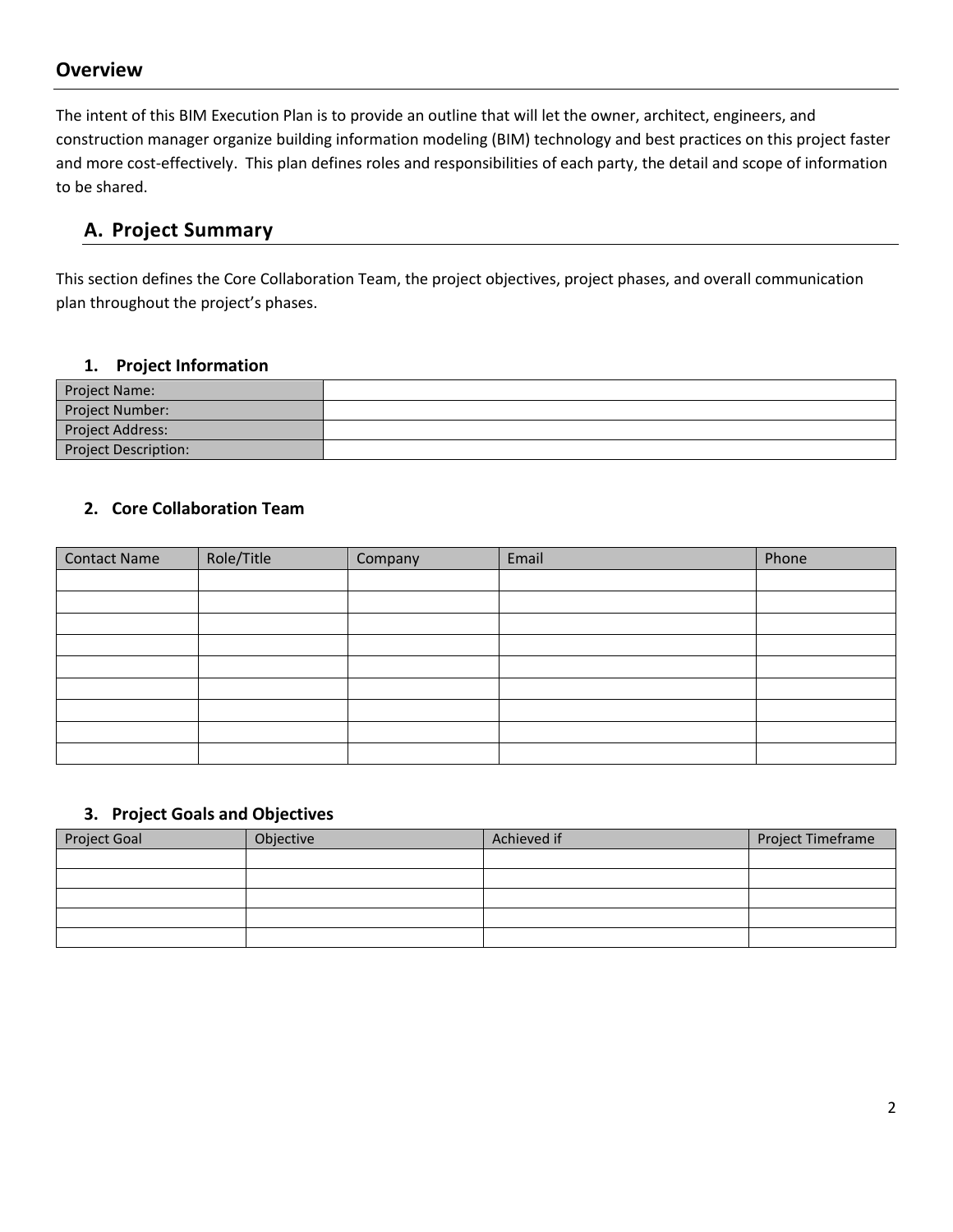# **4. Collaborative Process Mapping (Coordination Plan)**



# **B. Modeling Plan**

Advance planning around which models will need to be created during the different phases of the project, who will be responsible for updating models and distributing them, and predetermining the content and format of models as much as possible will help your project run more efficiently and cost-effectively during every phase.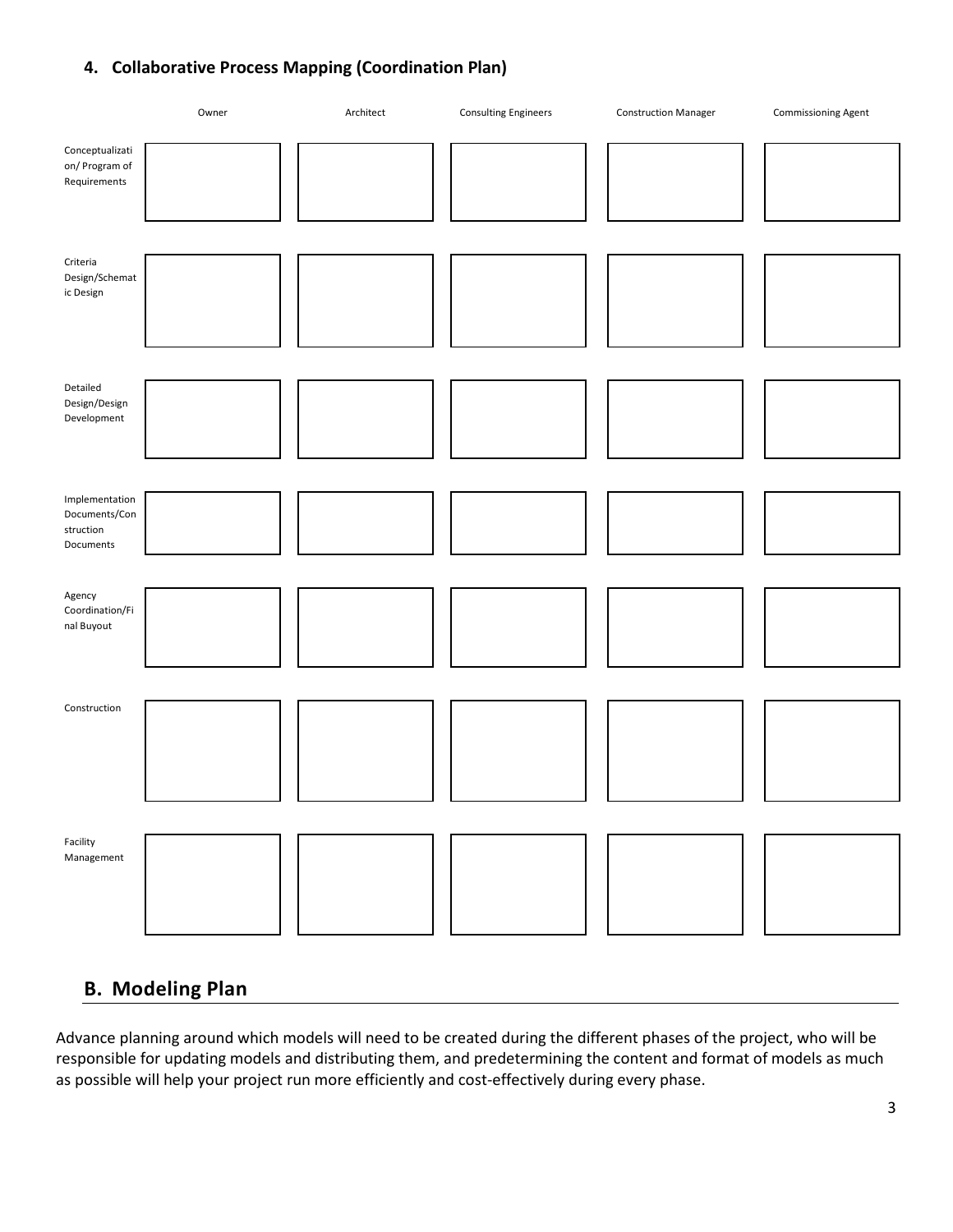# **1. Revit Model Manager**

Each party—such as the **owner, architect, contractor, or sub-consultants**—that is responsible for contributing modeling content should assign a model manager to the project. The model manager from each party has a number of responsibilities. They include, but are not limited to:

- Transferring modeling content from one party to another
- Validating the level of detail and controls as defined for each project phase
- Validating modeling content during each phase
- Combining or linking multiple models
- Participating in design review and model coordination sessions
- Communicating issues back to the internal and Project team
- Keeping file naming accurate
- Managing version control

| Company Name | <b>BIM Model Manager Name</b> | Email | Phone |
|--------------|-------------------------------|-------|-------|
|              |                               |       |       |
|              |                               |       |       |
|              |                               |       |       |
|              |                               |       |       |
|              |                               |       |       |
|              |                               |       |       |
|              |                               |       |       |

#### **2. Planned Models**

In the table below, outline the models that will be created for the project. List the model name, model content, project phase when the model will be delivered, the model's authoring company, and the model authoring tool that will be used. For models that will not be used or created in your project, just leave the row blank, and add rows for model types you anticipate needing that are not already listed. The first line offers an example.

| Model Name | <b>Model Content</b> | Project Phase | Authoring Company | <b>Authoring Tool</b> |
|------------|----------------------|---------------|-------------------|-----------------------|
|            |                      |               |                   |                       |
|            |                      |               |                   |                       |
|            |                      |               |                   |                       |
|            |                      |               |                   |                       |
|            |                      |               |                   |                       |
|            |                      |               |                   |                       |
|            |                      |               |                   |                       |
|            |                      |               |                   |                       |
|            |                      |               |                   |                       |
|            |                      |               |                   |                       |
|            |                      |               |                   |                       |
|            |                      |               |                   |                       |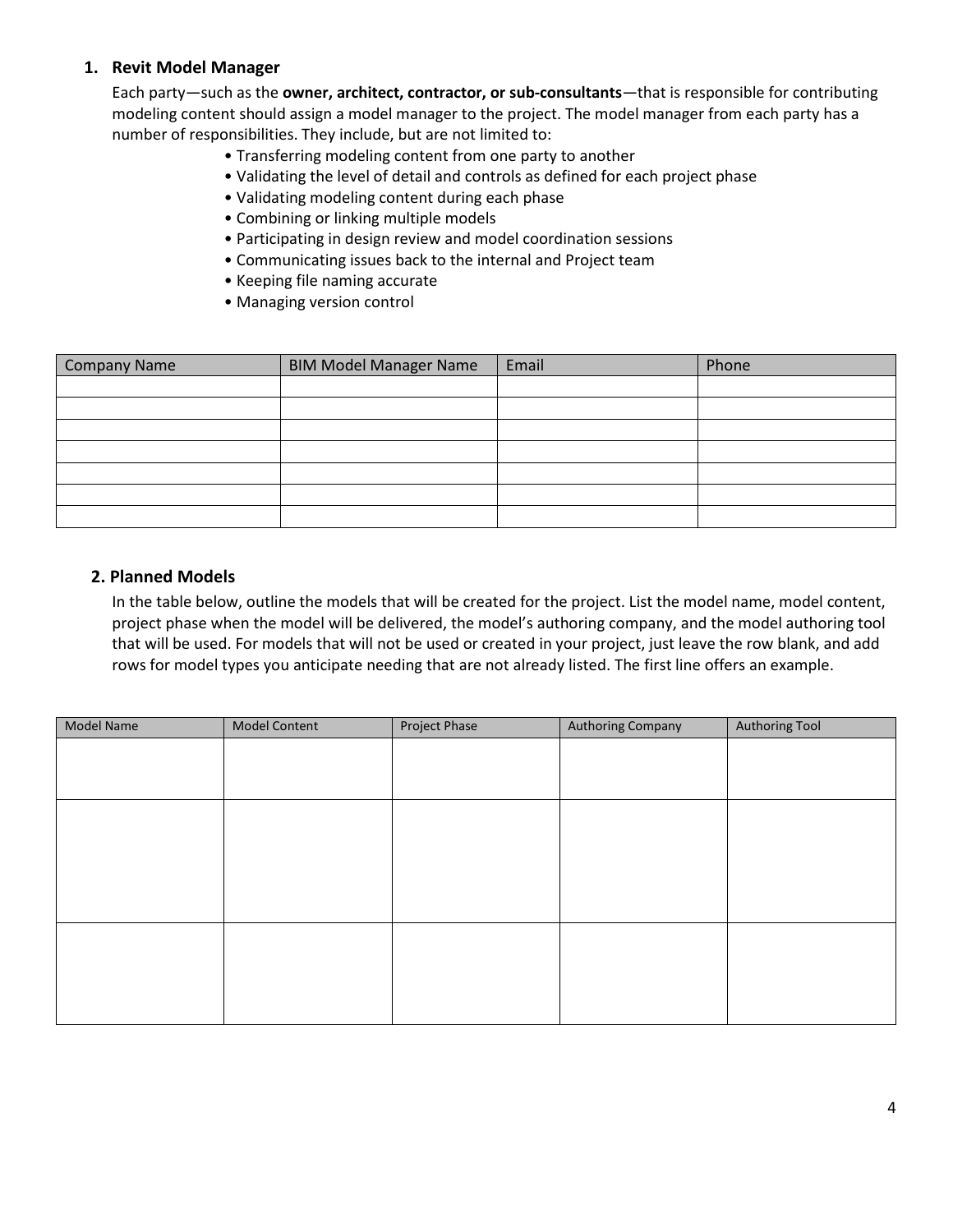# **C. Model Components**

As an aid to usability during later phases of your project, specify what the content, level of detail, and file naming structure of your models should look like.

#### 1. File Naming Structure

Determine and list the structure for model file names.

| File Names for Models Should Be Formatted as:              |                |  |
|------------------------------------------------------------|----------------|--|
| See FM:Interact Revit Modeling Standards Document attached |                |  |
| Architectural Model                                        | ARCH-          |  |
| Civil Model                                                | CIVIL-         |  |
| <b>Mechanical Model</b>                                    | MECH-          |  |
| <b>Electrical Model</b>                                    | ELECT-         |  |
| <b>Plumbing Model</b>                                      | PLUMB-         |  |
| Food Service Model                                         | KITCHEN-       |  |
| <b>Structural Model</b>                                    | STRUCT-        |  |
| <b>Energy Model</b>                                        | <b>ENERGY-</b> |  |

## 2. Precision and Dimensioning

Models should include all appropriate dimensioning as needed for design intent, analysis, and construction. With the exception of the exclusions listed below, the model will be considered accurate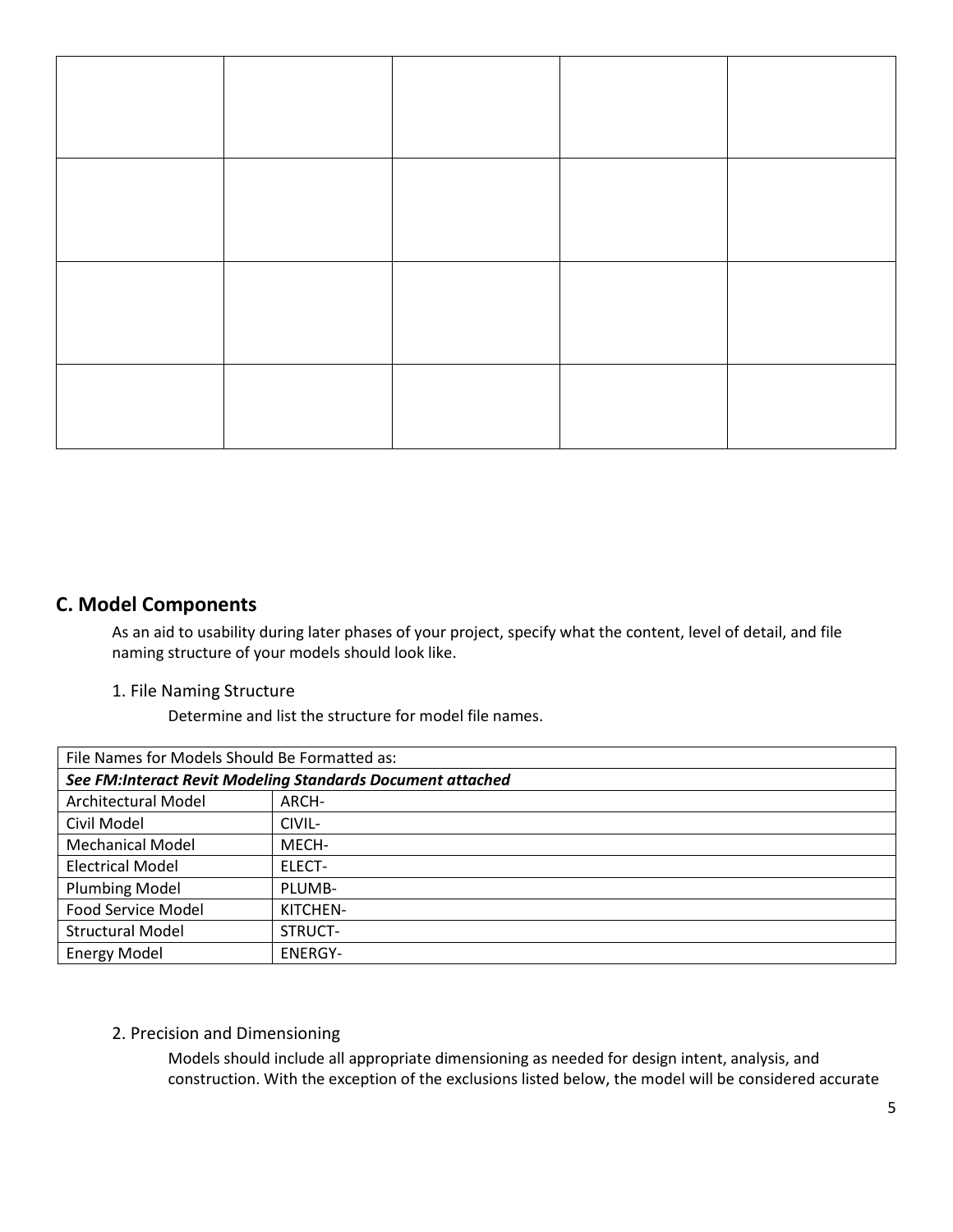and complete. In the table below, enter which items' placement will not be considered entirely accurate and should not be relied on for placement or assembly.

| Items that Will Not Be Considered Accurate for Dimensioning or Placement |
|--------------------------------------------------------------------------|
| Architectural-                                                           |
| $MEP -$                                                                  |
| $Civil -$                                                                |
| Construction-                                                            |
| Food Service -                                                           |
| Structural-                                                              |

3. Modeling Object Properties

The level of property information in the modeling objects and assemblies depends on the types of analysis that will be performed on the model.

4. Modeling Level of Detail + Worksets (Object Layers)

Follow the table below to create and organize your Revit Project Worksets. Each modeling object should be placed within its corresponding workset. This will require a very high level of attention to detail when modeling, and should be the Revit Model Manager's responsibility to schedule interval Workset housekeeping time.

| Workset                  | <b>Modeling Objects</b>                                          |
|--------------------------|------------------------------------------------------------------|
| Grids and Levels         | <b>Structural Grids and Elevation Levels</b>                     |
| $Core + Shell$           | Exterior Envelope, Circulation Elements, Structural Elements     |
| Interiors - Architecture | Interior Walls and demountable Partitions, Doors                 |
| Interiors - Flooring     | All Flooring Families                                            |
| Interiors - Ceilings     | All Ceiling Families                                             |
| Interiors - Furniture    | Moveable or Fixed manufacture bought furniture elements          |
| Interiors - Millwork     | <b>Fixed and Contractor Built elements</b>                       |
| Interiors - Equipment    | <b>Specialty Equipment</b>                                       |
| Entourage                | Any exterior accessories, Model People for scale, Plantings      |
| Life Safety              | All Life Safety modeling elements                                |
| Link - CAD               | Any Linked CAD Drawing Backgrounds used for reference            |
| Link - BIM               | Any Linked BIM Models used for reference or Project Coordination |

# **D. Detailed Modeling Plan**

For each phase of the project, the project team should create a detailed modeling plan, which should include the modeling objectives, models included, and the roles and responsibilities of model contributors. Model objectives and model manager roles and responsibilities by phase are outlined below.

- 1. Conceptualization / Program of Requirements Phase
	- 1. Objectives: